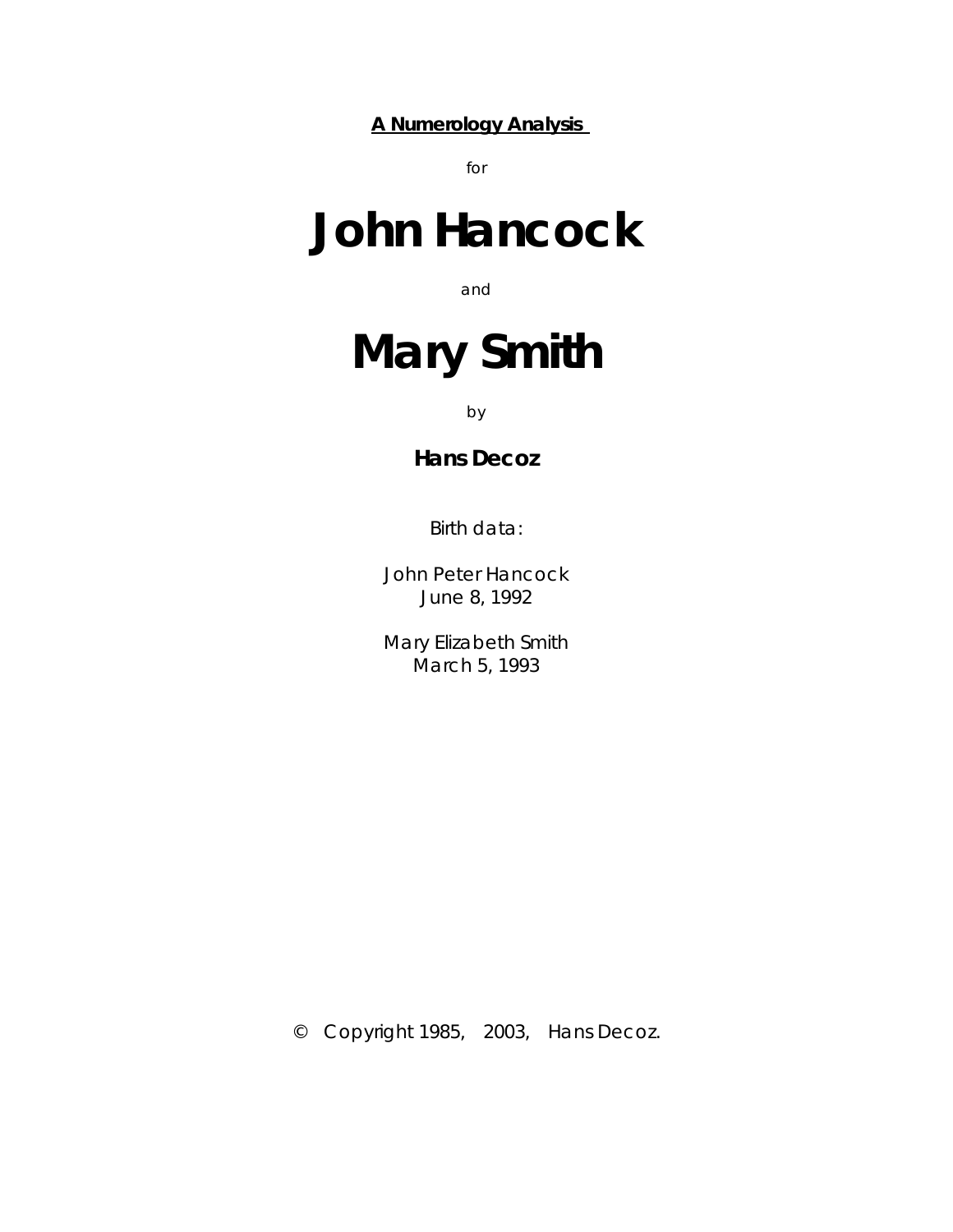# **TABLE OF CONTENTS**

| <b>INTRODUCTION</b>   | 5  |
|-----------------------|----|
| LIFE PATH             | 6  |
| <b>EXPRESSION</b>     | Q  |
| <b>HEART'S DESIRE</b> | 14 |
| <b>PERSONALITY</b>    | 17 |
| PERSONAL YEARS        | 20 |
| PERSONAL MONTHS       | 27 |
|                       |    |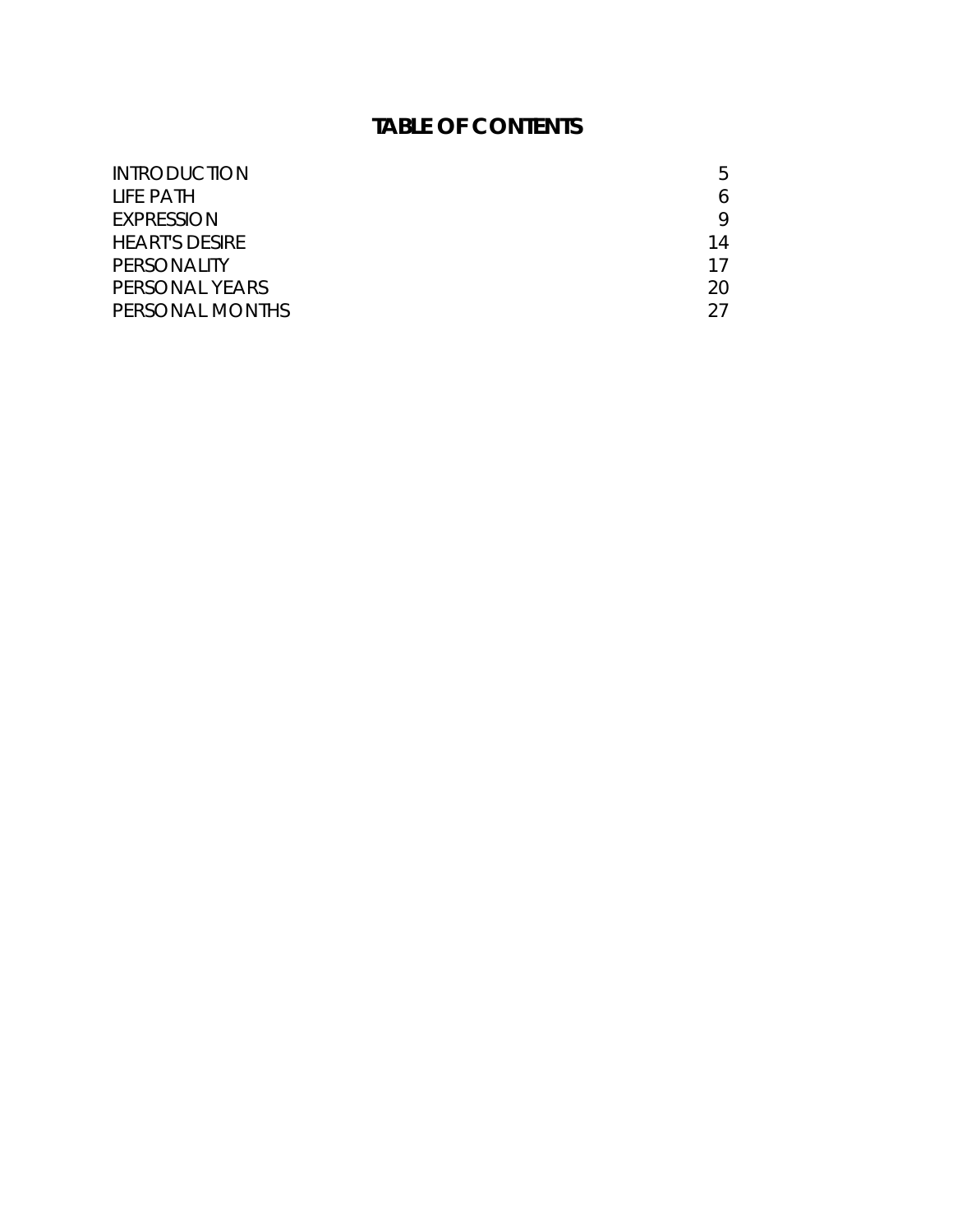#### **SUMMARY**

Birth name: John Peter Hancock Short name: John Hancock Birth date: June 8, 1992 Birth name: Mary Elizabeth Smith Short name: Mary Smith Birth date: March 5, 1993 John, your Life Path is 17/8 6 Mary, your Life Path is 30/3 8 Your Life Path's compatibility is 8 and 3 8 John, your Expression is 4 10 Mary, your Expression is 16/7 11 Your Expression's compatibility is 4 and 7 12 John, your Heart's Desire is 14/5 14 Mary, your Heart's Desire is 19/1 15 Your Heart's Desire's compatibility is 5 and 1 John, your Personality is 17/8 18 Mary, your Personality is 15/6 18 18 18 Your Personality's compatibility is 8 and 6 19 John, your Personal Year for 2018 is 7 21 Mary, your Personal Year for 2018 is 1 21 Your Personal Year's compatibility for 2018 is 7 and 1 22 John, your Personal Year for 2019 is 8 23 Mary, your Personal Year for 2019 is 2 23 Your Personal Year's compatibility for 2019 is 8 and 2 24 John, your Personal Year for 2020 is 9 25 Mary, your Personal Year for 2020 is 3 25 Your Personal Year's compatibility for 2020 is 9 and 3 26 John, your Personal Month for August 2018 is 6 27 Mary, your Personal Month for August 2018 is 9 27 Your Personal Month's compatibility for August 2018 is 6 and 9 28 John, your Personal Month for September 2018 is 7 29 Mary, your Personal Month for September 2018 is 1 29 Your Personal Month's compatibility for September 2018 is 7 and 1 30 John, your Personal Month for October 2018 is 8 30 Mary, your Personal Month for October 2018 is 2 30 Your Personal Month's compatibility for October 2018 is 8 and 2 31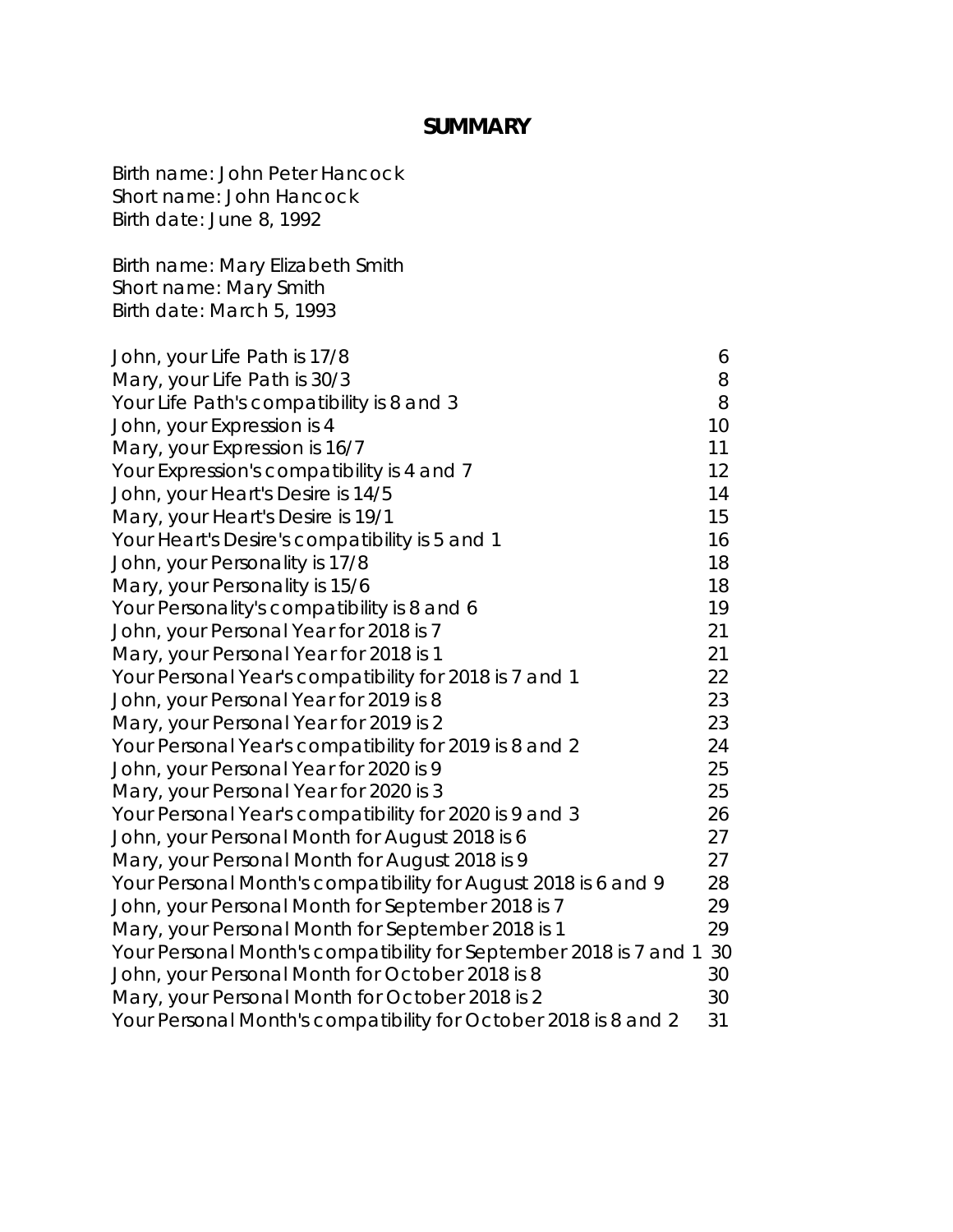| John, your Personal Month for November 2018 is 9                     | 31 |
|----------------------------------------------------------------------|----|
| Mary, your Personal Month for November 2018 is 3                     | 32 |
| Your Personal Month's compatibility for November 2018 is 9 and 3     | 33 |
| John, your Personal Month for December 2018 is 1                     | 33 |
| Mary, your Personal Month for December 2018 is 4                     | 34 |
| Your Personal Month's compatibility for December 2018 is 1 and 4 34  |    |
| John, your Personal Month for January 2019 is 9                      | 35 |
| Mary, your Personal Month for January 2019 is 3                      | 35 |
| Your Personal Month's compatibility for January 2019 is 9 and 3      | 36 |
| John, your Personal Month for February 2019 is 1                     | 36 |
| Mary, your Personal Month for February 2019 is 4                     | 37 |
| Your Personal Month's compatibility for February 2019 is 1 and 4     | 37 |
| John, your Personal Month for March 2019 is 2                        | 38 |
| Mary, your Personal Month for March 2019 is 5                        | 38 |
| Your Personal Month's compatibility for March 2019 is 2 and 5        | 39 |
| John, your Personal Month for April 2019 is 3                        | 39 |
| Mary, your Personal Month for April 2019 is 6                        | 40 |
| Your Personal Month's compatibility for April 2019 is 3 and 6        | 41 |
| John, your Personal Month for May 2019 is 4                          | 41 |
| Mary, your Personal Month for May 2019 is 7                          | 41 |
| Your Personal Month's compatibility for May 2019 is 4 and 7          | 42 |
| John, your Personal Month for June 2019 is 5                         | 42 |
| Mary, your Personal Month for June 2019 is 8                         | 43 |
| Your Personal Month's compatibility for June 2019 is 5 and 8         | 43 |
| John, your Personal Month for July 2019 is 6                         | 44 |
| Mary, your Personal Month for July 2019 is 9                         | 44 |
| Your Personal Month's compatibility for July 2019 is 6 and 9         | 45 |
| John, your Personal Month for August 2019 is 7                       | 46 |
| Mary, your Personal Month for August 2019 is 1                       | 46 |
| Your Personal Month's compatibility for August 2019 is 7 and 1       | 47 |
| John, your Personal Month for September 2019 is 8                    | 48 |
| Mary, your Personal Month for September 2019 is 2                    | 48 |
| Your Personal Month's compatibility for September 2019 is 8 and 2 49 |    |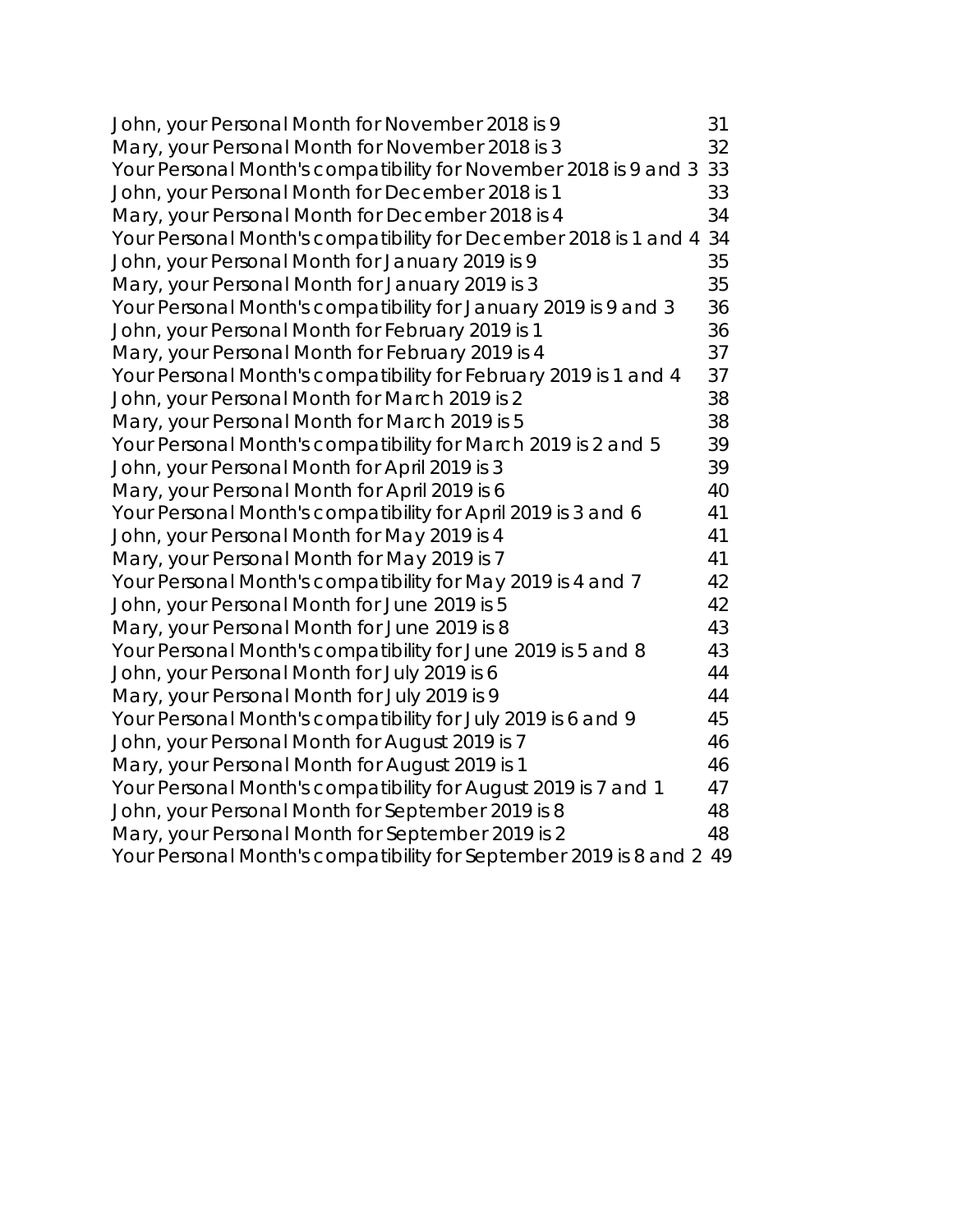# **INTRODUCTION**

#### HOW TO READ YOUR RELATIONSHIP COMPATIBILITY REPORT

When two people are involved in a relationship, they get to know each other more deeply over time. At first, everything is wonderful and friction is rare. Then, as time goes by, you get to know other sides of your partner and, undoubtedly, discover some personality traits you don't like, and other traits you appreciate. The more time you spend together, the more you get to know each other. But even if you consider your relationship almost perfect, you will certainly experience at least some areas of possible friction.

The purpose of this report is to point out the different personality traits you possess, and how compatible they are. This report will help you identify those properties that are, at least to some extent, not compatible, and suggest how to prevent them from damaging, or dominating, your relationship.

It is important to also keep in mind that you may have some qualities that, although positive, are not compatible, but that negative traits are almost always a cause for friction. Therefore, you may find that this Relationship Compatibility Report is at times more critical and perhaps somewhat harsh unlike most readings of this kind. If you feel uncomfortable with that, remember that this report was designed to throw light on those aspects in your charts that need to be understood and recognized, because if they are not, they can do a lot more damage than a few critical remarks in a reading.

John and Mary, you will probably encounter some texts such as: "The compatibility aspect in this area of the chart is already included in other parts of this report, offset by other conditions or redundant". This is done in order to offer a perspective that is as well balanced and clear as possible, and repeating certain traits would place too much emphasis on them.

Master numbers are also handled somewhat different in a relationship compatibility report. They are reduced to their single digit values, because it is in the single digit's archetype that those personality traits are represented. If a number that appears in your chart is 11, 22, or 33, and the compatibility refers to the numbers 2, 4, and 6 respectively, this is not a typo but an indicator that the compatibility is based on the single-digit sum of your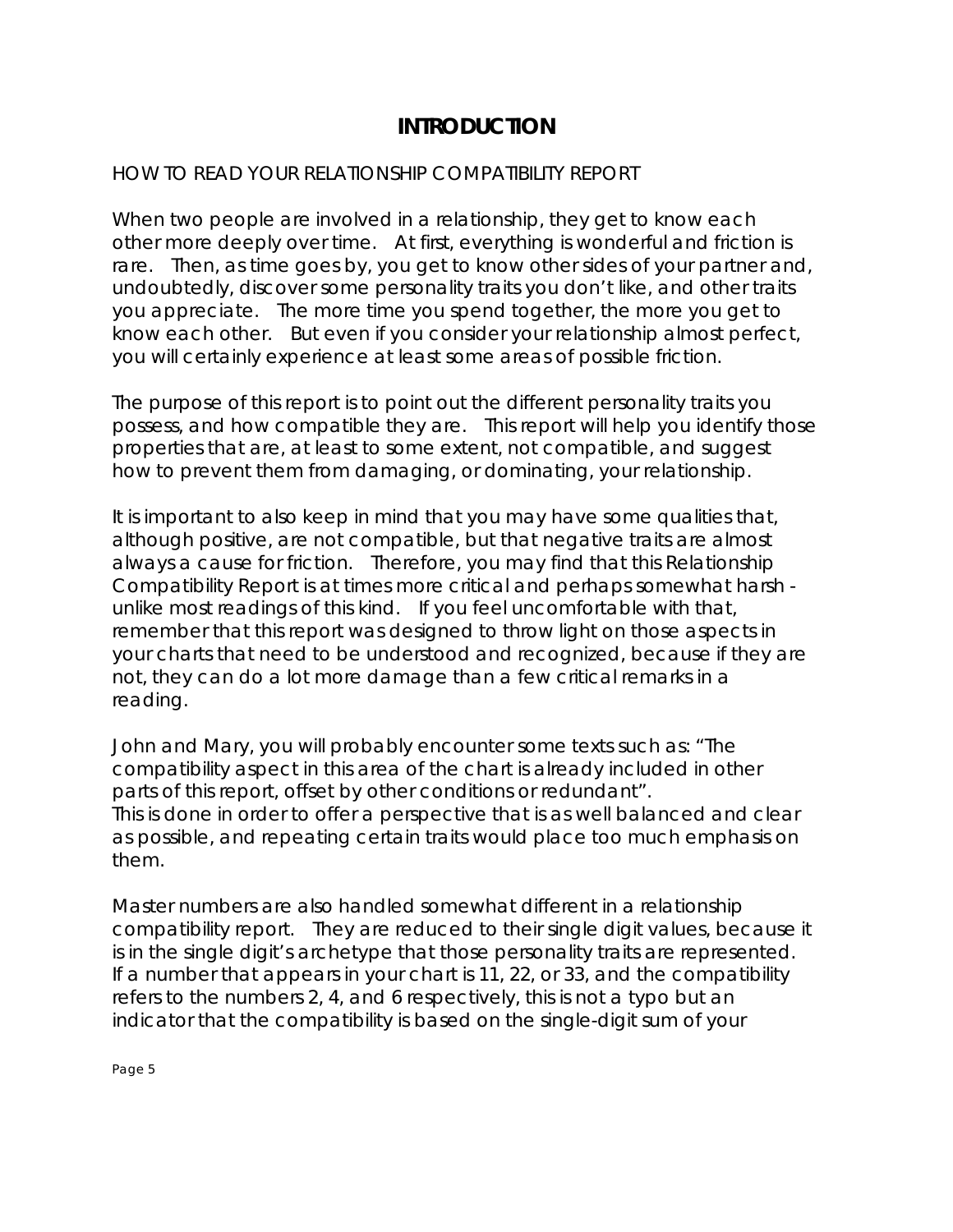Master number.

You will also find that some numbers normally included in a personal numerology reading are not included in a relationship compatibility report. This is because the compatibility between two people is influenced much more strongly -- as much as ninety-five percent -- by the core numbers, than by all the other numbers in the chart combined. In fact, the lesser numbers in the chart would only muddle the waters if analyzed in the context of a relationship compatibility report.

John and Mary, I hope you will enjoy your Compatibility Report and, more importantly, I hope you will find this reading to be beneficial to your relationship.

# **LIFE PATH**

 If ever there was a moment of total transformation, it was the moment of your birth. In that instant, you stepped through a door in time into a new reality -- the reality of human life. The most important number in your numerology chart is based on the date of your birth, the moment when the curtain goes up in your life.

 Even at that moment, you were a person with your own unique character, as unique as your DNA. Everything that is you existed in potential, much like a play that is about to begin. Your entire life exists as a potential that has been prepared for. John, you have ultimate freedom to do with your life as you like: To fulfill its potential completely, or to make some smaller version of yourself. It all depends upon your effort and commitment. You make the decisions to fulfill, to whatever extent, the potential life that exists within you. That is your choice. In this sense, the possible you is implicit during the moment of your birth.

 The Life Path number gives us a broad outline of the opportunities, challenges, and lessons we will encounter in this lifetime. Your Life path is the road you are traveling. It reveals the opportunities and challenges you will face in life. Your Life Path number is the single most important information available in your Personality Chart!

#### *John, your Life Path is 17/8*

John, you are gifted with natural leadership and the capacity to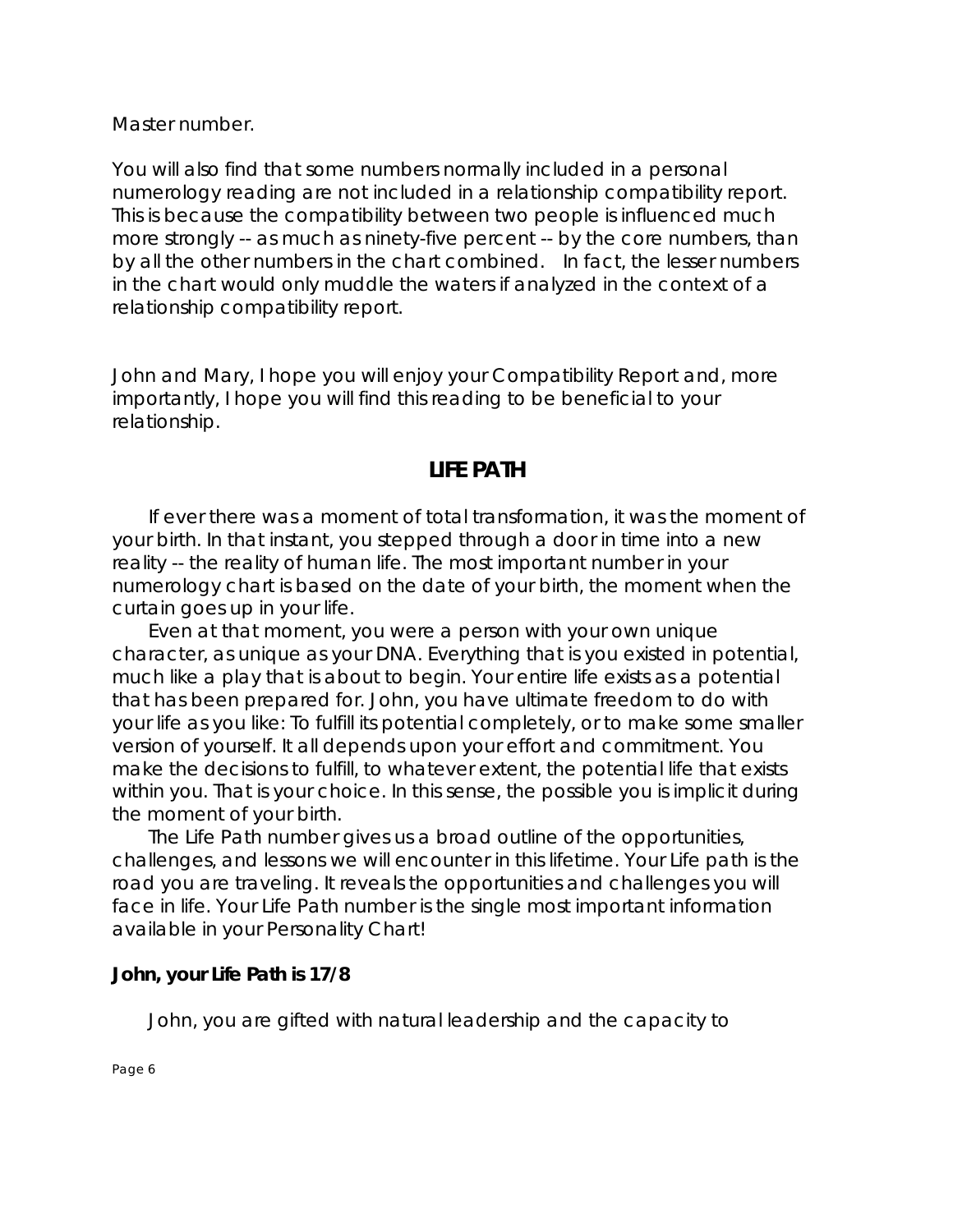accumulate great wealth. You have great talent for management in all areas of life, especially in business and financial matters. You understand the material world; you intuitively know what makes virtually any enterprise work. Your talent lies not with the bookkeeping or petty management, but with the greater vision, its purpose, and long range goals.

 You are a visionary and a bit reckless. You possess the ability to inspire people to join you in your quest, but often they are incapable of seeing what you see. Therefore, those around you need your continual guidance, inspiration, and encouragement. You must prod them into action and direct them along the lines of your vision.

 You attract financial success more than any other Life Path, but effort is required.

 John, your challenge in life is to achieve a high degree of detachment, to understand that power and influence must be used for the benefit of mankind. Those born with the Number 8 Life Path, who do not understand the real and relative value of money are bound to suffer the consequences of greed; they run the risk of losing it all!

 You must learn to bounce back from failures and defeats. You have the character and resilience of a true survivor. It is not uncommon for a person with your Life Path to experience major reverses, including bankruptcies, financial failure, but you also have the talent and the sheer guts to make more than one fortune, and build many successful enterprises. More than most people, your failures in marriage can be extremely expensive for you.

 Despite the difficulties that life presents, you will experience the satisfaction that comes from material wealth and the power that comes with it.

 Business, finance, real estate, law, science (particularly history, archeology, and physics), publishing, and the management of large institutions are among the vocational fields that suit you best. You are naturally attracted to positions of influence and leadership -- Politics, social work, and teaching are among the many other areas where your abilities can shine.

 You are a good judge of character, which aids you well in attracting the right people to you.

 Most 8s like large families and sometimes tend to keep others dependent longer than necessary. Although jovial in nature you are not demonstrative in showing your love and affection.

 The desire for luxury and comfort is especially strong in you. Status is very important. You must be careful to avoid living above your means.

 John, your Life Path treads that dangerous ground where power lies -- and can corrupt. You may become too self important, arrogant, and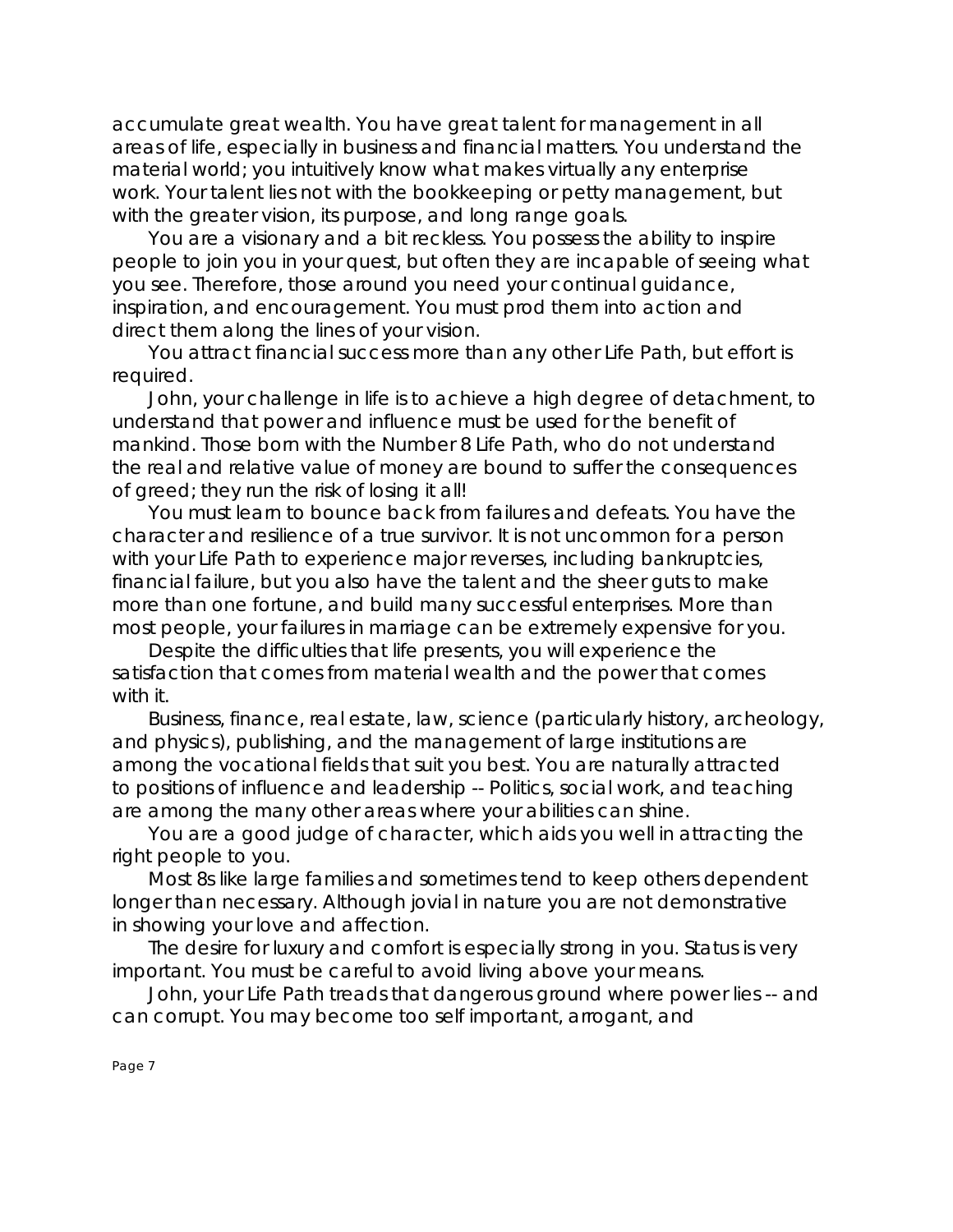domineering, thinking that your way is the only way. This leads inevitably to isolation and conflict. The people you run the risk of hurting most are those you love, your family and friends.

 Be careful of becoming stubborn, intolerant, overbearing, and impatient. These characteristics may be born early in the life of an 8 Life Path, who often learn these negative traits after suffering under a tyrannical parent or a family burdened by repressive religious or intellectual dogmas.

 Those with the 8 Life Path usually possess a strong physique, which is a symptom of their inherent strength and resiliency.

# *Mary, your Life Path is 30/3*

 You possess a great talent for creativity and self expression. Many writers, poets, actors and musicians are born under the 3 Life Path. Mary, you are witty, possess a gift for gab, and savor the limelight. Your talent for the expressive arts is so abundant that you may well have felt drawn to becoming an artist while still very young. Your artistic abilities can only be developed, however, through discipline and commitment to the true development of your talent. Commitment, concentration and hard work are the only means of bringing forth your talent. Thanks to your gift for self expression, you can be the life of the party, and the center of attention. However, you could easily squander your talent by becoming a social butterfly. Your creativity is the gift that can give you the comfort and luxury you desire, but not without continual focus and discipline. You are optimistic and possess the resilience to overcome many setbacks. You are socially active, popular, and inspire people with your sunny "happy go lucky" attitude. Mary, you can be generous to a fault. Many people born under the 3 Life Path have difficulty handling money because they can be disorganized and not particularly serious about their responsibilities. You are emotional and vulnerable. When hurt, you withdraw into a cloud of silence, eventually emerging from your reticence with jokes and laughter that cover up your true feelings. You can become moody and cynical when depressed. You can succumb to sarcastic remarks, which can be painful to those around you. When used positively, your talent for self expression can be a great inspiration force in the world, uplifting others, and bringing much success and happiness to you.

# *Your Life Path's compatibility is 8 and 3*

John and Mary, your Life Path numbers are the most important numbers in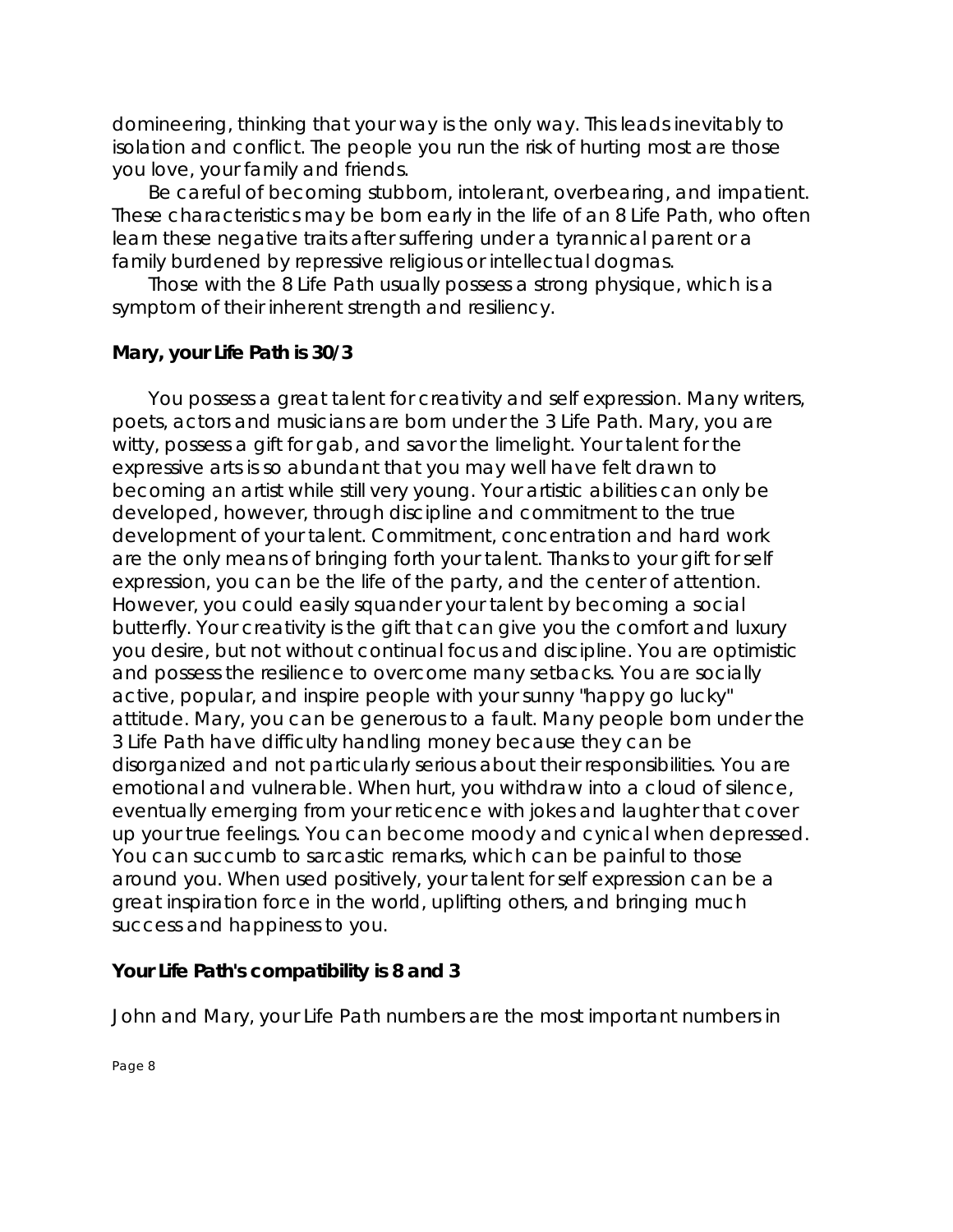your charts, and, as such, their compatibility is very important to the well-being of your relationship.

Mary and John, the three and the eight affect one in very different ways. So, when these two numbers appear together in this part of the chart, the couples are compatible in some areas, incompatible in others. Mary brings in the creative, somewhat scattered, but yet inspiring and uplifting energy. John is more ambitious, goal-oriented and focused. You are both energetic and capable of turning dreams into reality, even though with different approaches. Quite often, this combination is seen between business partners, or long-time friends who start a business together. In that environment, Mary would be the initial creative source, while John would be the visionary. Together, you could do very well.

You are also both good communicators. Mary has the ability to clarify an issue with a sense of humor and pinpoint precision. John takes a more practical approach by simply grabbing the bull by the horns.

In many ways, Mary and John, you complement each other and are quite compatible, as revealed in this part of the chart. But, just like in any other number combination, there are areas where problems may arise.

John is ambitious, practical and capable of sustained effort for a long period of time in order to reach a goal. Mary also has the energy and drive needed to make things happen, but Mary may drop a project when it is no longer interesting or when other projects become more important. This can be upsetting to John, who feels that a commitment, such as a set goal, should be honored at any rate - - anything less is unacceptable to John.

Mary, on the other hand, will sometimes feel that John's priorities are too much directed to John's own needs and expectations. John can be quite demanding, while Mary is more easy-going - - if something doesn't work out, oh well, let's try something else. John doesn't accept that and feels that the whole purpose of setting a goal is to overcome the obstacles one is bound to encounter.

In the end, the issue comes down to respect. The three and the eight have such different views as to what is important in life that, unless they learn to respect each other's needs and expectations, the relationship will not last long. However, more often than not, the three and the eight get along quite well.

# **EXPRESSION**

Your Expression number reveals your physical and mental constitution, the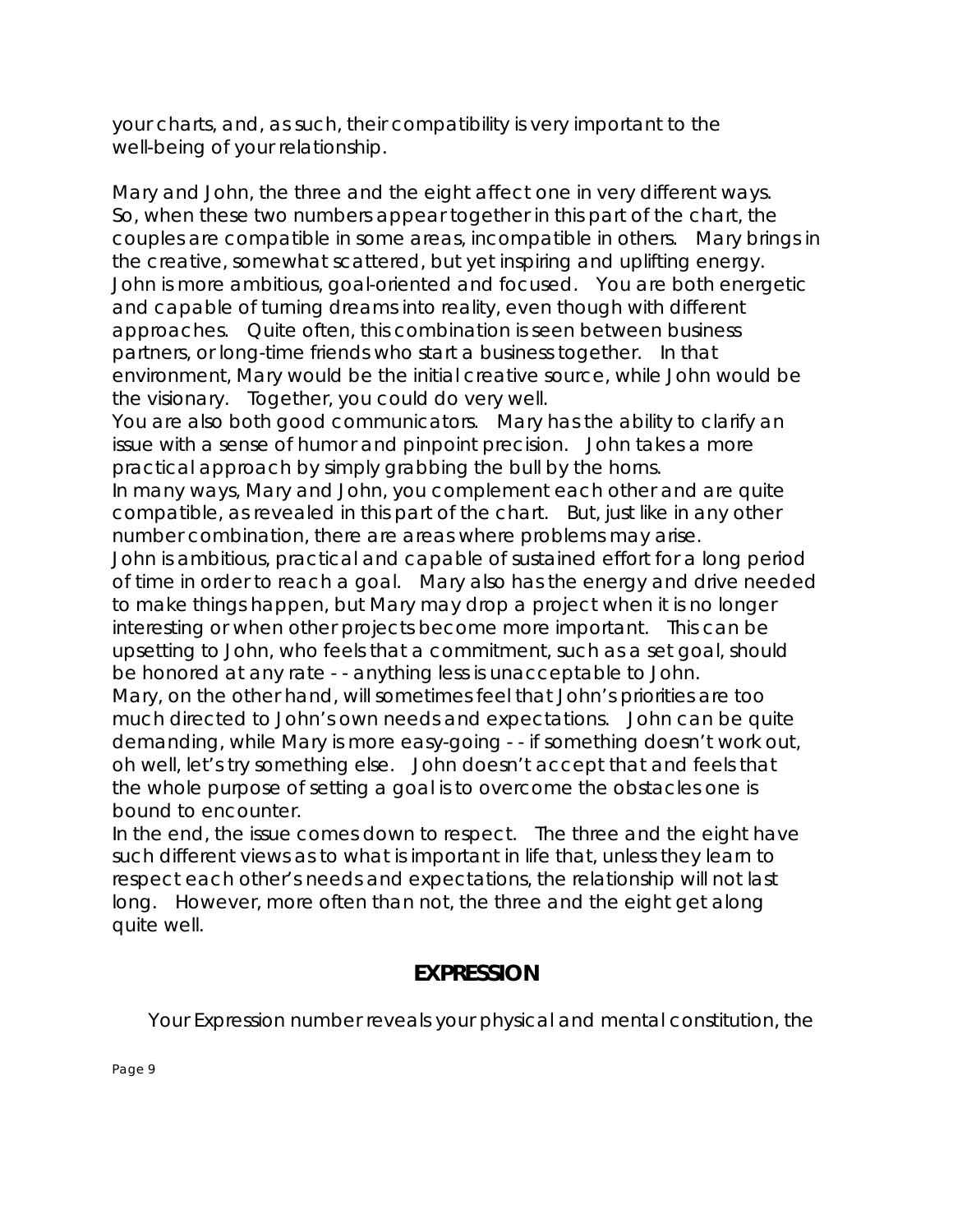orientation or goal of your life. Some numerologists refer to this number as the Destiny, because it represents a lifelong target at which you are aiming. You work at fulfilling this potential every day of your life. Thus, the Expression number reveals your inner goal, the person you aim to be.

 The Expression number reveals the talents, abilities, and shortcomings that were with you when you entered your human body. Your name, and the numbers derived from it, reveals your development, as well as the talents and issues you will be working with during this life.

 For those for whom reincarnation is an accepted philosophy, the vibration of your full name can be seen as the totality of your personal evolution, the experiences, talents, and wisdom accumulated over many life times. Every experience, no matter how great or small, along this evolutionary path has influenced your development, and brought you to your current state of being.

 The Expression is your being; the Life Path is the major lesson you are attempting to learn this time around. Time allows the gradual emergence of your personality. By reading the Expression number below, you will come to understand your basic nature and the abilities and issues inherent in your being.

#### *John, your Expression is 4*

 You are the bedrock of society, the foundation of any enterprise. John, you are an organizer and manager. Your approach to life and to problems is methodical and systematic. You are a builder and a doer. You turn dreams into reality.

 You possess a highly developed sense of structure. You enjoy management systems, and can carry out your well laid plans. You are not the type to embark on any trip without a map.

 John, you take your obligations and those of your family quite seriously. As a result, you are reliable and responsible.

 You enjoy seeing a project through from start to finish, but can become too narrowly focused. You put your nose to the grindstone and have a tendency to become a workaholic.

 You are driven by contempt for all that is unstable, insecure, and unpredictable. You distrust the unconventional, preferring instead the tried-and-the-true. But this can make your endeavors move slowly and cause you much frustration, especially with the apparent limitations of your resources. At the same time, concern for the limitations of your resources causes you to be careful and cautious, shutting you out from possible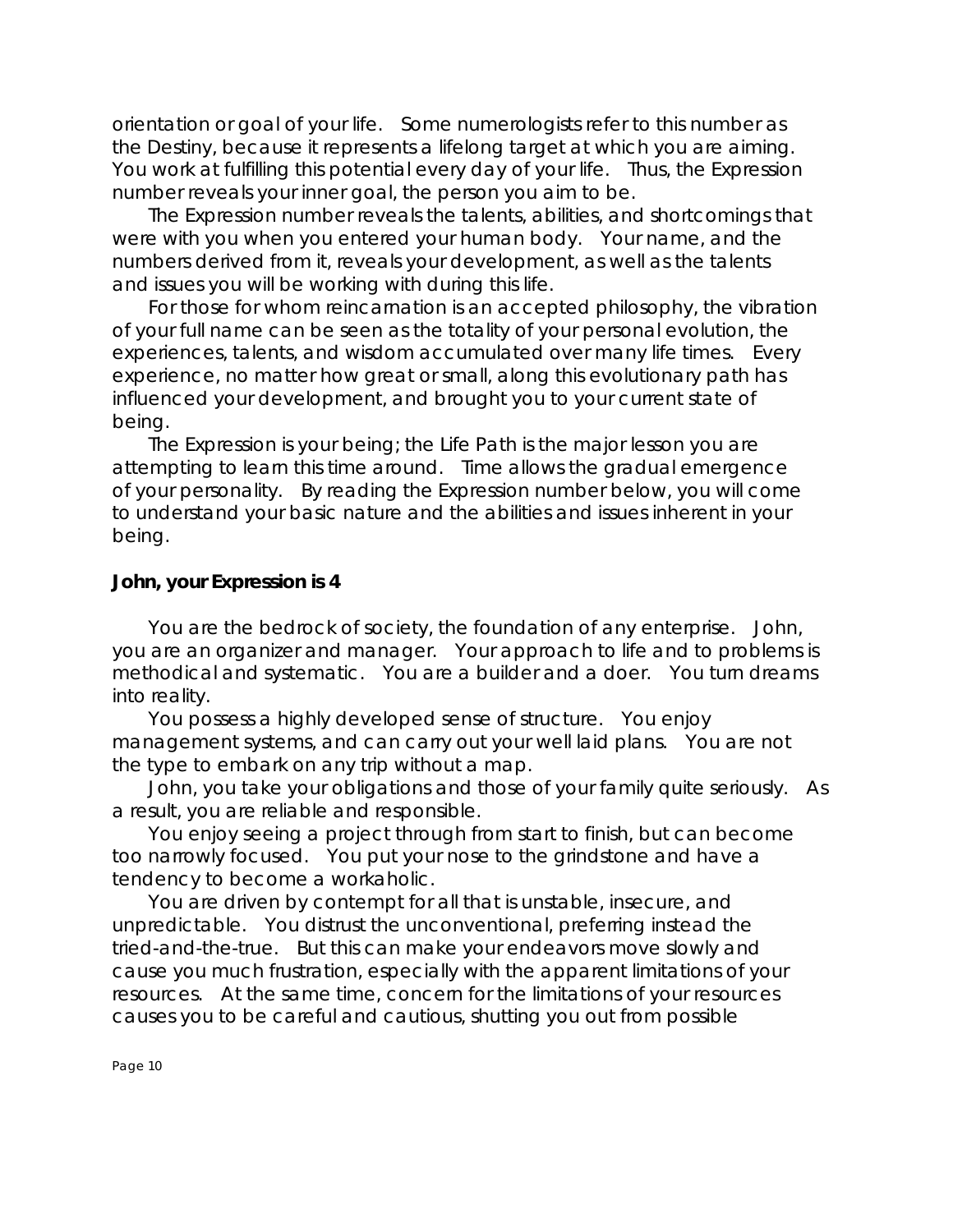shortcuts and creative solutions provided by more daring people around you.

 It is important that you recognize restrictions for what they are: guiding forces that are testing and directing you toward your goals.

 John, your challenge is to be more imaginative and to attract more creative people into your life who can advise and inspire you.

 In relationships, you tend to be somewhat moralistic. You are extremely honest and sincere. You have integrity and are trustworthy, but can also be rigid and stubborn. Don't let your strong likes and dislikes overrule your common sense and compassion. Be more understanding of others' shortcomings.

 Because you tend to focus on details, you can fall into a rut and become a little dull and overly serious. Often, people born with the 4 Expression need to lighten up and have more fun.

 In your conservative and careful way, you are good with money. You are very conscious of the balance between income and expenditures. You can limit your expenditures; saving money is important to you.

 John, you are a surprisingly good parent, and love to be involved with children. Somehow, you relate a little more than others to the innocence of children, perhaps seeing a good deal of yourself in them. You, too, are idealistic and respect the simplicity of children.

 Many accountants, bookkeepers, government officials, managers, and lawyers are born under the 4 Expression. You can be attracted to the arts and music, but will likely bring your love of structure and order to any artistic field. Classical music and opera are particularly appealing and inspiring for you.

 You have a keen eye for detail. You have great stamina and can work conscientiously and persistently toward your goals. This eventually brings you success and standing in your community.

# *Mary, your Expression is 16/7*

 Mary, you are gifted with an analytical mind and an enormous appetite for the answers to life's hidden questions. You have a strong interest in exploring scientific matters, philosophy, and even mysticism. You possess clarity and persistence in your search for truth. You can be a great researcher, educator, and philosopher.

 You are driven by a desire for knowledge and truth. You must learn to discriminate between illusion and reality, but you are well equipped for this task. Your fine mind offers you insight into the veiled mysteries of life. You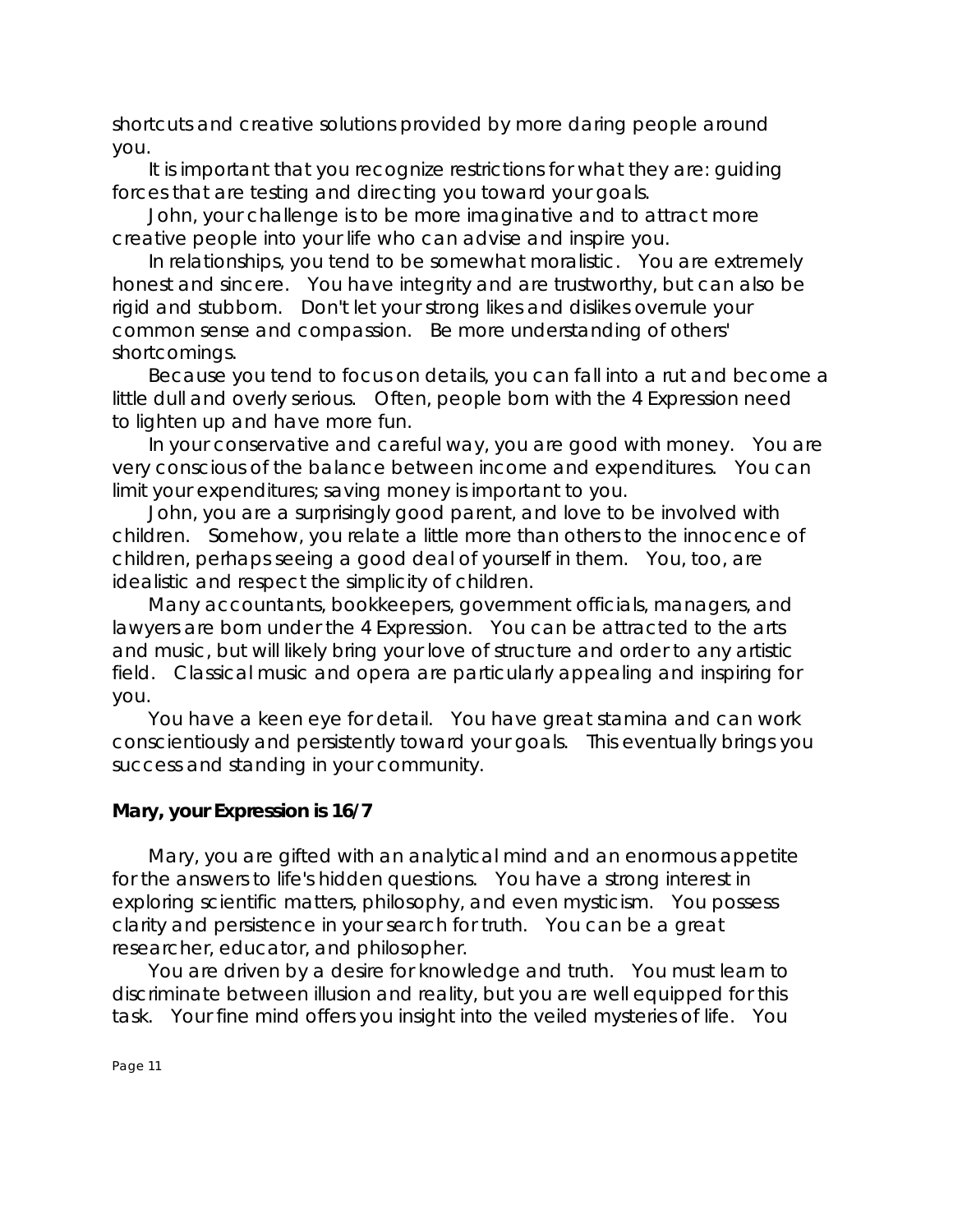also possess a considerable amount of perspective. Somewhere inside you, you are aware of a peaceful place that you call upon during difficult times.

 Mary, you need time to be by yourself. Too much social interaction causes you stress. You need your privacy and a place that can be shut off from the hustle and bustle of life. You tend to keep your thoughts to yourself and are secretive. Unless your 7 expression is balanced by extrovert characteristics (usually revealed by the numbers 1, 3, 5, and 8), your introversion may pull you deeply within yourself, even cutting you off from others.

 You have a strong dislike of the superficial and mundane. You are often surprised by the lack of understanding or depth of knowledge of others, many of whom do not take the search for knowledge as seriously as you do. This can cause you to be critical of others, and even cynical about life in general.

 The more cut off from others you become, the more hidden are your motives. Once you develop understanding of people and life, your advice and counsel will be sought by those around you who need your wisdom.

 You love to specialize your knowledge and develop great depth within your field. You are a perfectionist.

 You should complete your studies early in life and not be driven too hard by a desire to be successful. Let things come at there own pace, be open to opportunity, but remember your rewards, satisfaction, and contentment come from a higher source.

 Sevens can be distant and aloof. When dominated by their darker characteristics, they can be unfaithful, dishonest, and cruel. Contemplation, meditation, and the softer, finer vibrations of life can restore your sense of harmony and keep you on the path to peace and balance.

 Mary, you have a logical mind. Your analytical skills cause you to approach a problem in a detached, surgical kind of way. Researchers, analysts, investigators, inventors, technicians, scholars, lawyers, bankers, watchmakers, priests, philosophers, theologians, and administrators in some scientific or technical field are among the vocations 7s are drawn to.

#### *Your Expression's compatibility is 4 and 7*

More than any other number in your chart, your Expression number reflects who you are as a person. Earlier, you read about the Life Path number and how important that number is in your chart. However, the Life Path number reflects "the path you walk on," and should be seen more as a powerful influence than as a part of your personality makeup. Your Expression number on the other hand, reflects a deeper part of you. It is more difficult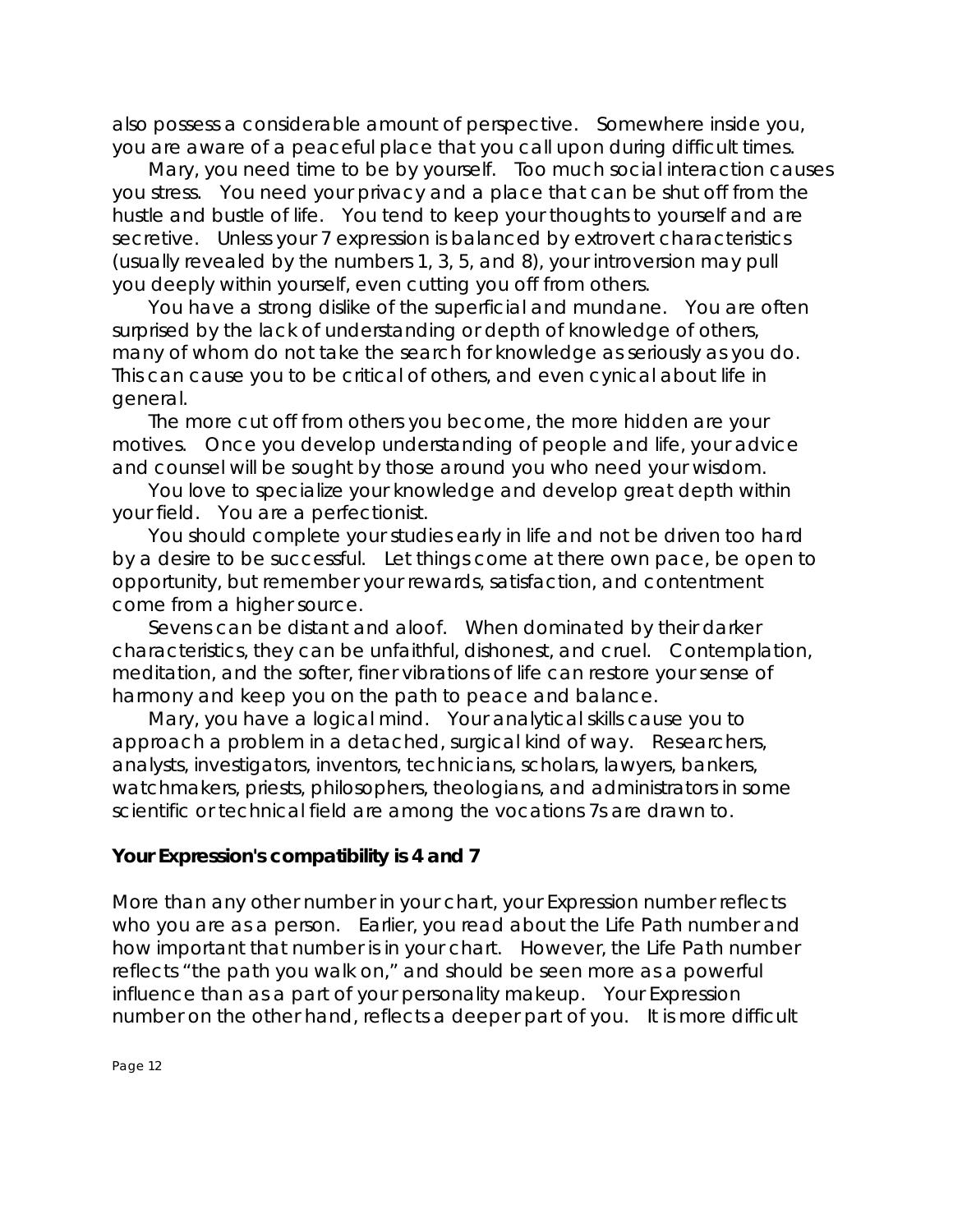to overcome possible negative traits you may have recognized in yourself when they are found in this part of the chart, than when they are found under the Life Path description.

It can't be emphasized too much how important it is to realize that numbers in different areas of the chart affect you differently, even when it is the same number. Sometimes, you may read something that seems to directly contradict earlier statements. Yet, if you take the time to think about them carefully, you will probably recognize that you, as a human being, are extremely complex and full of the same contradictions. This is simply the way we are. You may be organized in one area of your life, while chaos rules in another area. You may be tactful and sensitive in one setting, and direct and confrontational in another situation.

John and Mary, your combination is almost made in heaven. The "almost" can't be left out because there are some sharp angles to be rounded off. This relationship is founded more on intellectual and spiritual levels than on the sensual, physical plane. John is practical and grounded, goal-oriented - John is a doer. John can take ideas, quickly eliminate what won't work or is unrealistic, and then make the realistic ideas materialize. John is of the earth. Mary, on the other hand, is full of ideas and spiritual search, philosophical and a bit of a dreamer. So, earth and heaven make up this combination, and, just like earth and heaven, you can't exist without each other. Although this is only one aspect of the chart, its influence will help you overcome many of the obstacles and challenges inherit in every relationship. This combination is often found among relationships that started at a very early age - something that can be explained by the fact that both numbers are drawn to each other because what they have to offer is exactly what they need from each other. John experiences Mary's more abstract and philosophical outlook on life as offering freedom and space for John's solid, dependable, but somewhat too structured, restricting views. At the same time, John offers Mary a stable, secure port in an internal universe that is often chaotic and highly unstable. As a number seven, Mary knows the dangers that lurk in the dark corners of the subconscious when the mind wonders too far into the realms of dreams and abstract fears. While John offers a safe haven to Mary, helping Mary find peace and comfort, Mary, in return, brings freedom to John's spiritual and mental experiences. Supported by this mutual complementation, this four and seven combination can bring about childhood romances that will last for a lifetime.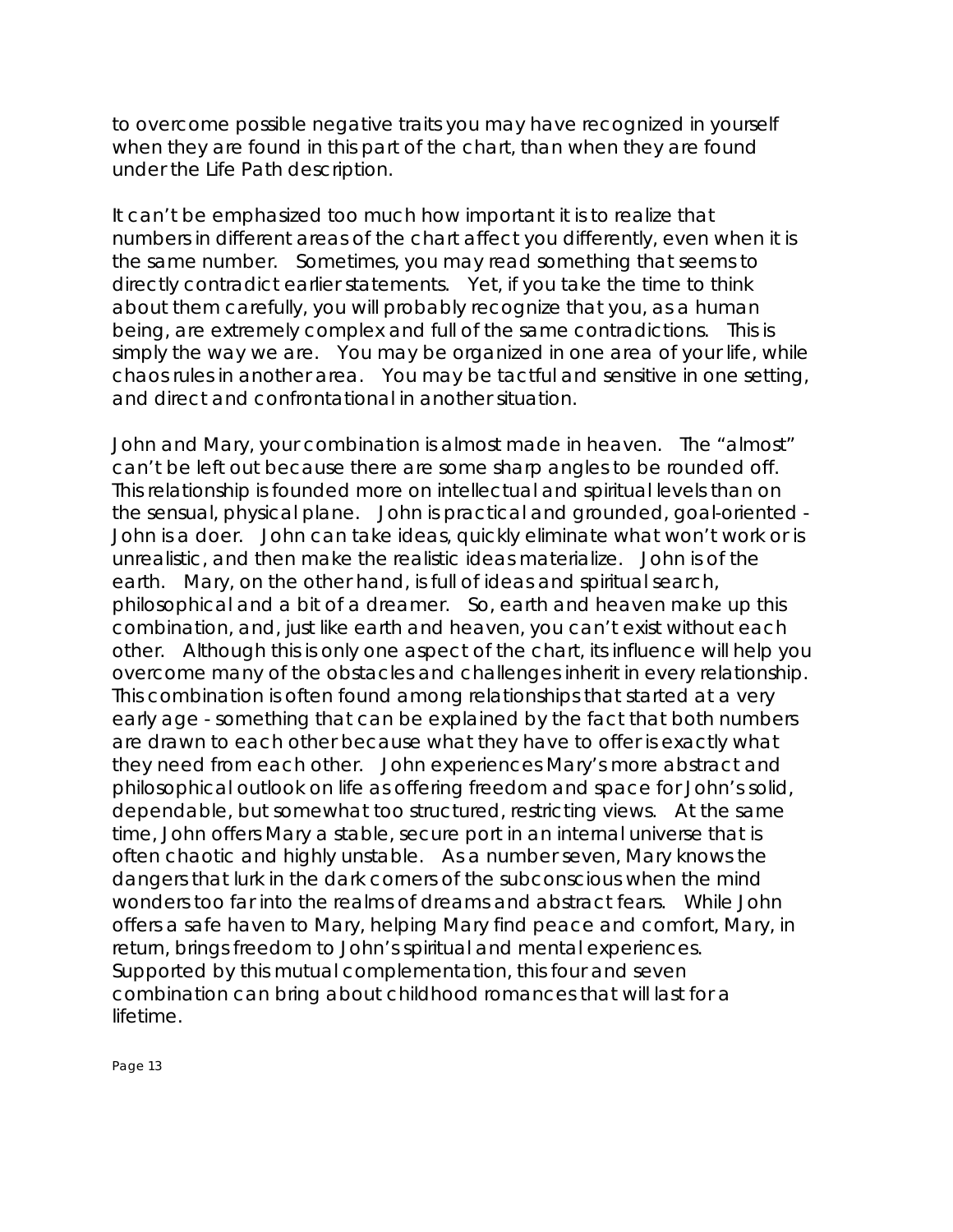The sharp angles I mentioned earlier are found on the more mundane, physical plane. This is where you both may have to compromise if you want your relationship to develop. While John requires order and respectability, Mary is more comfortable with a bit of chaos, in which Mary can pose as an observer, an unconventional observer, not per se seeking the approval of others.

If you are successful in compromising on the material plane, your relationship will be very satisfying and you will get as close to the proverbial "soul mates" as any two people can get.

# **HEART'S DESIRE**

 Your Heart's Desire is the inner you. It shows your underlying urge, your true motivation. It reveals the general intention behind many of your actions. Consequently, it dramatically influences the choices you make in life. The Heart's desire is seen as part of the larger picture, called the core numbers, which includes the Life Path, Expression, Day you were born, and Personality. But each points to a different aspect of you.

 The Expression number reveals your talents and abilities, and your general direction in life. The Life Path is the central lesson you came into the world to learn. The Day you were born is very closely connected to your Life Path. It reveals specific talents you possess, which will be helpful to you in dealing with your Life Path. The Personality reveals how people tend to see you. It also demonstrates what characteristics you are projecting to the world. The Heart's Desire demonstrates the identity of the soul that joined the earth - you, the spiritual being.

#### *John, your Heart's Desire is 14/5*

 Freedom is essential for your happiness. John, you love change, new experiences, meeting new people, adventure and travel. You love the exotic, far away places. Variety is more than mere spice of life -- you thrive on it. You are extremely flexible and adaptable. You have more curiosity than the proverbial cat. You have a sharp mind and a natural ability with words. You are a born communicator, clear, fluent, and imaginative in every area that interests you -- which are many!

 Your Heart's Desire makes you very well equipped for life. Change -- the only constant in life -- doesn't threaten you, as it does other people. You are highly resourceful. Generally, you can think clearly in a crisis; you have good mental and physical reflexes. Whenever you fall, you tend to land on your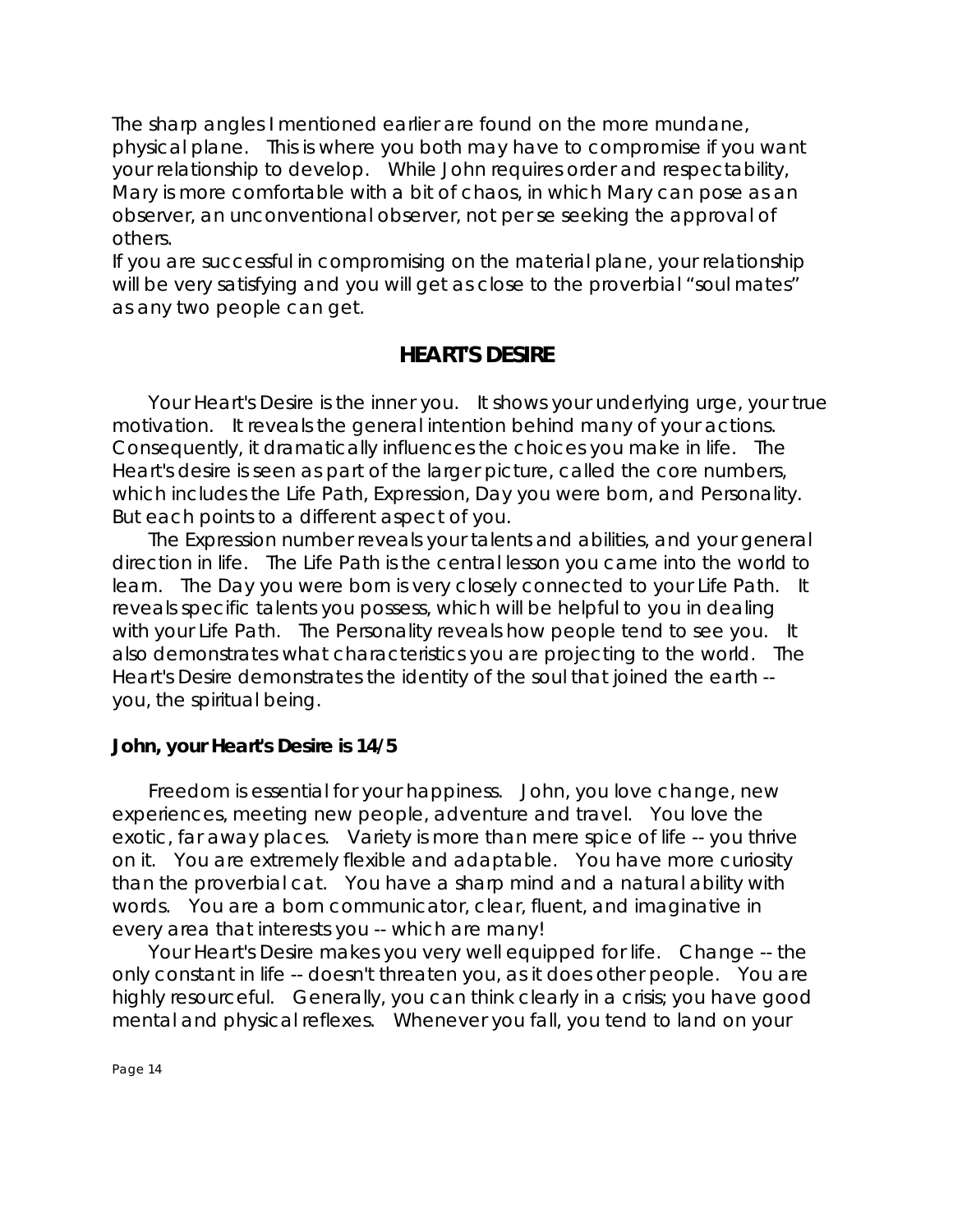feet.

 John, you are highly enthusiastic. You get excited easily over a new idea or opportunity. Your nature is unconventional. You are a bit of a gambler, taking risks whenever you think the rewards are worth it.

 You are very socially oriented and rarely, if ever, dull or boring. You are, of course, drawn to those people who, like yourself, are original thinkers and have exciting personalities.

 John, you enjoy being involved in several projects at the same time. You need continual stimulation by the new and fascinating. You tend to discard boring pastimes quickly.

 Your love of freedom and change can have numerous consequences. You can be irresponsible, especially when it comes to finishing tasks. You have a hard time persevering at a given project and bringing it to completion.

 You must be careful that your love of sensory pleasure doesn't lead you to excessive indulgence in alcohol, food, sex, and even drugs.

 John, you are a bit of a hero and want to save the world. This causes you to make promises you often cannot keep. Down deep, you long to please everyone, an impossible goal.

 Many 5s can be emotionally superficial. They feel love passionately, but fear making deep and lasting commitments. As a result, they resist the depths of emotional attachments and remain on the surface where it is safe.

 You will experience many changes and unusual events, but you learn best through experience. Therefore, your life will be full and you will make great strides in personal growth.

# *Mary, your Heart's Desire is 19/1*

 Mary, your overpowering need is to be independent and to direct your own life according to what you believe. Your dream is to become the leader of whatever field you enter. Whether it is in business, community, or in your general area of expertise, you are driven to be the reigning figure.

 You have the courage and the confidence to lead others. You believe firmly that your judgment is preeminent over all others. This gives you the confidence to make bold decisions and carry them out, even when other lives are greatly affected by what you do. You rarely look back once you have made a decision.

 You possess intelligence and wit. You are keenly insightful and are good at evaluating the abilities of others.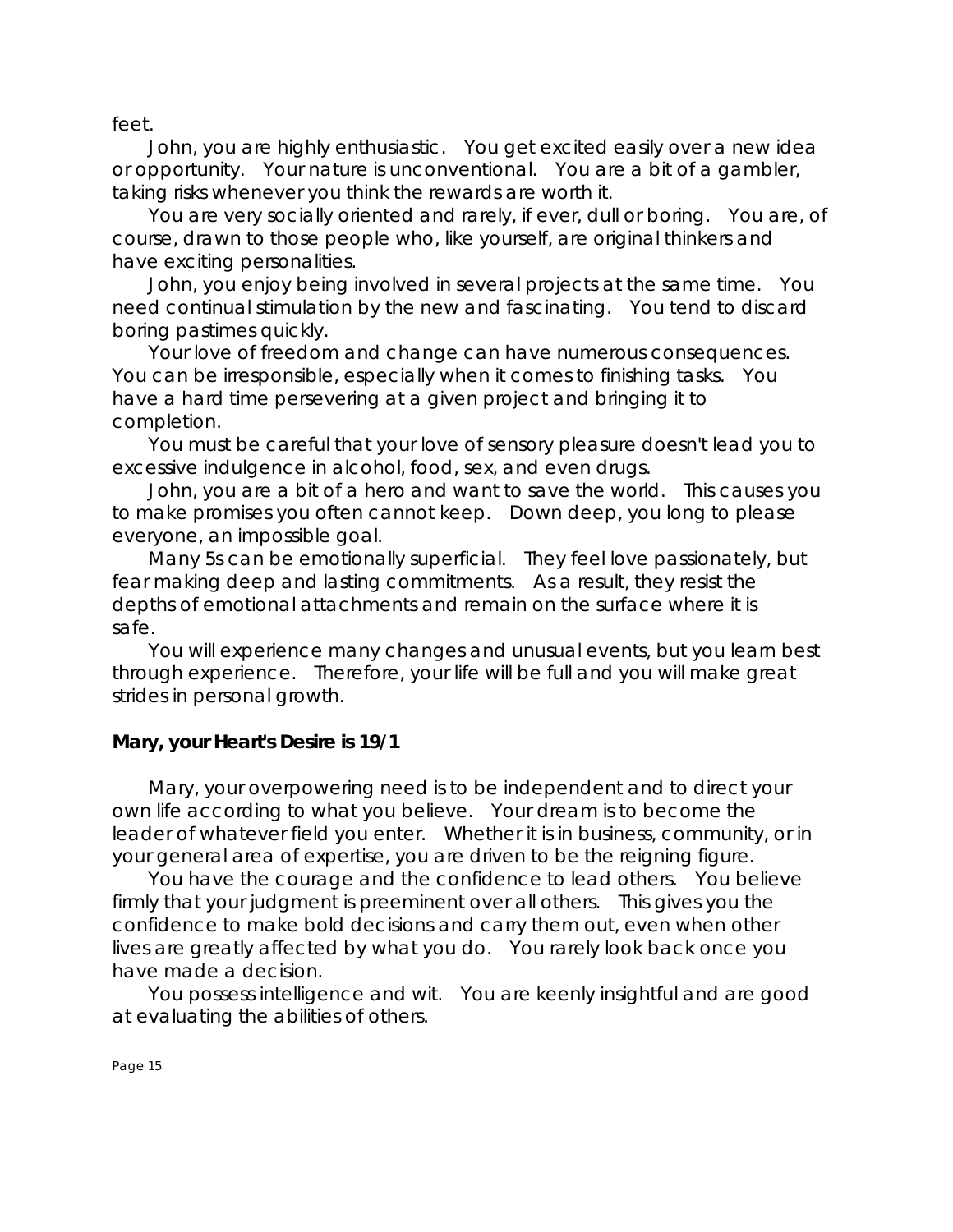You are supremely individualistic. In your manner and dress, you like to project your own unique persona.

 Consequently, you don't mind being controversial, and can even enjoy the attention and impact you have made on your surroundings.

 Mary, you dislike routines, or anything that limits your freedom and independence.

 Whenever you commit to something you truly love, you are absolutely tenacious in your ability to endure difficulties and overcome obstacles. You are highly responsible; you hate passing the buck. You possess remarkable willpower and a strong drive to succeed.

You are always looking for innovative ways of doing things.

 Because you seek to be the boss in any endeavor, you have a tendency to dominate others. If you are not careful, especially in dealing with your subordinates and family, you may become ruthless in your decisions and behavior. You can also fall victim to impatience and intolerance, particularly if you grow conceited or superior.

 Mary, you are the pioneer and the ground-breaker. You love the foreground, the hot-seat of responsibility. You have all the talents to succeed. As long as you maintain balance in your life, allowing others full expression of their thoughts and abilities, you will easily rise to the top of your chosen field and realize your ambitions.

# *Your Heart's Desire's compatibility is 5 and 1*

Compatibility of the Heart's Desire numbers is very important in a relationship - few relationships last beyond the initial stage if the Heart's Desire numbers are not compatible.

The compatibility of these two numbers is about as good as it gets. There will never be any danger of boredom, complacency, or emptiness in a relationship that has heads turning and people whispering. Like wind and fire, the personality traits in this combination can both create and destroy, but the one and five feed on each other and respect each other's powers. They are like a blacksmith and his anvil, and when they set out side by side to fulfill their goals and dreams, nothing can withstand their combined forces. This is a relationship of intensity and moments of rarely achieved highs, where the promise of ecstatic experiences of love, spiritual bonding and shared dreams is very real.

As with any number combination, dangers also hover over their heads. Sometimes, undesired winds blow and forces turn - not so much against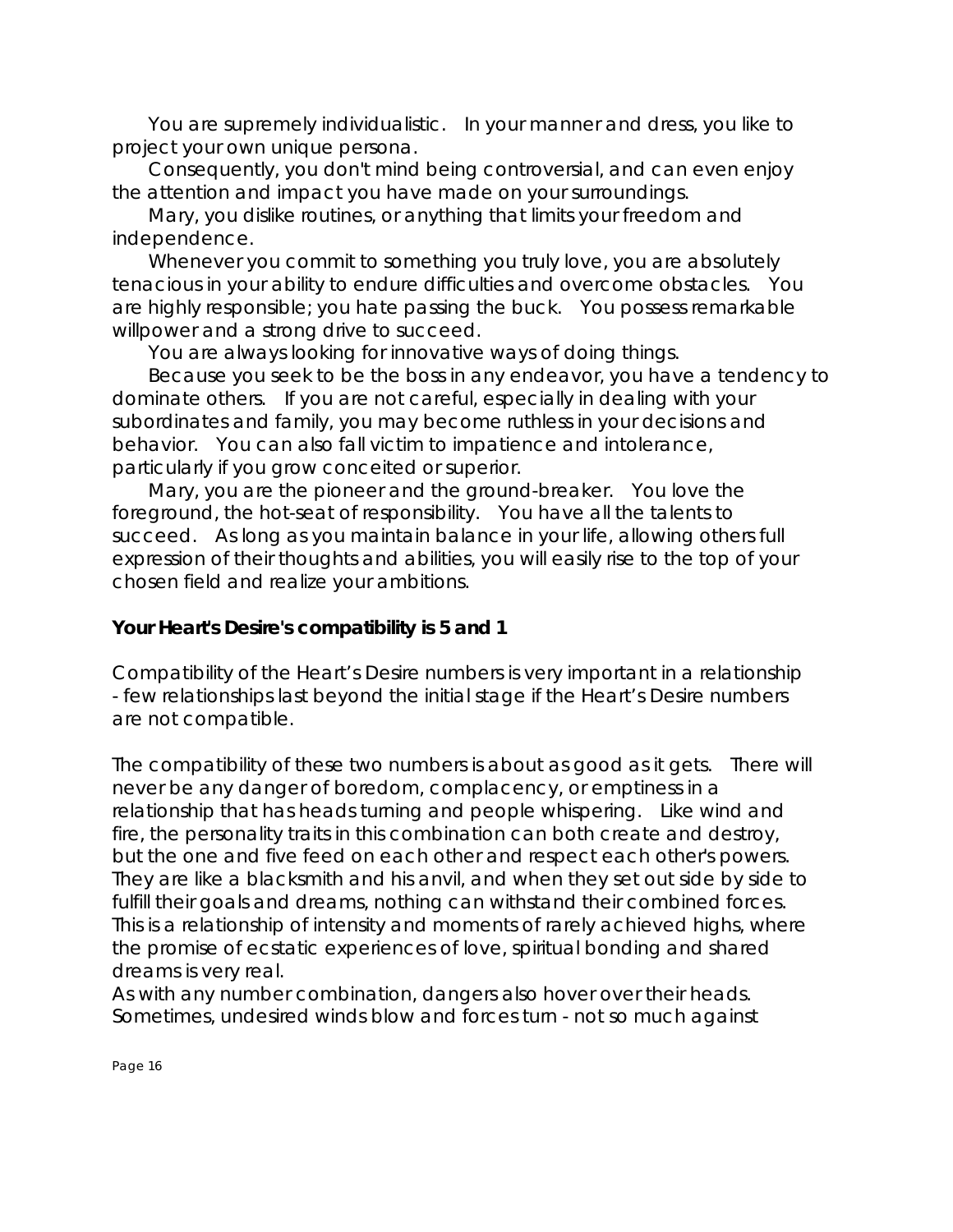each other as against their shared dreams. When that happens, their mutual influence becomes destructive, turning a moderate, healthy need for variety, sensual pleasure and adventures into a negative force. As with all things in life, reaching up takes effort while sliding down is only a matter of letting go. As long as the willingness to reach up and the capacity to put forth effort and self-control exists for both Mary and John, this can be a wonderful ride. But they should both always be on the alert - it is not uncommon for this combination to pull each other down. When the partners allow that to happen, they may end up involved with drugs, alcohol, sex, food-addictions, laziness, or blaming the world for their misfortunes, and blaming each other as a final result. Therefore, living this combination of numbers can be compared to skating on thin ice. John, it is very important that you maintain focus on what you want out of this life. Do not get distracted or seduced by the pleasures that are so easily obtainable. Set high standards for yourself. In this relationship, Mary must truly play the role of a captain on the ship, but not because John is not capable. As a matter of fact, John has more talents than you can shake a stick at. However, Mary's energy is more directed and controlled, while John's is more dynamic, more volatile - yet not in an aggressive way. John is impulsive, responsive to the moment, less controlled and, for all that John is, therefore, also vulnerable to being misguided. Keep in mind that too much adventurism can be a dangerous thing.

While this is one of the most promising and long-lasting combinations, it is also one that can take you both to the edge. Therefore, discipline and moderation are the key words in this relationship.

# **PERSONALITY**

 Your Personality number is derived from the consonants of your full name at birth. Your Personality is like a narrow entrance hall to the great room that is your true nature. It is those aspects that you feel comfortable sharing with people at the outset of a relationship. With time and trust, you invite others into the deeper aspects of your nature; you reveal more of who you really are, in effect, your Heart's Desire, Expression, and so on.

 Your Personality number often serves as a censoring device, both in terms of what you send out, as well as what you allow to approach. It discriminates in the kinds of people and information you let enter your heart and mind. For this reason, your Personality is usually much more narrow and protective in its definition than the real you. It can screen out some of what you do not want to deal with -- people or situations -- but it also welcomes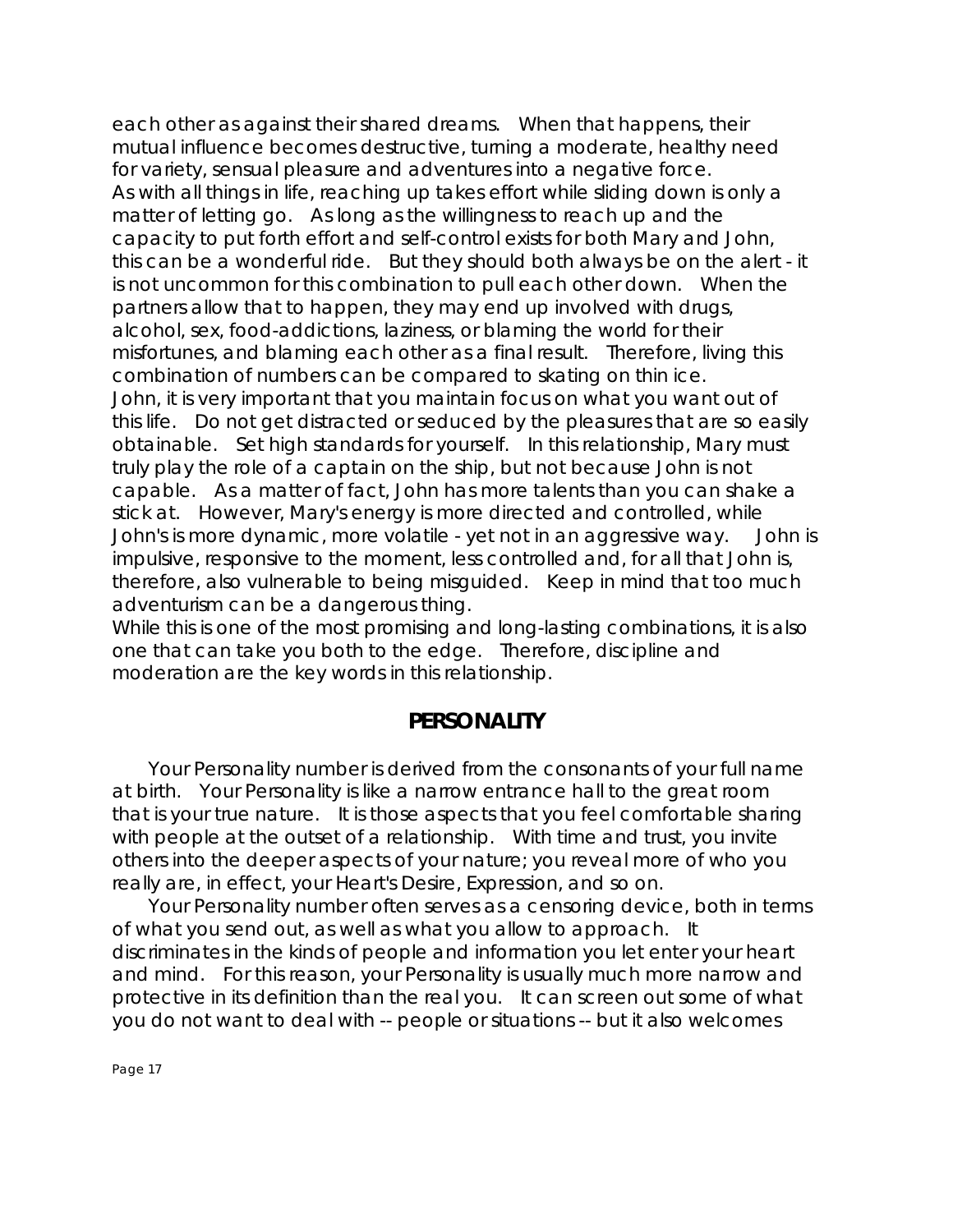those things that immediately relate to your inner nature.

 Your Personality number also indicates how others perceive you. No one can be objective about himself or herself. Even our closest friends and relatives have trouble describing how they see us.

#### *John, your Personality is 17/8*

 John, you appear strong and powerful. You have an impressive personality and can influence and even intimidate through sheer force. You have natural authority. Your competence and enthusiasm attract people with resources.

 You radiate confidence. People defer to you because they sense your sureness and effectiveness.

 You also exude a kind of controlled benevolence. People sense that you are generous, once you are convinced of the worthiness of the cause.

 It is important for you to dress well. You radiate a kind of raw power and able ness, which needs to be refined and enhanced by your clothing. You may even dress a bit flashy, but that will not harm you. Quality is among your highest priorities, and should reflect in your clothing.

 Although most eights have a strong constitution, they can be prone to indigestion, ulcers, and heart disease due to their reckless eating and drinking habits and their propensity to be workaholics.

 John, your Achilles heel is your capacity for an egocentric attitude. The negative side of your personality can cause you to be ruthless, greedy, and intensely lonely.

 Conversely, you can be spontaneous and excited. You are essentially warm and jovial. In your heart of hearts, you want everyone to be as excited and as happy as you. Those who are around you often sense this. Your coworkers and employees usually like you.

#### *Mary, your Personality is 15/6*

 Mary, you radiate understanding and compassion. People sense your warmth and fairness. For this reason, you attract many people who are in need of comfort, including the disadvantaged. People tend to come to you to unload their burdens. You inspire confidence.

 You have a fine sense of justice. You do everything in your power to keep the harmony and are even willing to sacrifice your personal desires for the good of others.

You can take this too far, however, sometimes playing the role of the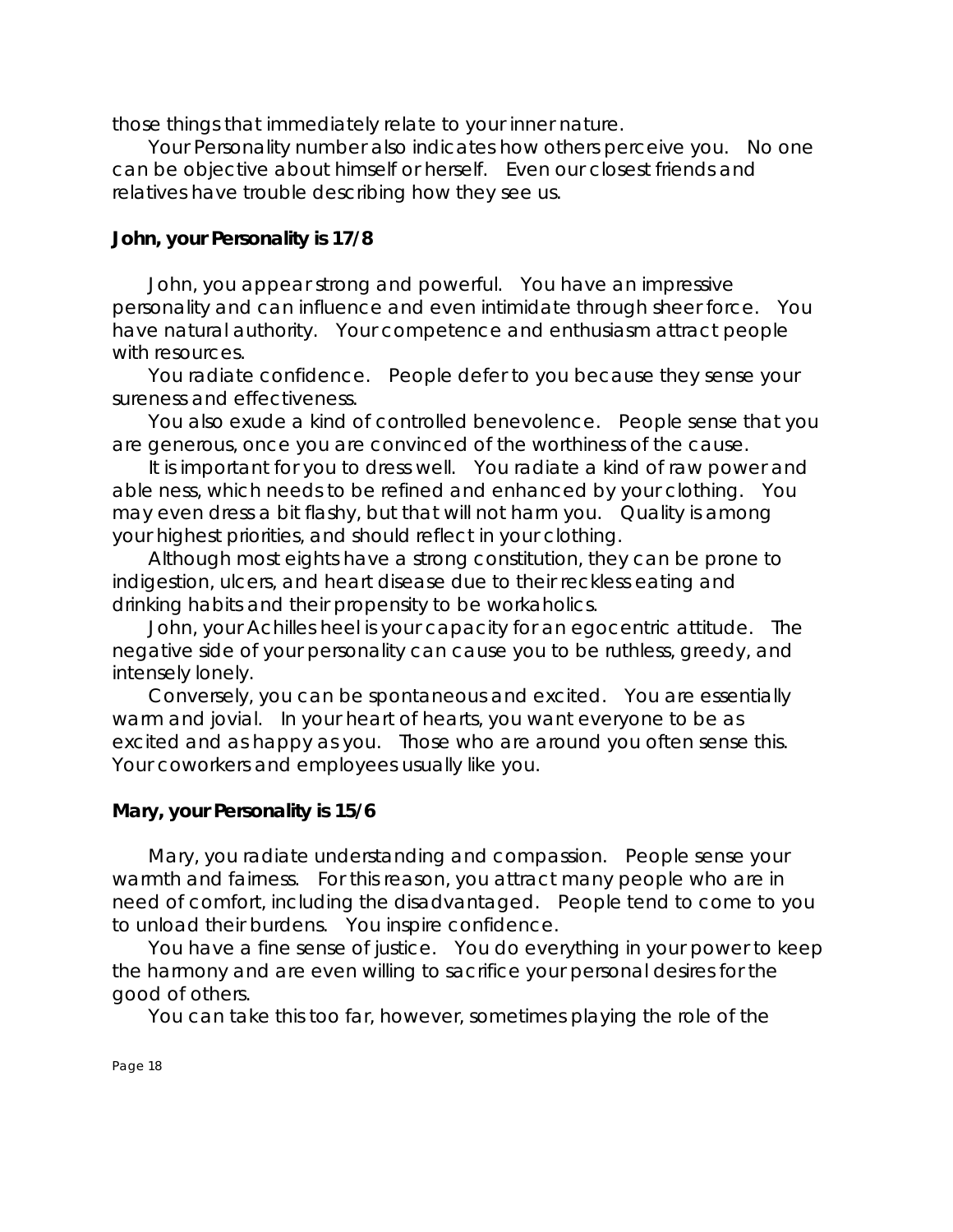martyr. You have to guard against being taken advantage of. You are not always a very good judge of character. You tend to see the best in others.

 You also can become too involved in the lives of others, to your own detriment. (This aspect can be balanced by other numbers in your chart.)

 You are hospitable and domestic. You love children and are a good parent. You are romantic, faithful and very protective.

 You are artistic. You love music, flowers and gardening. You are a natural interior designer. You have an excellent sense of color and taste.

 Mary, you are more concerned with the content of your personality than your appearance, which causes you to be less conscious of the style of your clothes. You are more interested in comfort and the utility of clothing than the statement it makes.

 Six Personality Numbers are exceedingly generous. You are not particularly logical when it comes to finances.

 You are very vulnerable to praise and criticism. You tend to worry a lot, causing stomach problems.

 People see you as a maternal or paternal figure. They want to relax in your presence and unburden themselves. You are the safe port in the crowd.

# *Your Personality's compatibility is 8 and 6*

Quickly recognized when two people first meet, not many relationships even get started unless the Personality numbers are compatible.

Mary and John, the six and the eight are very compatible. You are both practical and goal-oriented people who are not afraid of responsibility. However, there are big differences in the way the six and the eight view responsibility, and even bigger differences in the way they pursue their respective goals.

Mary's sense of responsibility is strongly focused on family and friends. Mary will be hesitant to do anything that could endanger the comfort and lifestyle of those Mary is committed to. John's sense of responsibility is committed to goals and dreams - their fulfillment is John's priority. Where Mary will be very reluctant to take risks that might reflect on those Mary cares about, John will not hesitate to take certain carefully calculated risks because John feels that, if those goals are met, the lives of everyone around will improve. Mary is capable of working for a long time to reach a goal, but Mary is much more grounded, Mary will hesitate to step away from the beaten path. John has a sense of business and is a visionary with a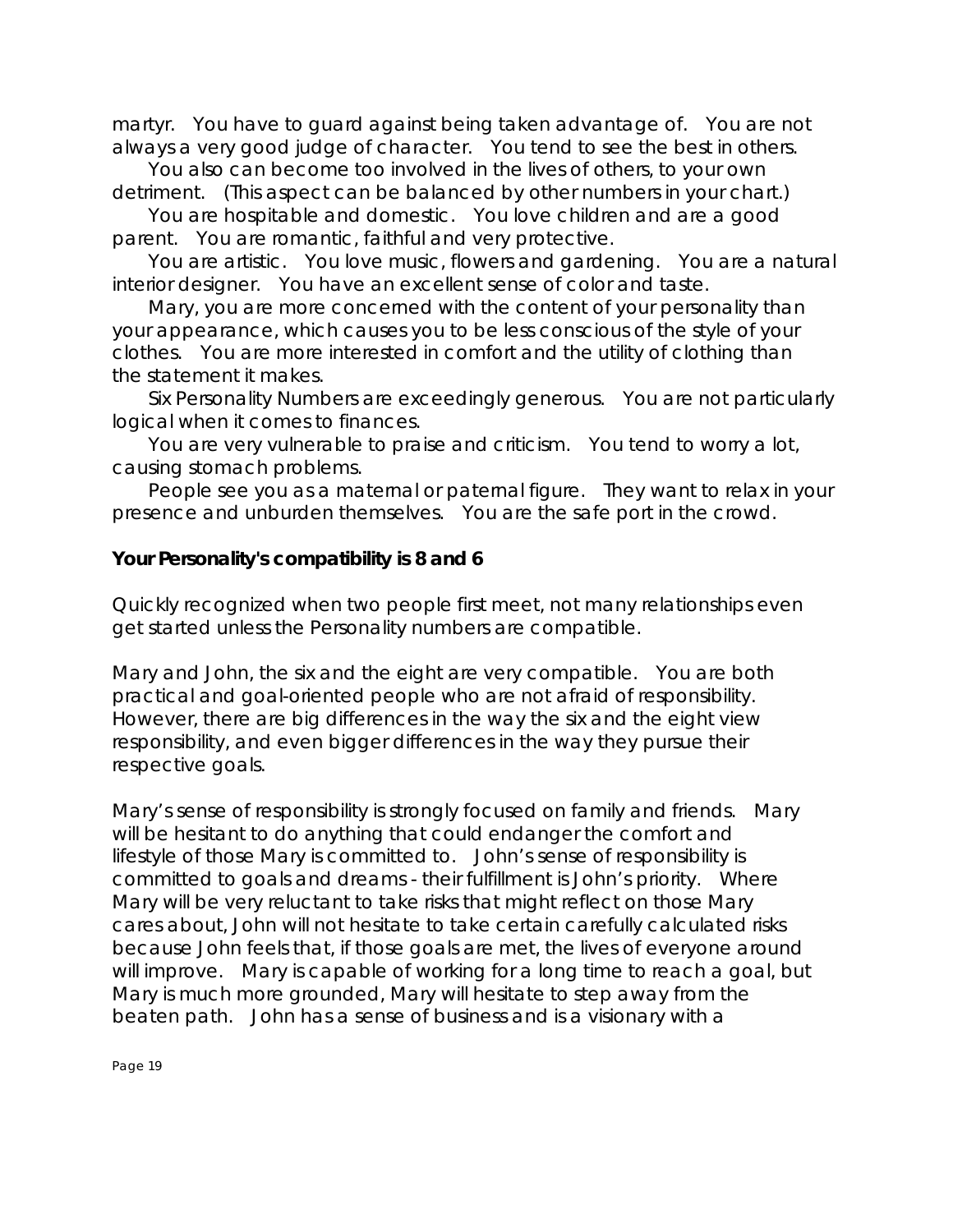practical, can-do mentality.

Interestingly, the six-and-eight combination is excellent for business partnerships. The six keeps a reign on the dreams and visions of the eight. In turn, the eight can inspire the six to aim higher and take advantage of the opportunities lying ahead. Without an eight to inspire a six, the six will likely remain confined to small dreams requiring little or no risks. Without the grounded realism of the six, an eight often gets lost between the vision and the goal. In a romantic relationship, Mary and John, the numbers found in this part of the chart similarly play off each other's strengths in ways that can be very good for the relationship.

Problems can arise when one partner tries to dominate the other, which has been known to happen between a six and an eight. Mary, your tendency to take on any burden, your willingness to sacrifice, and your need to feel secure in a relationship, can make you a victim to the somewhat authoritarian and demanding nature of John's eight. Sometimes, the opposite happens, and the inherit talent of Mary's six to make others feel guilty simply by showing how much Mary is willing to do for them can put a real damper on John's potentially powerful and focused energy. Mary and John, this aspect of your charts is somewhat similar to reaching a fork in the road. You have a choice between enriching and enhancing each other's strengths and talents, or frustrating your partner's opportunities. The key to maintain a balanced relationship is not to try to dominate each other.

# **PERSONAL YEARS**

 Your Personal Year number is a strong indication of the trends and circumstances you will experience during the year ahead. Your Personal Year cycles are based on the Universal Year cycles and therefore run concurrent with the calendar year. Transit and Essence cycles are based on the letters of your name and run from birth date to birth date.

 There are nine personal year numbers, which makes up a complete Epicycle. Each Epicycle reveals the progression or evolution of a specific part of your growth. John, your progress along this Epicycle can be seen very logically, from the infancy or beginning of a growth period in your life, to the conclusion or culmination of that process. The 1 personal year indicates your first steps in a new direction. The years that follow indicate your progress along this path, concluding with your 9 Personal Year, which completes the cycle. Below is a description of your current Personal Year. It indicates where you are on the 9 year Epicycle.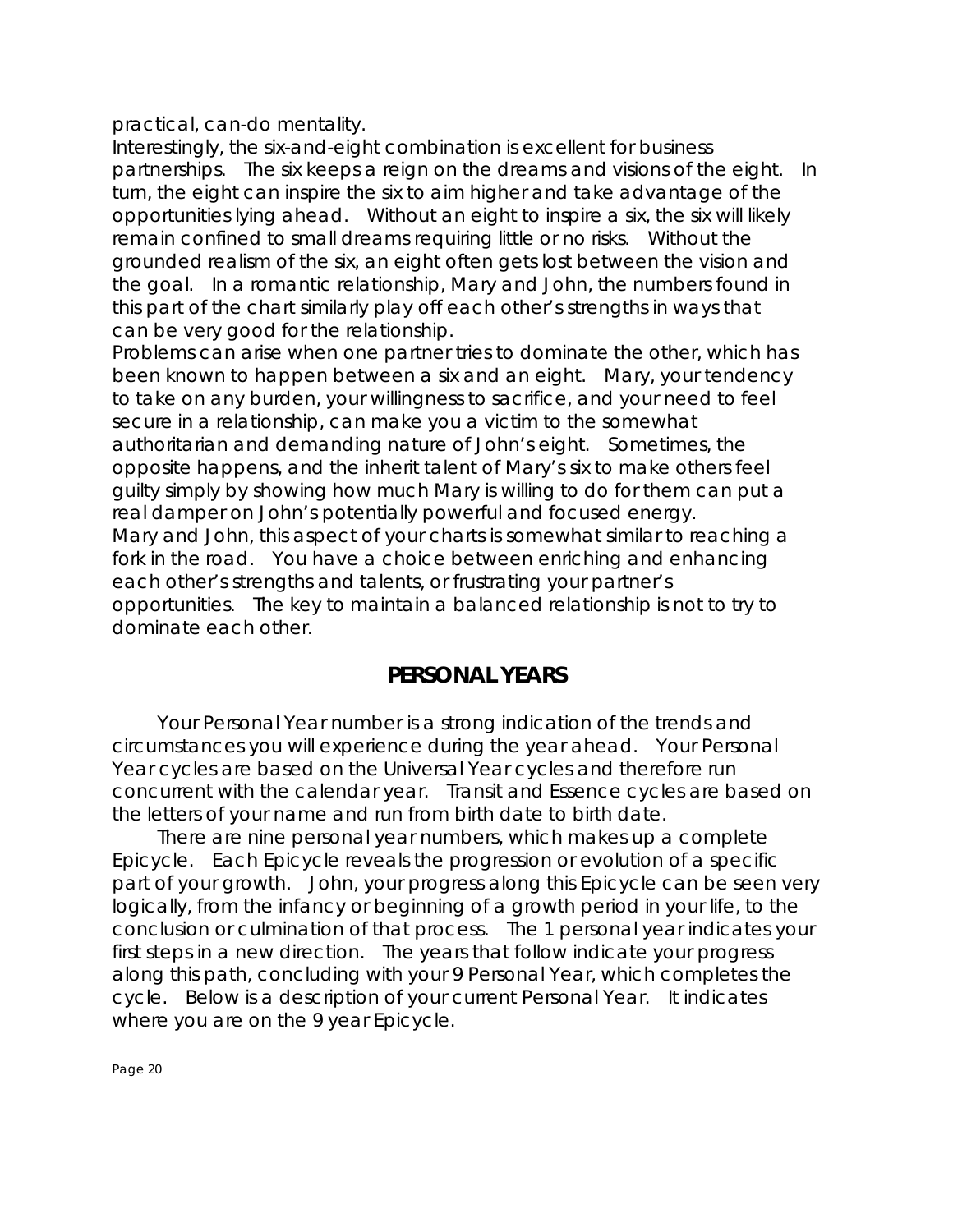The Personal Years form the building steps that mark your progress through life.

#### *John, your Personal Year for 2018 is 7*

 John, you will experience a strong tendency to spend more time alone, to delve inside and find some answers and to reach a better understanding of yourself. This is not a year for social activities nor is it a year to try and reach goals on a material level. You will find that the necessities of daily life seem to be taken care of by themselves. There is no need to be overly concerned regarding your material needs. Without slacking on your daily duties and responsibilities, you can afford to give more attention to yourself. This is a year for inner growth. It is your spiritual and mental presence that requires attention. Improve the quality of your life, read, contemplate and gain insight in yourself. You are important now. Rest and attend to your health. It is during this year that you strengthen the foundation of your life, after all your success in all matters rests upon the strength of your inner self. There will be many strange and unusual events inspiring you to take a closer look at life and an opportunity is there to experience the joy and beauty of life without any artificial or exterior involvement but purely the growing awareness of yourself. To much concern and desire for material rewards, John, will turn this period of your life into a very bad experience indeed, while a "let go and let god " attitude will make this such a fruitful and pleasant year that you may find yourself wondering what you did to deserve this.

# *Mary, your Personal Year for 2018 is 1*

 Be ready for major changes. Mary, you will be inspired to start new projects or enterprises. You will feel a strong forward push toward new goals.

 This is a time for vision and planning. Share your dream with others; make plans, get the necessary support, but, above all, rely on yourself as the driving force. Be decisive!

 You are starting a new nine year Epicycle. Everything you do now will affect your future. Do not hold back the inner force of creation. Be direct, daring, and bold.

 You will have more confidence and determination this year, particularly in comparison with last year, which was a time of letting go. This year represents a time of birth. It's a time to take charge and to apply yourself to your dream.

This is also a good time to make the personal changes you have long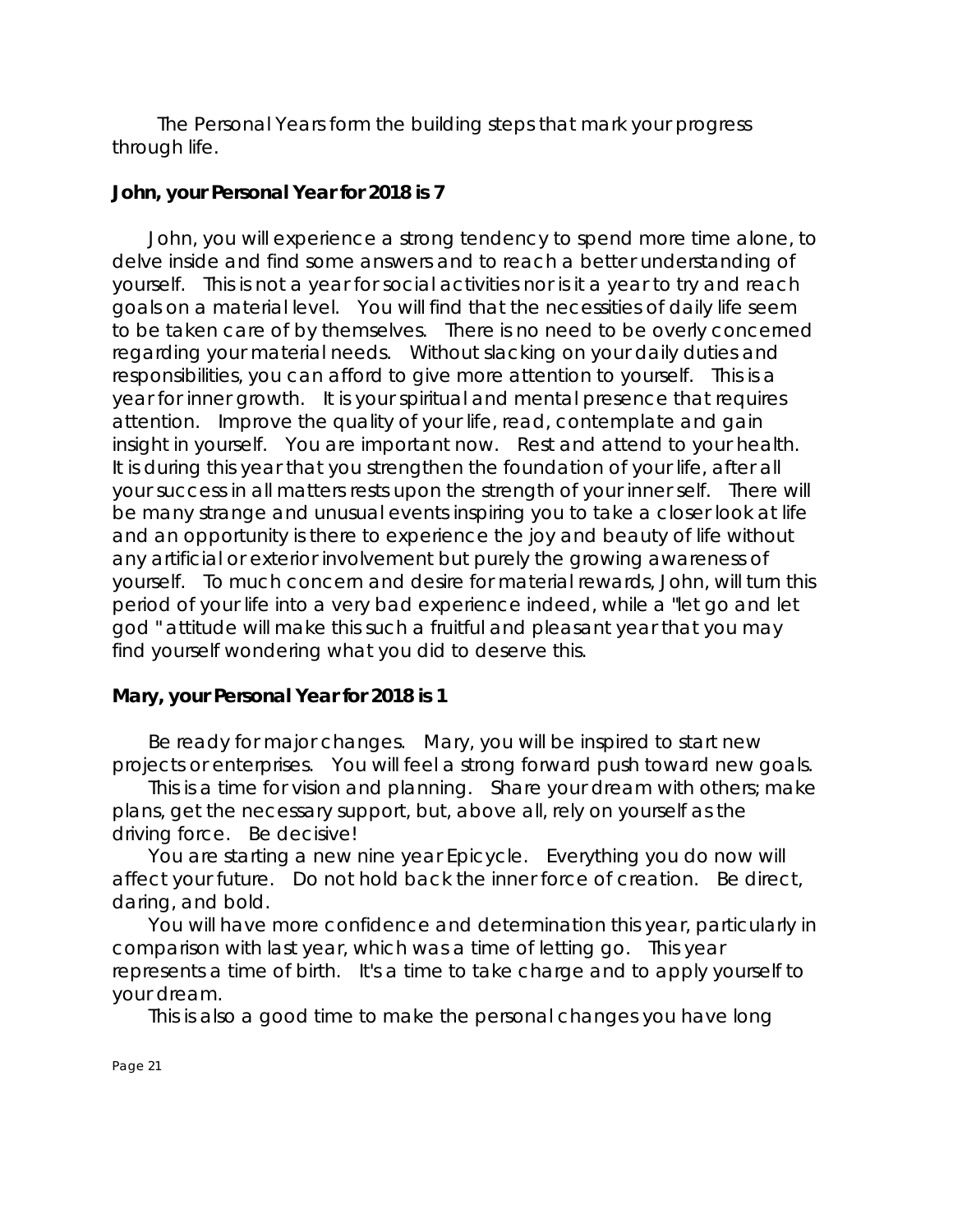wanted to make: Start a diet and/or an exercise program, or begin a new course of study.

 There may be some emotional turmoil, especially in the first two or three months. It takes a while to get the ball rolling. There are many changes you must make and much work to be done.

 Be open-minded, organized, and focused. Avoid distractions and procrastination.

 Mary, you are at a crossroads. You will need courage and a clear head to stay on the right track.

This is a year of opportunities.

 The key months in your year ahead are March, in which you are able to lay the foundation to your plans; April, in which changes take place such as a change of residence or career; July and August mark a time in which you will see the fruits of your labors begin to take place; October represents a major turn in events, often fraught with emotional turmoil; the fall marks a coalescing of your plans into more concrete form.

# *Your Personal Year's compatibility for 2018 is 7 and 1*

Compatibility is as important with the cycles as it is with character traits. It is possible for a relationship between two people with otherwise very compatible charts to break down as a result of encountering one or more incompatible cycles. However, it is much easier to overcome or avoid possible pitfalls resulting from incompatible cycles than from incompatible personality traits.

The challenge in the relationship between these two cycles is to maintain the feeling of belonging. There are big differences between the way the one cycle and the seven cycles affect you, Mary and John, but one thing they have in common is that both cycles increase the awareness of independence and individuality. In other words, Mary and John, both of you will kind of feel your selves distancing from the relationship, which is not per se bad. In fact, it may add to the longevity of your relationship. However, if your expectations are that you will spend a lot of time together, share everything, and that nothing will change, your expectations will not be met. The wise thing to do is to accept the fact that you will move apart somewhat during this period. It is temporary and necessary for your personal growth.

Mary, you should focus on your career and goals. For John, the focus is more inward, towards spiritual and mental growth. John is going through a period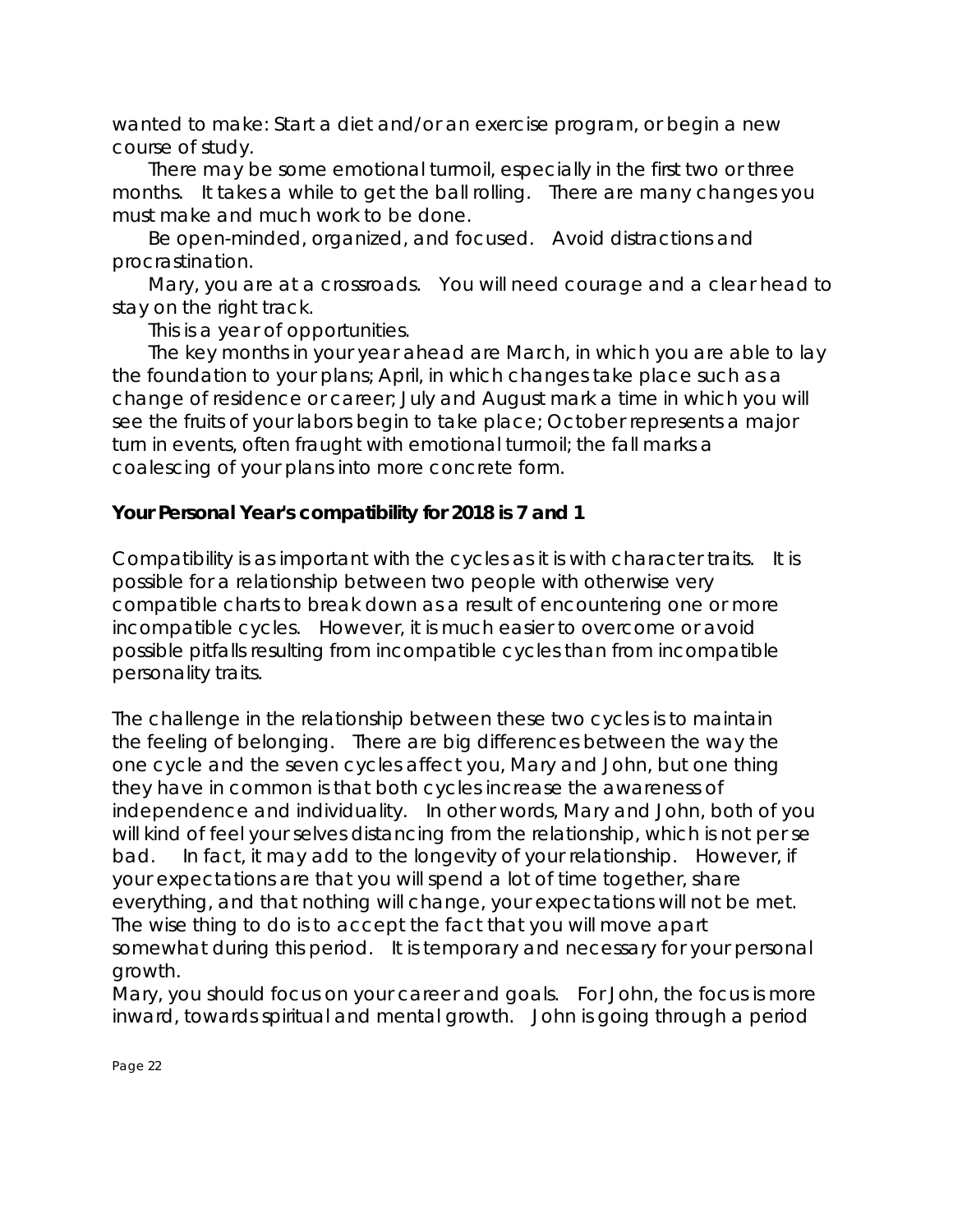of self-discovery and needs time alone. Mary has opportunities for progress and needs to take advantage of that. As you can see, your individual needs demand that you pay less attention to your partner and more to your selves. This may make you feel as if the relationship were weakening. That is not the case, unless you turn it into an issue. If you simply accept the fact that your partner's attention is focused elsewhere, you will find that this period offers growth to both of you as individuals, and does not do that at the cost of the relationship.

#### *John, your Personal Year for 2019 is 8*

 After last year's constant involvement with yourself and very possible occasional doubts about the state of your business or career you will find this year to be a relief, John. Things finally work out. Long postponed checks and promotions come through. You see the light at the end of your financial tunnel and an inner strength and confidence is breaking through. This is your year of harvest and, depending on the effort you put out in the past seven years, your reward will be equally large. There is a beauty in these cycles we can recognize and understand and in doing so we find ourselves "in the flow" and there is no more need to try and struggle upstream. So this year you will have an opportunity to involve yourself fully in work and material growth and bring home the rewards, at the same time a certain detachment is also necessary, for you and for the experience you have because it is not the reward that brings you happiness but your experience of life, which is why before the rewarding eight year you have had such opportunity for growth during the soul-searching of a seven year. Give in to your ambitions, you will find yourself more clear and focused and able to pursue and reach your goals. John, your power is visible and strong, mental creativity is high, vision and intuition will guide you, and at the same time you are more efficient and focused. There can be loss, serious loss, bankruptcy and failure, because always the rewards are directly proportionate to your effort and motivation, however you know the effort you put out and you know your motivations, so there must be no room for fear and doubt, only for success and winning and this year will undoubtedly turn out to be a very satisfying year.

#### *Mary, your Personal Year for 2019 is 2*

 Mary, this is a year to carefully protect and nurture your plans. You will be like a mother watching over her children, conscious of every threat, real or imagined.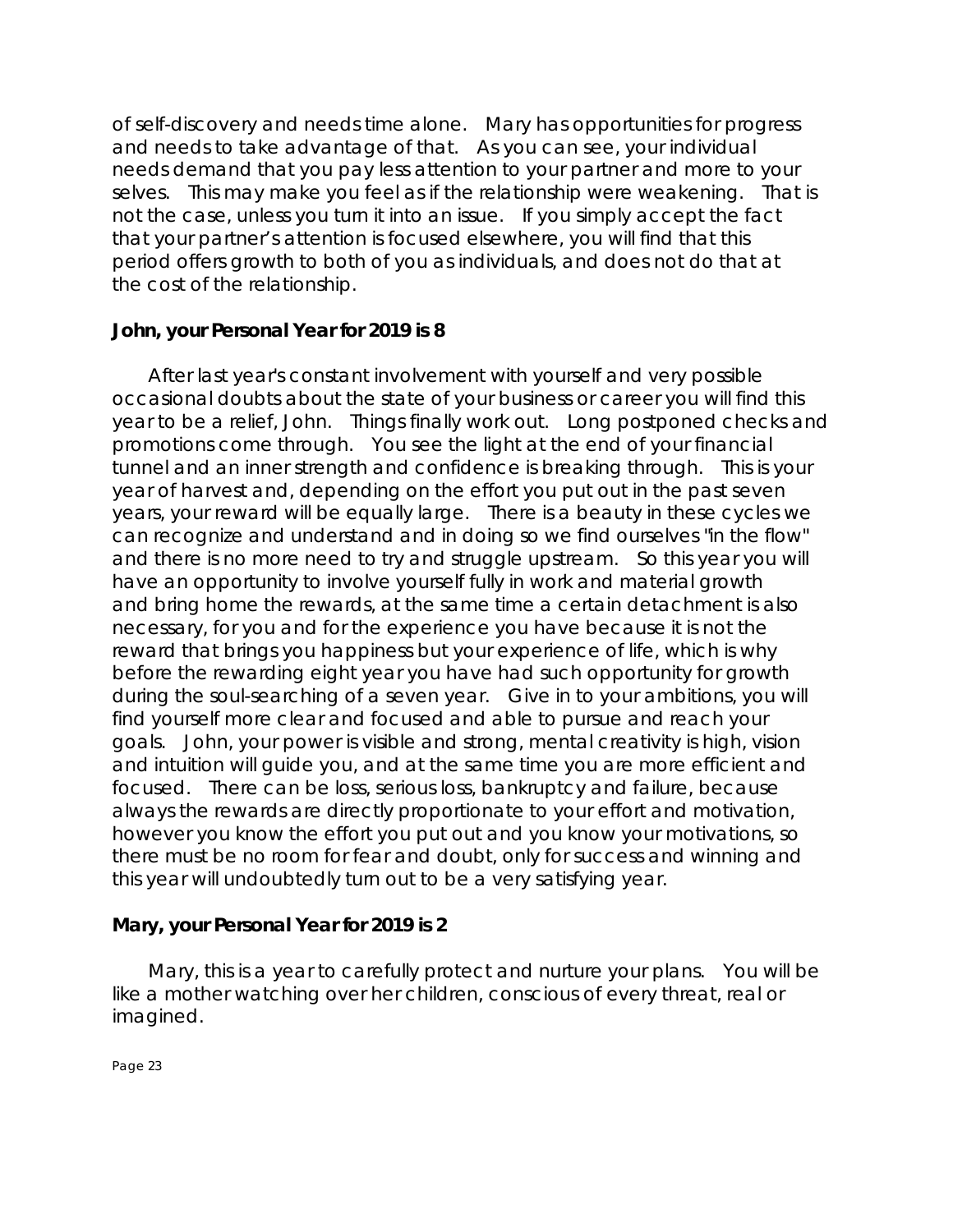You need tact and cooperation to keep yourself moving forward. There will likely be confrontations with others, requiring a subtle and gentle approach. You will have to stay focused on your goals, yet use intelligent persuasion. Being forceful may work against you; compromises will work in your favor.

 You will be unusually sensitive and may wonder at times what happened to the drive and momentum you felt last year. This year requires something else from you now -- a delicate sense of balance and a willingness to go around obstacles, without losing sight of your goal.

 You may experience some emotional depressions and frustrations. The year is marked by struggle, but there are many opportunities to advance your plans.

This is a year of slow growth, requiring patience.

 Be discriminating in your associations and secretive about your plans. Don't talk too much about your ideas; be a bit secretive; guard yourself and your ideas. You are somewhat vulnerable this year.

 This is a good year to improve yourself through reading and research. Mary, your growing awareness of the less visible and less obvious aspects of life will make you much stronger and better prepared for the future.

 You must be wise in all your relationships and associations this year. You are far more capable of establishing close, even life long relationships this year. Because sensitivity and openness are heightened, many people find their "soul mate" in a two year.

 May is the pivotal month in the year. You are extremely intuitive and sensitive. You are also self-reflecting and better able to influence your peers and situation through spiritual awareness. July brings a culmination of plans and a distinct step forward. August sees things become more concrete and brings a new beginning. September is emotional, requiring adjustments, tact, and inner resolve. The 2 year is a year of growth and advancement, but through gentle means, and the indirect use of your personal power.

# *Your Personal Year's compatibility for 2019 is 8 and 2*

Mary and John, this is a difficult combination of cycles. Your priorities are not aligned. For Mary, the relationship and all matters of the heart are important at this time. Emotional turmoil is right around the corner. And it won't take much to turn that corner. More sensitive than usual and vulnerable to criticism, perceived neglect, and lack of attention, Mary may be quite demanding in that regard.

For John, the relationship takes second, or perhaps third place at this time.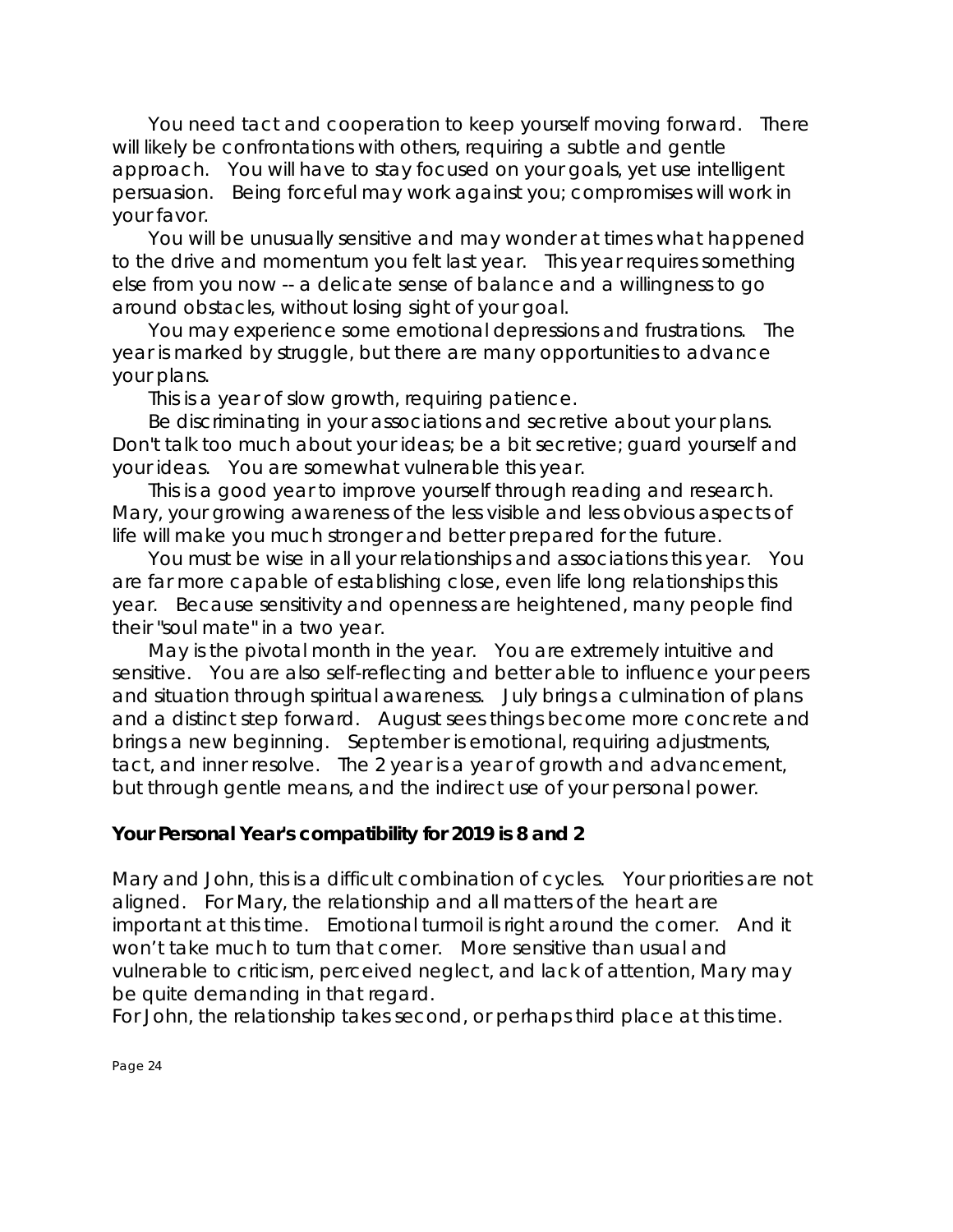John's focal point is everything around the relationship. From friends to career, and from family to finances, John wants to heal and improve everything that surrounds and sustains the relationship, but in the process may not pay much attention to you, Mary.

In addition, John may feel that Mary does not carry enough weight, when in fact Mary's energies are simply directed elsewhere. As you can see, this combination of cycles offers opportunities galore for misunderstandings and disagreements. It is likely that you will experience some rough spots, but it is also likely that at the end of this period you have both brought something to the relationship; John will manage to make improvements in areas outside the relationship while Mary will strengthen the relationship on a deeper level.

#### *John, your Personal Year for 2020 is 9*

 This is your year to finish up all unfinished business, John, to clean house and make room for new things. On a material level this is a good time to get rid of unnecessary weight, to give away or sell what you do not need anymore and to pay off old debts. On a spiritual level you will experience a different mode altogether. Your attention should turn to others and their needs, find ways to be of help and give time and energy to worthwhile causes. You must lighten your burden of questions and doubts and the best way to do so is by directing your attention to another direction, away from yourself and you will find yourself becoming lighter and more in touch with your self. This is a time of completion, problems can be solved and over with, strained relationships relax or disappear, the sources of stress in work or business can be better understood and dealt with. Be social and communicative, enjoy music and other arts. John, your creativity is higher than usual. There can be some difficulties this year due to your desire to face obstacles and overcome them, decisions have to be taken and courage and strength may be severely tested several times, this is not going to be an easy year all the time but you will feel relieved and on the brink of a positive breakthrough by the end of this year. This is the end of a nine year epicycle and will you will feel many times the excitement of a new and promising era when optimism is your friend but you will also experience the fear of letting go, however the more you let go the more room there is to be filled during the next epicycle.

#### *Mary, your Personal Year for 2020 is 3*

This is a year of expansion and personal growth, Mary. It is a time of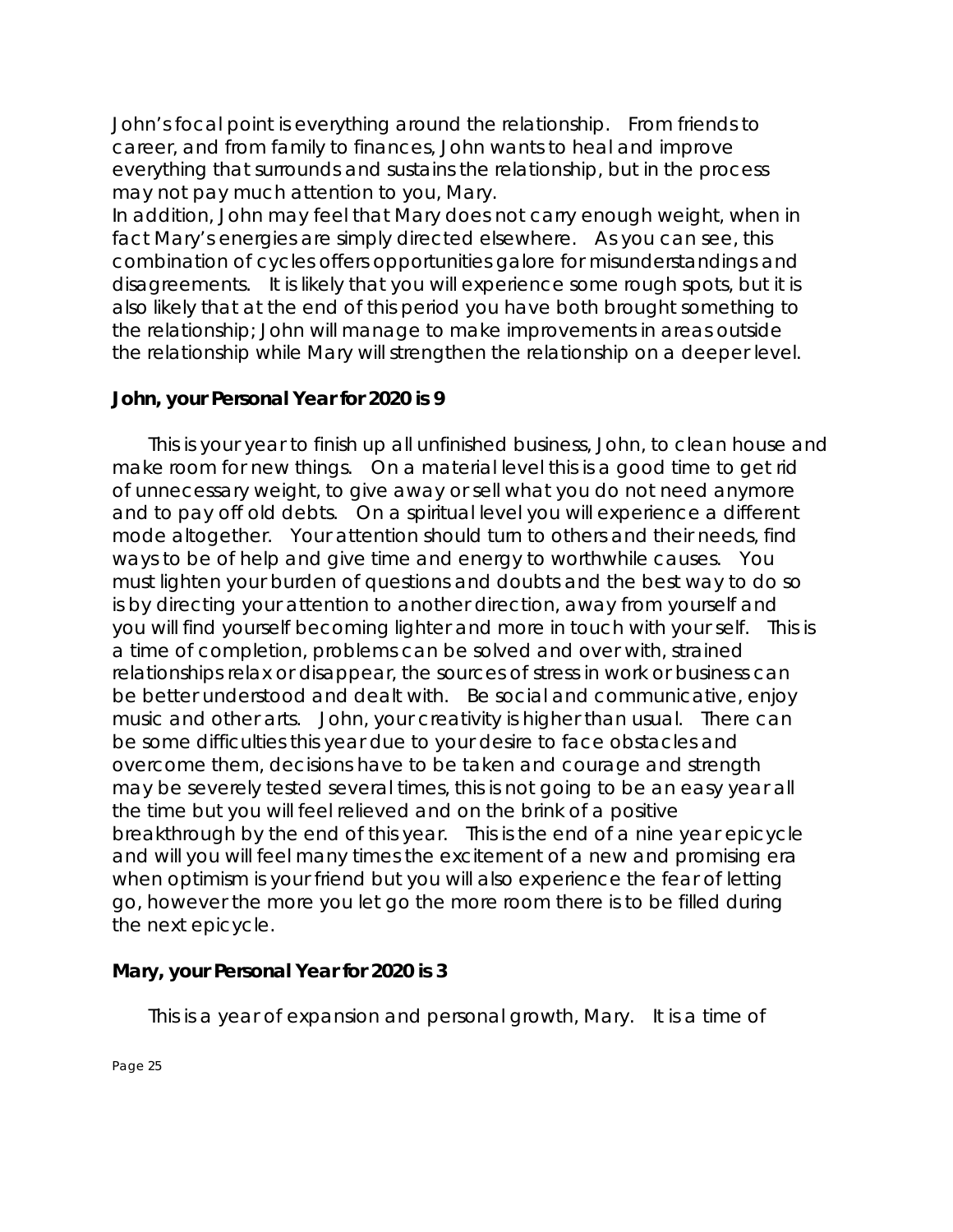heightened personal expression. Creativity and artistic talent come to the forefront. You are lighthearted and drawn to all kinds of social events.

 More than most other years, you will entertain and be entertained. You meet new and exciting people. It is a time to appreciate all that you have.

 You are highly dynamic and charismatic. Your challenge is to avoid scattering your energies. You have a rare opportunity to bring forth new and creative ideas. But that requires discipline and focus.

 It is easy to be optimistic and enthusiastic this year and this may result in speeding up your projects. Yet there will be delays and disappointments unless your enthusiasm is based upon the reality of work and concentration.

This is a pleasant time in which friendship is enjoyed and love shared easily.

 This is often a good financial year, particularly if your creativity is well directed. Surround yourself with upbeat and positive people.

 Mary, you may travel more than usual, which in all likelihood will be filled with exciting people and pleasure.

 Control this years tendencies towards glamour and extravagance, yet allow your self more room to enjoy and celebrate.

 You communicate well this year and are more capable of getting your ideas across.

Love is in the air.

 February brings changes; June sees the completion of a project and July signals a new beginning. August can be emotional, as can November.

# *Your Personal Year's compatibility for 2020 is 9 and 3*

Mary and John, this combination of cycles is quite compatible and it often gives birth to new ideas and plans for the future. You are both experiencing a time of enhanced creativity. You may plan to remodel the house, buy new furniture, or otherwise change and improve the environment you share. John, however, is also experiencing a challenging time of powerful emotions. John is on shaky ground and needs a stable environment as well as Mary's support and confidence. Mary is more upbeat and optimistic than usual and can be a much-needed source of comfort for John. Although this does not look like an ideal situation to make changes such as planning a remodel or buying new furniture, it is in the making of such plans and the creative process that John's need to feel secure is enforced.

Mary should be aware that John is not as grounded as usual right now and some patience may be prudent. For John, this is a time of choice and decisions - but on a deep, even subconscious level. Nothing is clear. Nothing is simple.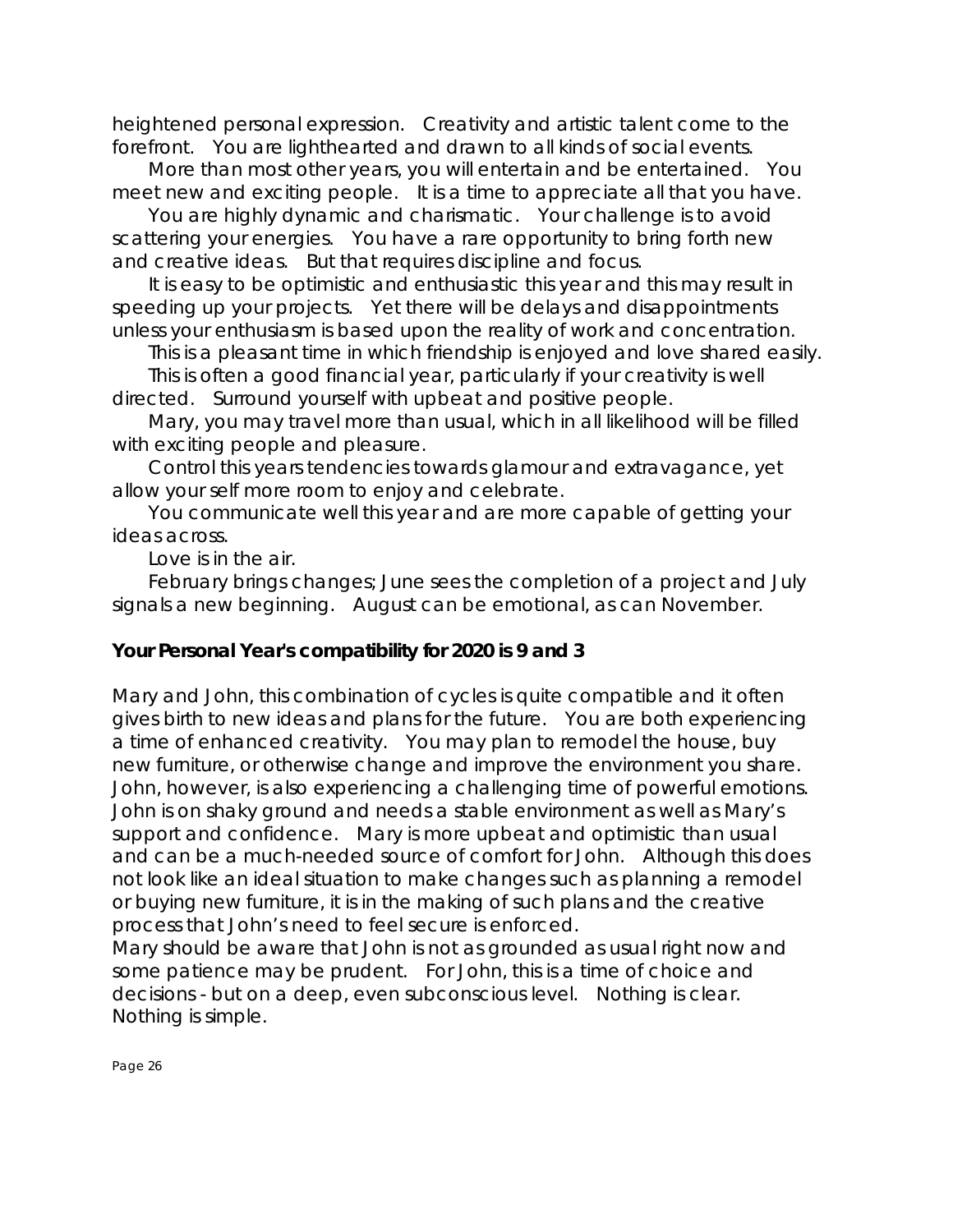During this combination of cycles much depends on Mary's ability to be a source of strength and comfort for John. Mary and John, the nine-cycle is always the most challenging time for anyone, while the three-cycle is considered one of the easiest and most pleasurable. For that reason, you are lucky to have this combination whereby Mary, with the three-cycle, can support John during the time the nine dominates.

# **PERSONAL MONTHS**

#### *John, your Personal Month for August 2018 is 6*

 John, August is a 6 Personal Month in a 7 Personal Year and with it comes stability and quiet. There is recognition and respect at work, but also the possibility that someone else takes credit for your effort. Apply yourself diligently. Responsibility and duty rule this month. There is financial gain, probably from a source other than work.

 Your family and friends need your love and attention; give of it freely. Especially give your time and advice to a younger person. There is a lot of love that surrounds you this month, but you may not be aware of it. Your attention is focused inward and you may want more time alone than you actually have. Maintain balance. The people close to you need attention and you should be there for them.

 Your spouse or romantic partner requires much of you this month, too, and your relationship with deepen as a result.

#### *Mary, your Personal Month for August 2018 is 9*

 Mary, August is a 9 Personal Month in a 1 Personal Year and promises some important changes. The previous year -- a 9 Personal Year and this year, your 1 Personal Year -- are considered a two-year block of time in which much wrapping up of old business, habits, and personal relationships are finally put to rest. This month, your 9 Personal Month in your 1 Personal Year, represents the concluding stage of that two year period. The last quick sweep of outdated concepts and expectations, confusions and doubts is done.

 With the beginning of next month, your inner house will be thoroughly cleaned. There will be a few moments of unexplainable emotional upsets, melancholy, and such, but they are essentially the remnants of the old you. Share those feelings with someone close to you. Take comfort in heart-to-heart talks. Still, do not doubt that you now have both feet firmly planted in the new 9 year cycle. You are ready to move ahead.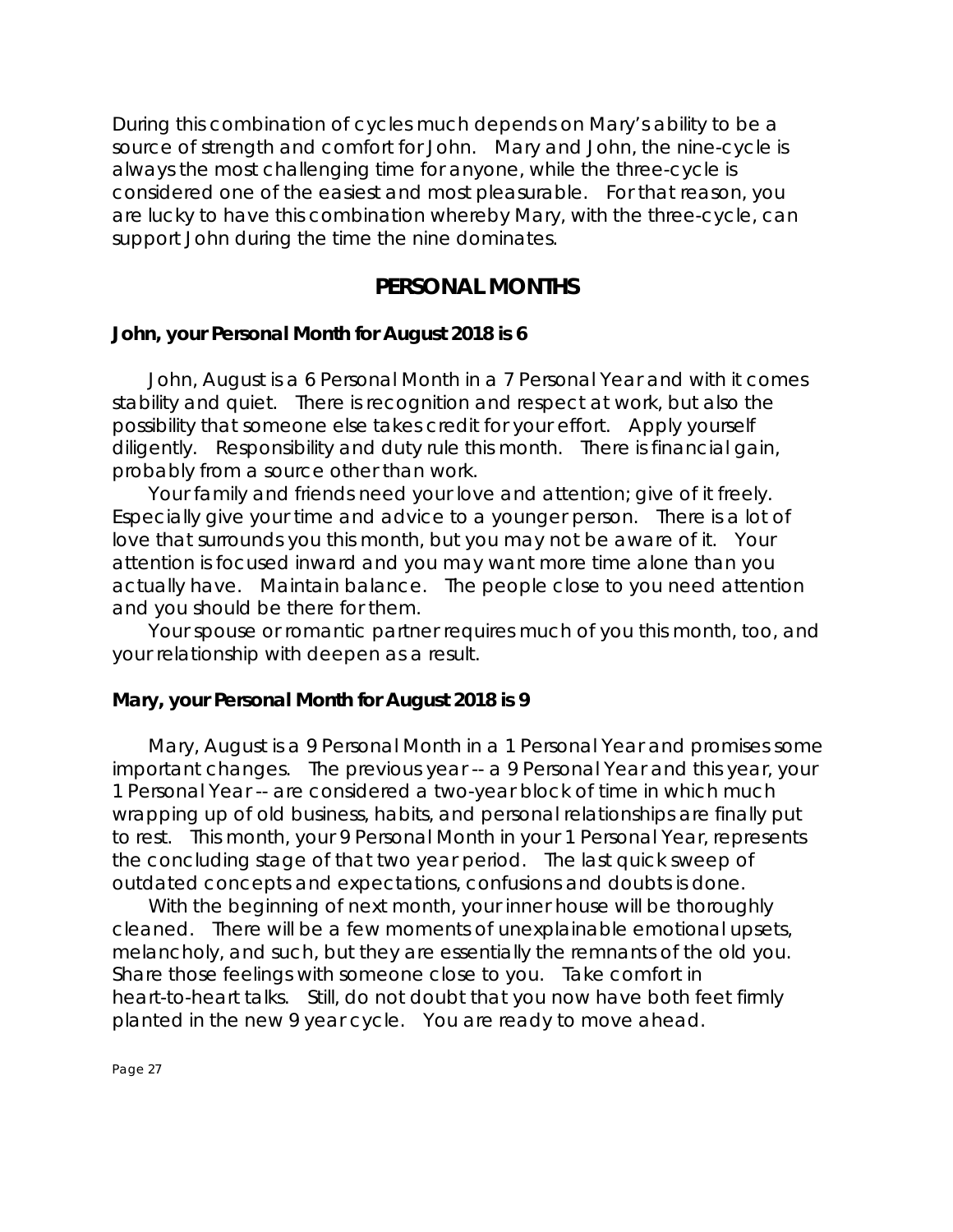If your love relationship is fairly recent, Mary, or still fragile, this month will likely reveal whether it is of true substance and endurance. Let go of whatever wants to be free; hold on to what wants to stay. And then look to a brighter future.

### *Your Personal Month's compatibility for August 2018 is 6 and 9*

Relationship compatibility of Personal Month cycles can have a powerful effect. But keep in mind: the cycle is short. So, if you run into turmoil, it helps to remember that it is in the nature of a cycle to be only temporary.

Note: The compatibility between cycles is repetitive, as is the nature of cycles. While the influence of Personal Month cycles represented by the same number, can vary greatly depending on the yearly cycle, the compatibility aspect changes very little. You will therefore find that the compatibility description is the same when, for example, a 3 and 4 Personal Month combination is found in a 5 year, as when it is found in a 6 year.

Therefore, you will find that the possible influence of your Personal Month cycles never repeats itself within any one-hundred-and-eight-month period. However, the compatibility aspect repeats much more often - generally every nine months - but sometimes even less than that, depending on your Personal Year cycle.

Strange as it seems, this is considered a very compatible combination of cycles precisely because this is a difficult and emotional time for Mary. John is more devoted and committed to the relationship during this period and that is exactly what Mary needs; tender loving care and strong commitment.

Mary may well feel that the world is crumbling, or that expectations have not been met. Mood swings and doubts can play havoc with a person's life during a nine period. John, on the other hand, is more stable and will be happy to be in a position to offer comfort and strength. Mary, you may find yourself relying heavily on John, in particular on an emotional and spiritual level.

Much will depend on John's ability to offer support and comfort, but an important and positive ingredient Mary brings in, is moments of clarity and enhanced perspective, born from an urgency to understand what is going on and where to go next. When it comes to examining the future, the goals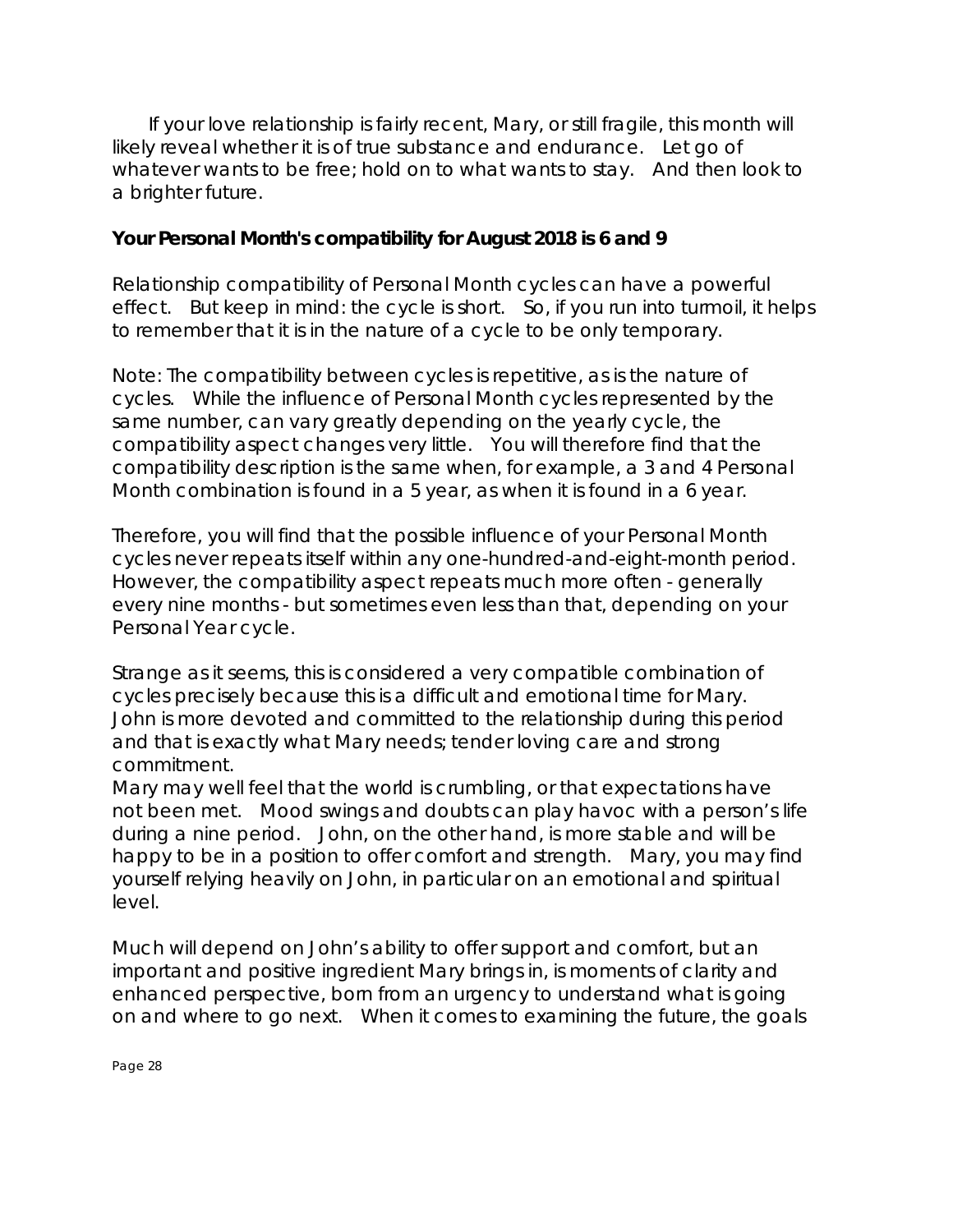and expectations you share, and what is needed to reach these goals, Mary can be a source of inspiration. After all, it is when we feel as if the rug is being pulled from under our feet that we realize what we need to do to survive. Like adrenaline for the soul, the moments of fear and anxiety Mary may experience, are also the moments we can see clearly what we need to do and how we need to do it.

#### *John, your Personal Month for September 2018 is 7*

 John, September is a 7 Personal Month in a 7 Personal Year. Now, more than ever, spiritual growth and self-discovery are highlighted. If you have not been fully aware of this inner search during part of this year, there is no escaping it this month. Dreams will be intense and you won't be able to shake them when you wake up. You will find yourself staring into space more often than usual. You are withdrawing and may experience some loneliness as a result.

 You are questioning a lot of things that you had been taking for granted. You think about your life and the direction it is taking. The mysteries of life and death (without being morbid) occupy your mind.

 You are mentally sharp and flexible, and you easily keep up with any demands that come your way. John, your career, finances, and other mundane aspects of your life occupy a relatively smaller place in your life, this month. Without avoiding your duties, you can let these areas take care of themselves until early next month.

Your friends and family are less demanding.

 Romantic ties can be surprisingly strong, however. You have a real desire to share your innermost feelings with the person you are attracted to, revealing a side of yourself that has not been available in such intimacy before.

#### *Mary, your Personal Month for September 2018 is 1*

 Mary, September is 1 Personal Month in a 1 Personal Year. You experience an increases in inner strength, independence, and individuality. Your health improves. You are more emotionally stable and ready to aggressively pursue your goals.

 This is also the time to bring about practical changes that you have long contemplated as essential to your health and happiness. This combination of numbers inspires smokers to quit, over-eaters to modify their diets, health abusers to reform. It is unmistakably the dawn of a new era in your life.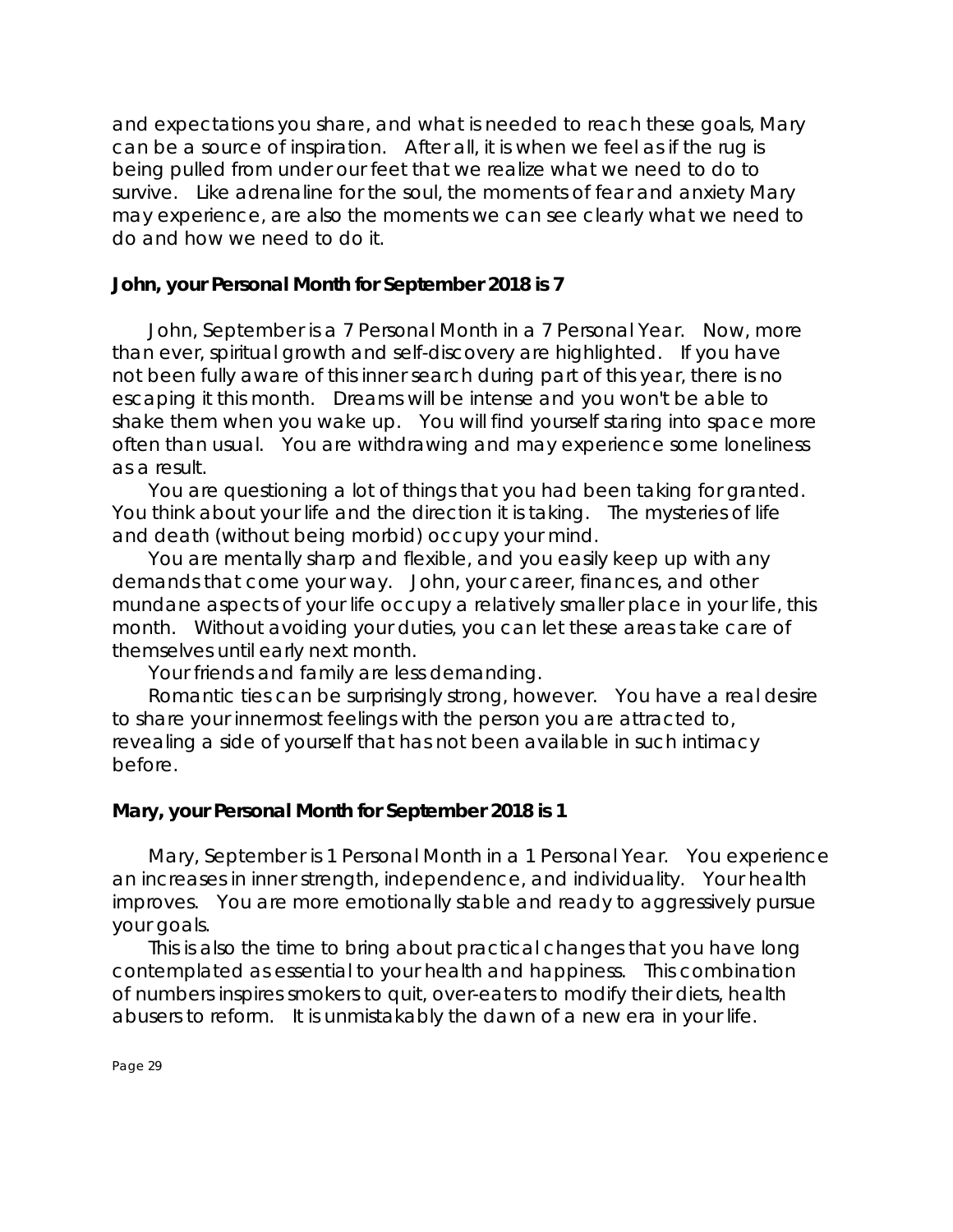Read the Decoz material on your current Pinnacle number again (see your Personal Reading - the Pinnacle Cycles), for a good understanding of the direction your life is taking.

 If your are single, Mary, you may encounter someone during the second part of this month, or the beginning of next, who may well become a permanent part of your life.

# *Your Personal Month's compatibility for September 2018 is 7 and 1*

John and Mary, the influences and compatibility of this month's cycle are already incorporated in the compatibility as described in the section of this year's Personal Year cycle. An analysis of this month's compatibility is therefore redundant. You may, however, want to take another look at the description of the compatibility of this year's Personal Year cycle, keeping in mind that the compatibility for this month will reflect the same influences.

# *John, your Personal Month for October 2018 is 8*

 John, October is an 8 Personal Month in a 7 Personal Year. It brings reward and recognition. Often, this is a very good month for all matters related to career, business, and finances. You reap the rewards of what you sowed in the past seven years. (Next year offers even greater rewards than this month.) October gives you the opportunity to peak into the near future because it represents a small scale sample of what next year will bring. The eight cycle is a rewarding time, but there are two important sides to the way it is delivered.

 On one hand, it is directly proportionate to the effort you have put out in the past. On the other, you receive exactly what you need to continue on your path. For that reason, you would do well keeping a close eye on your finances, especially to protect yourself from any shortfalls next year. Financial gain is much more common this month (and in the 8 Personal Year). In any case, this is a time to be aggressive in all matters relating to career and finances.

# *Mary, your Personal Month for October 2018 is 2*

 Mary, October is a 2 Personal Month in a 1 Personal Year. Your intuition and sensitivity are heightened. You are much more aware of feelings, your own as well as those of others. This may cause you to make mountains out of mole-hills, however. Still, you possess the ability to gently guide others, and to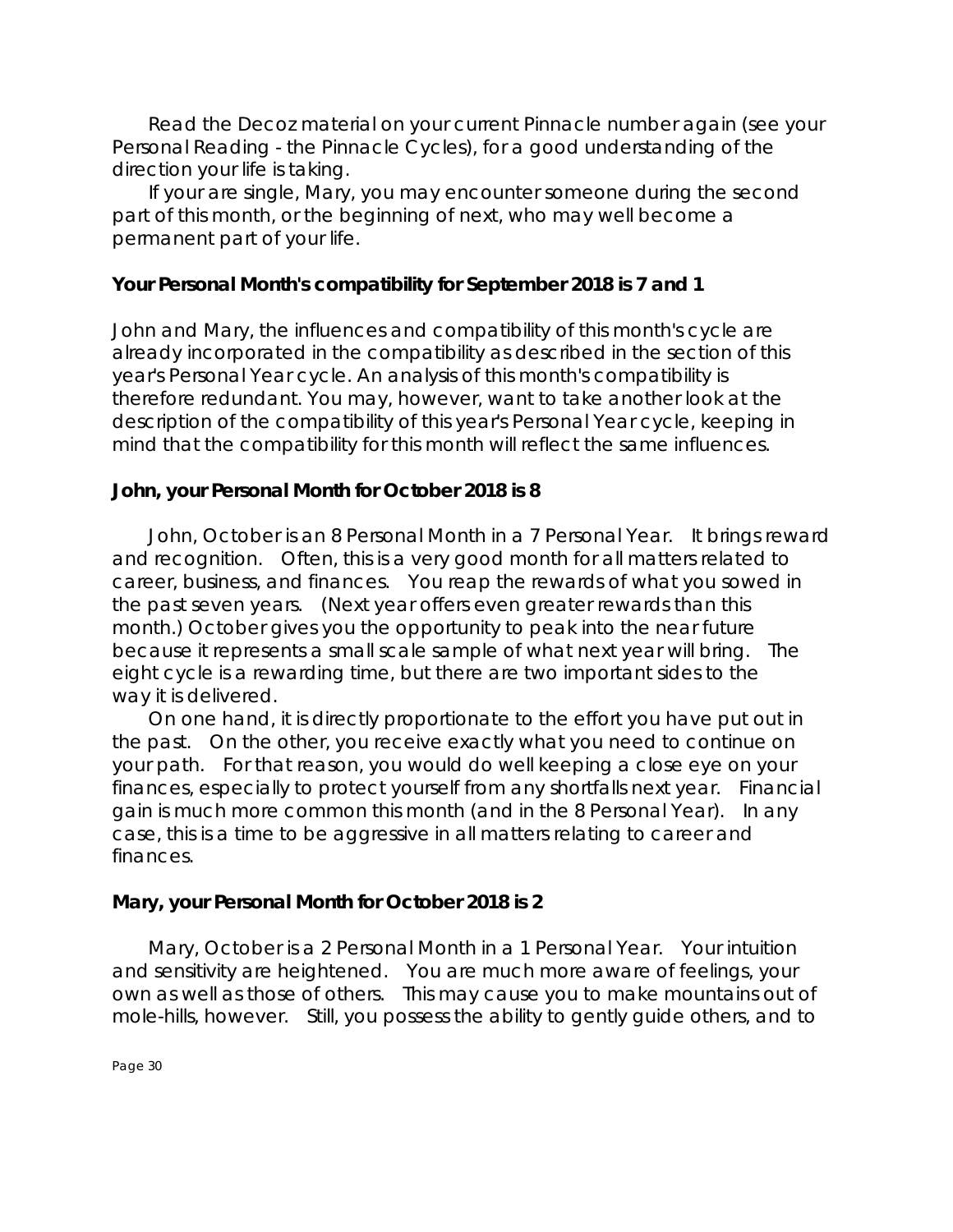maintain harmony even in potentially discordant situations.

 This combination of numbers represents opposites, yin and the yang -- the most masculine number 1 and the most feminine 2.

 The result is that you experience the best of two worlds; the strength and confidence of the leader, and the tact and subtlety of the diplomat.

Mary, you may experience an increase in your authority at work.

 Romance and all heart-centered relationships are central to the events of the month. If single, you will meet someone special. If involved, your relationship will likely become stronger and love stronger felt -- by you and by your loved one.

 You are more vulnerable to criticism than usual, which can cause outbursts of anger. By the end of the month and the beginning of the next month you may realize that an apology is both wise and in order.

# *Your Personal Month's compatibility for October 2018 is 8 and 2*

Mary and John, this is a difficult combination of cycles. Your priorities are not aligned. For Mary, the relationship and all matters of the heart are important at this time. Emotional turmoil is right around the corner. And it won't take much to turn that corner. More sensitive than usual and vulnerable to criticism, perceived neglect, and lack of attention, Mary may be quite demanding in that regard.

For John, the relationship takes second, or perhaps third place at this time. John's focal point is everything around the relationship. From friends to career, and from family to finances, John wants to heal and improve everything that surrounds and sustains the relationship, but in the process may not pay much attention to you, Mary.

In addition, John may feel that Mary does not carry enough weight, when in fact Mary's energies are simply directed elsewhere. As you can see, this combination of cycles offers opportunities galore for misunderstandings and disagreements. It is likely that you will experience some rough spots, but it is also likely that at the end of this period you have both brought something to the relationship; John will manage to make improvements in areas outside the relationship while Mary will strengthen the relationship on a deeper level.

# *John, your Personal Month for November 2018 is 9*

 John, November is a 9 Personal Month in a 7 Personal Year. Your heightened inner awareness and the long inner growth-process you've been working on this year now reach a kind of completion this month in the form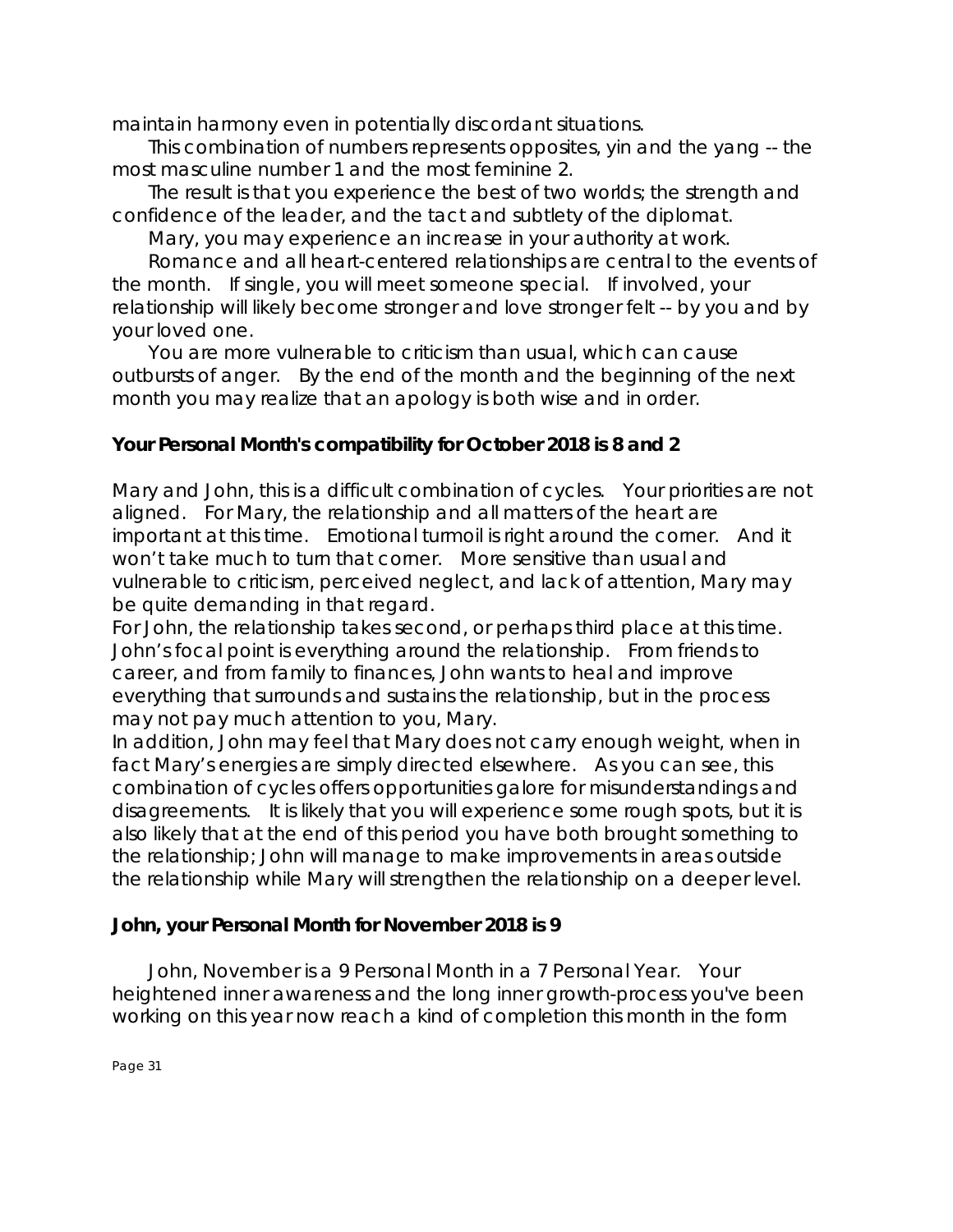of realizations and insights that in turn improve your self-confidence and faith in the future.

 At the same time, this is a period marked by emotional ups and downs as you are releasing old concepts, responsibilities, and relationships that you've outgrown.

 You are doing some inner-house cleaning which reflects in work as well as personal life.

 Your career may seem somewhat stagnant. You are looking for new opportunities and challenges, but not much will be forthcoming until late this month or early next month. John, you should take it slow; perhaps even take some time off for rest.

 There will be an opportunity for you to become involved with a good cause, which will prove both personally and professionally rewarding. In the long run, it may even help you financially.

 As for money matters, this is not a good time to take chances or spend money on major purchases.

 Some of your relationships with friends and relatives are being put to the test. You have grown and changed over the past year and may be a little out of touch with some of the people with whom you were close. In addition, you have become more discriminating about whom you wish to spend time with.

 Sometimes, the 9 Personal Month brings a personal loss. You may have to let go of an old relationship or even someone you regard as a teacher. Romance is also in a make or break period. If the relationship has real substance, there will be some emotional turmoil but the bond will only become stronger.

 If the relationship isn't strong, this will become very clear and cause a permanent break.

# *Mary, your Personal Month for November 2018 is 3*

 Mary, November is a 3 Personal Month in a 1 Personal Year. It is an excellent time to inspire and motivate others.

 Your enthusiasm is contagious and no obstacle is too great to overcome. You have little patience this month and would like everything to go much faster. Your mind goes at Mach speed but may scatter your energies. You will be all too willing to cut corners to avoid effort or details, which may result in a frustrating and over-worked December.

Be disciplined and follow projects through to completion.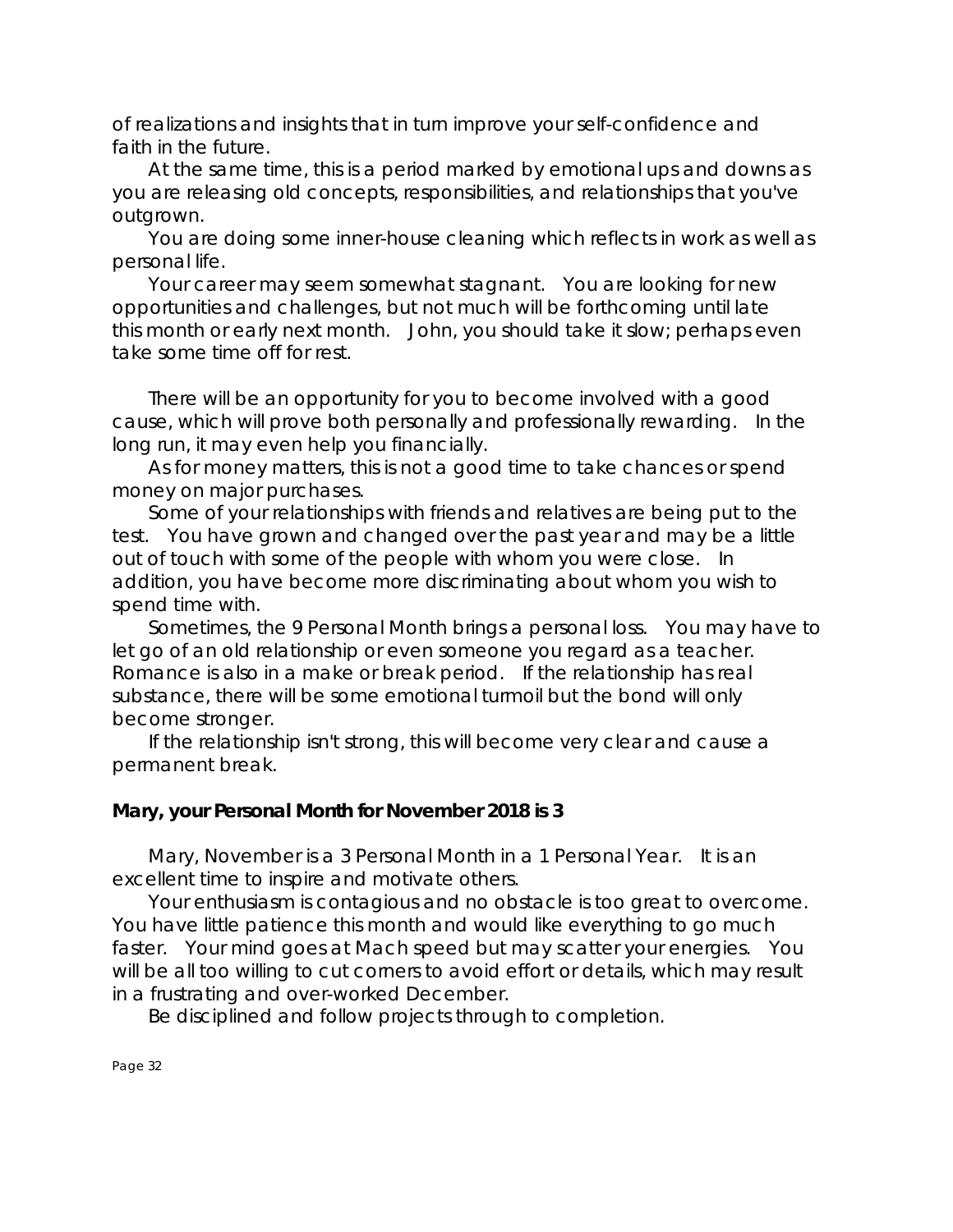Ideas come popping out of you. Mary, your creativity seems to burst in all directions. The trick is in differentiating between iron balloons and those that truly float.

 The opposite sex is attracted to you and temptation is part of the game. There is the danger of irresponsible behavior. Be careful.

### *Your Personal Month's compatibility for November 2018 is 9 and 3*

Mary and John, this combination of cycles is quite compatible and it often gives birth to new ideas and plans for the future. You are both experiencing a time of enhanced creativity. You may plan to remodel the house, buy new furniture, or otherwise change and improve the environment you share. John, however, is also experiencing a challenging time of powerful emotions. John is on shaky ground and needs a stable environment as well as Mary's support and confidence. Mary is more upbeat and optimistic than usual and can be a much-needed source of comfort for John. Although this does not look like an ideal situation to make changes such as planning a remodel or buying new furniture, it is in the making of such plans and the creative process that John's need to feel secure is enforced.

Mary should be aware that John is not as grounded as usual right now and some patience may be prudent. For John, this is a time of choice and decisions - but on a deep, even subconscious level. Nothing is clear. Nothing is simple.

During this combination of cycles much depends on Mary's ability to be a source of strength and comfort for John. Mary and John, the nine-cycle is always the most challenging time for anyone, while the three-cycle is considered one of the easiest and most pleasurable. For that reason, you are lucky to have this combination whereby Mary, with the three-cycle, can support John during the time the nine dominates.

# *John, your Personal Month for December 2018 is 1*

 John, December is a 1 Personal Month in a 7 Personal Year. It brings renewed energy and enthusiasm. Your career makes a big step forward. There is financial reward, promotion, and possibly a transfer that brings a welcome change. You will be introduced to someone or several people who are important for your career and can positively influence your future.

 While this month brings you and your relatives and friends closer together, the feelings are also intensified and your relationship with some of these people is in a very fragile state. There may be some outbursts of long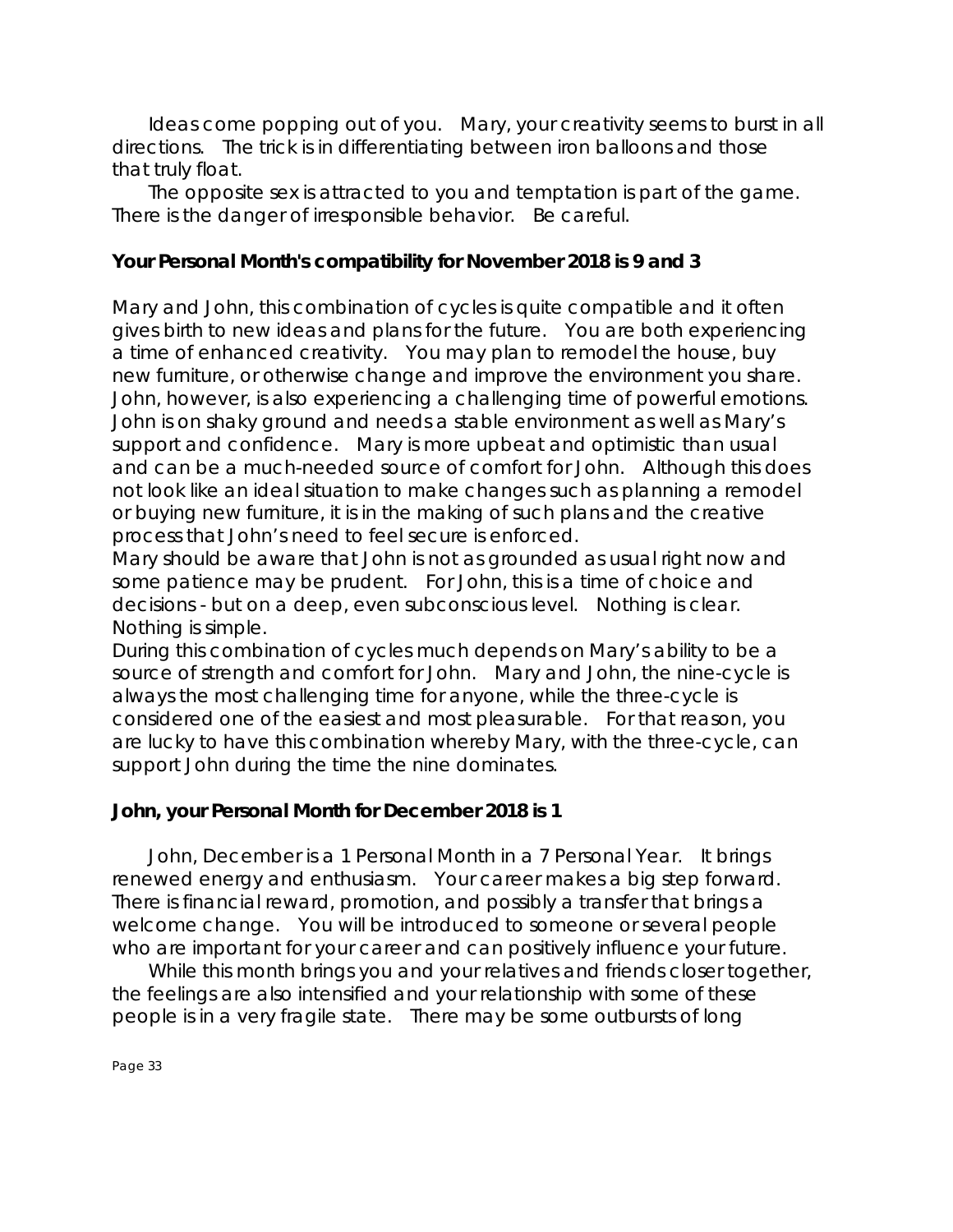suppressed feelings that have to be dealt with.

 Relationships of all kinds -- family, friends, and co-workers -- tend to be somewhat unstable during this time.

 If you are single, romance may become an important ingredient of this month's experience. John, you may meet someone new and this person will be an intellectual and spiritual challenge.

 The attraction will be based less on physical appearance than on curiosity: there are profound differences between you in point of view and lifestyle, which is fascinating on some level. You learn from this person and, like looking into a mirror, you discover a lot about yourself and the changes that have taken place on a very deep level during the course of this year.

#### *Mary, your Personal Month for December 2018 is 4*

 Mary, December is a 4 Personal Month in a 1 Personal Year. It brings opportunity and frustration. Stay focused on your goals and work hard. It is an excellent month for career with much opportunity for progress, due partly to last month's optimism and enthusiasm. You have impressed people, some of whom are now ready to offer you the proverbial carrot. There is a hitch; you may not feel you are ready, and a little courage is required.

 Another aspect of this combination of numbers is the frustration caused by your inability to force a direction of your own choosing. You may feel caught in a trap, stuck in a rut. Mary, you have to be willing to maintain a high level of effort, because this is definitely not a time to quit, no matter how frustrating the current period may be. Even in matters of the heart, you may feel stuck in the mud.

Patience and diligence are the key-words for this month.

# *Your Personal Month's compatibility for December 2018 is 1 and 4*

John and Mary, as a rule of thumb, the one-and-four combination, when found in this part of the progressive chart, is not compatible. Although both cycles represent strong drive and motivation, as well as a need to apply and put forth effort, they express it very differently. John, you are motivated in large part by enthusiasm, dreams, hope and a can-do attitude. Mary, your drive is born from frustration and the feeling that you need to break out of a shell that has for too long limited and restricted you. Your frustration may become worse before it gets better, Mary, and your challenge is not to let it vent itself towards the people you love and care for. The four cycle is never an easy one, but, in the end, it invariably brings progress and a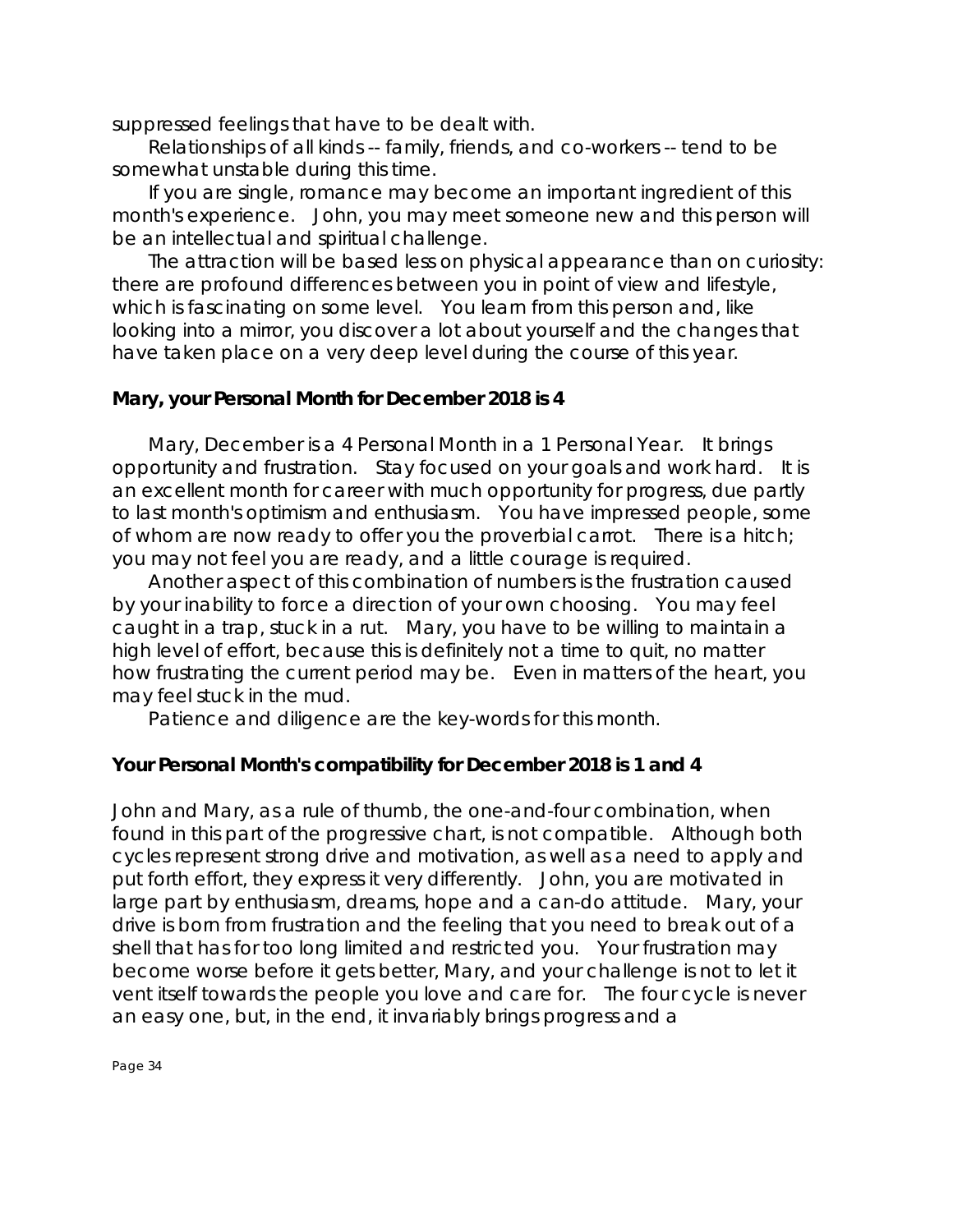breakthrough of some kind. So, Mary, have faith in that and just keep going. John, don't get impatient with Mary's doubts and frustration. Remember that this is a time of opportunity for you, and that is what you should go for. Just focus on your goals.

#### *John, your Personal Month for January 2019 is 9*

 John, January is a 9 Personal Month in an 8 Personal Year. It marks a period of completion. You have gone through a spiritual growth cycle that resulted in a better understanding of yourself. You have gained much insight.

 Now you are entering a time when spiritual understanding must merge with the practical and material side of life. You are moving from a 7 Personal Year, which was dominated by spiritual growth, into an 8 Personal Year, which is focused on the material aspects of your life. This may throw you a little off balance. The year begins with some confusion and self-doubt.

 Often, there is financial stress. You need to apply yourself to your career and other worldly matters. This is the year of harvesting your rewards, but before that happens, you need to prepare yourself, to regain your footing.

 Now you must become more aggressive and ambitious. January requires effort. It also requires a letting go of outdated and outgrown concepts, habits, and relationships.

 For that reason, January tends to be emotional and somewhat insecure. However, you will soon pick up momentum, and your personal power increases.

 Romantic and love-relationships experience some stresses. John, you are somewhat distant and aloof, which may make your partner feel left out. Spend some time reassuring your mate.

# *Mary, your Personal Month for January 2019 is 3*

 Mary, January is a 3 Personal Month in a 2 Personal Year. Hence, the month brings you optimism and energy. The drive and enthusiasm that emerged during the second half of last year is still with you, along with a certain caution born of inner change and the emotional ups and downs that arose during the previous 18 months.

 You're aware of your need for support, cooperation, and advice. And this month, you find yourself establishing closer ties and better communication among those with whom you live and work.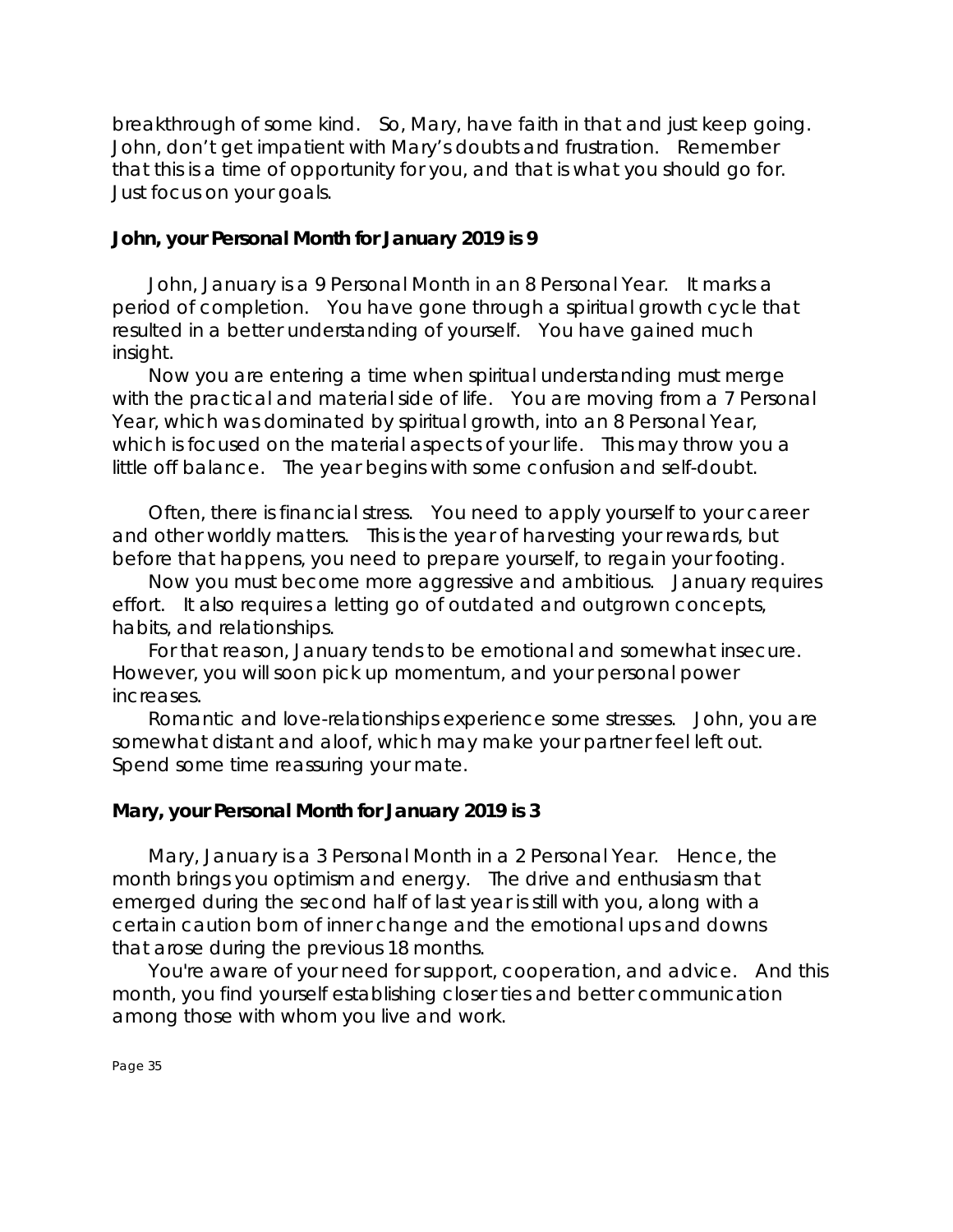Mary, you are also reflective and relaxed. Take time to play and laugh. Reach out to friends and loved ones. Communicate your ideas freely. You and your plans will be supported, which will heighten your optimism about the future.

 Romance is an important part of this months' experiences, and the chances are good that you may meet someone special.

### *Your Personal Month's compatibility for January 2019 is 9 and 3*

Mary and John, this combination of cycles is quite compatible and it often gives birth to new ideas and plans for the future. You are both experiencing a time of enhanced creativity. You may plan to remodel the house, buy new furniture, or otherwise change and improve the environment you share. John, however, is also experiencing a challenging time of powerful emotions. John is on shaky ground and needs a stable environment as well as Mary's support and confidence. Mary is more upbeat and optimistic than usual and can be a much-needed source of comfort for John. Although this does not look like an ideal situation to make changes such as planning a remodel or buying new furniture, it is in the making of such plans and the creative process that John's need to feel secure is enforced.

Mary should be aware that John is not as grounded as usual right now and some patience may be prudent. For John, this is a time of choice and decisions - but on a deep, even subconscious level. Nothing is clear. Nothing is simple.

During this combination of cycles much depends on Mary's ability to be a source of strength and comfort for John. Mary and John, the nine-cycle is always the most challenging time for anyone, while the three-cycle is considered one of the easiest and most pleasurable. For that reason, you are lucky to have this combination whereby Mary, with the three-cycle, can support John during the time the nine dominates.

#### *John, your Personal Month for February 2019 is 1*

 John, February is a 1 Personal Month in an 8 Personal Year. Now things begin to speed up. Unlike last month, you now feel full of energy and enthusiasm. In fact, you're impatient to start new projects, and must guard against impulsive decisions.

 Your career and financial affairs are the areas of your life that require the most attention. There are great opportunities as well as potential dangers. This is the year marked by opposites: times when everything seems to go your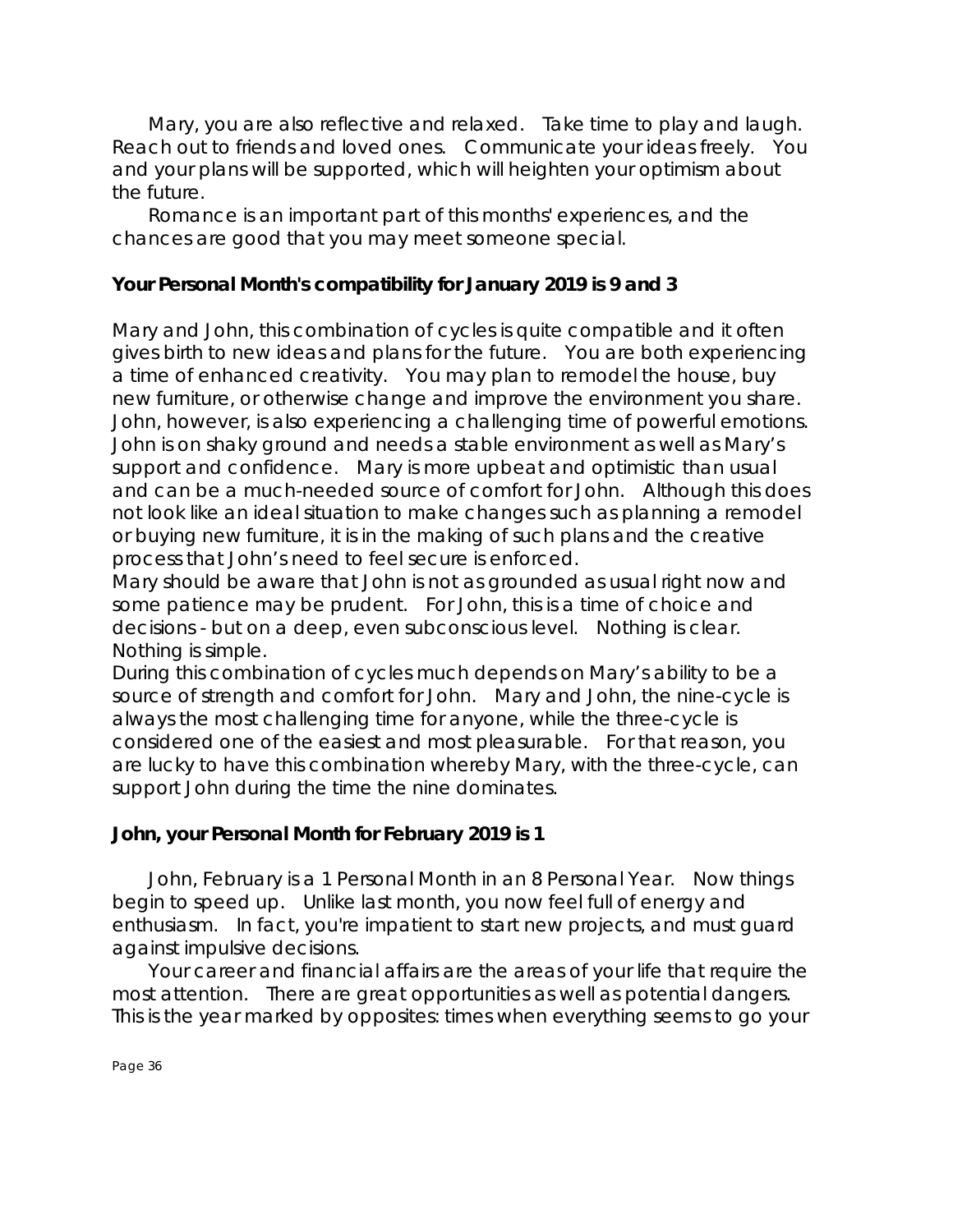way, and other times when it seems the rug has been pulled out from under you. February gives the first indication of what this year will bring but, more important, it challenges you to put your best foot forward, to show what you are made of.

 The month may begin with a challenge. You may have to confront one of your biggest fears, which is followed by an opportunity to put that fear to rest once and for all. Courage, determination, and inner strength are the needed ingredients that will make this a successful month and a profitable year. The year can be characterized by the old carrot-and-stick metaphor: February reveals the carrot -- the prize you can obtain -- but it also shows the pitfalls and dangers; in short, the stick.

 Relationships are favorable in all areas of your life. Co-workers show support, friends tell you how much they admire you, relatives make it clear they have confidence in you, and your lover makes you feel you deserve the best.

#### *Mary, your Personal Month for February 2019 is 4*

 Mary, February is a 4 Personal Month in a 2 Personal Year. You will realize early this month that progress depends upon your willingness to work diligently and remain focused on details.

 You feel capable and confident, but as your effort increases -- and the hours pile up -- you may become frustrated with the slow response of others. Keep your nose to the grindstone, and if necessary put in overtime. Don't try to dodge the bullet; bite down on it and keep going.

 Meanwhile, be willing to cooperate, listen to others, and tactfully communicate your convictions, as well as your doubts.

 This is an excellent month to improve your financial position, particularly through better management. Through your consistent and patient effort, a raise or profitable business deal is also in the cards.

 Relationships tend to be a little shaky for most of this month. Mary, you may be somewhat irritable and lack patience as a result of stress and emotional turmoil in your work-environment.

 Maintaining a well-ordered environment and avoiding procrastination will help you bypass much emotional stress.

#### *Your Personal Month's compatibility for February 2019 is 1 and 4*

John and Mary, as a rule of thumb, the one-and-four combination, when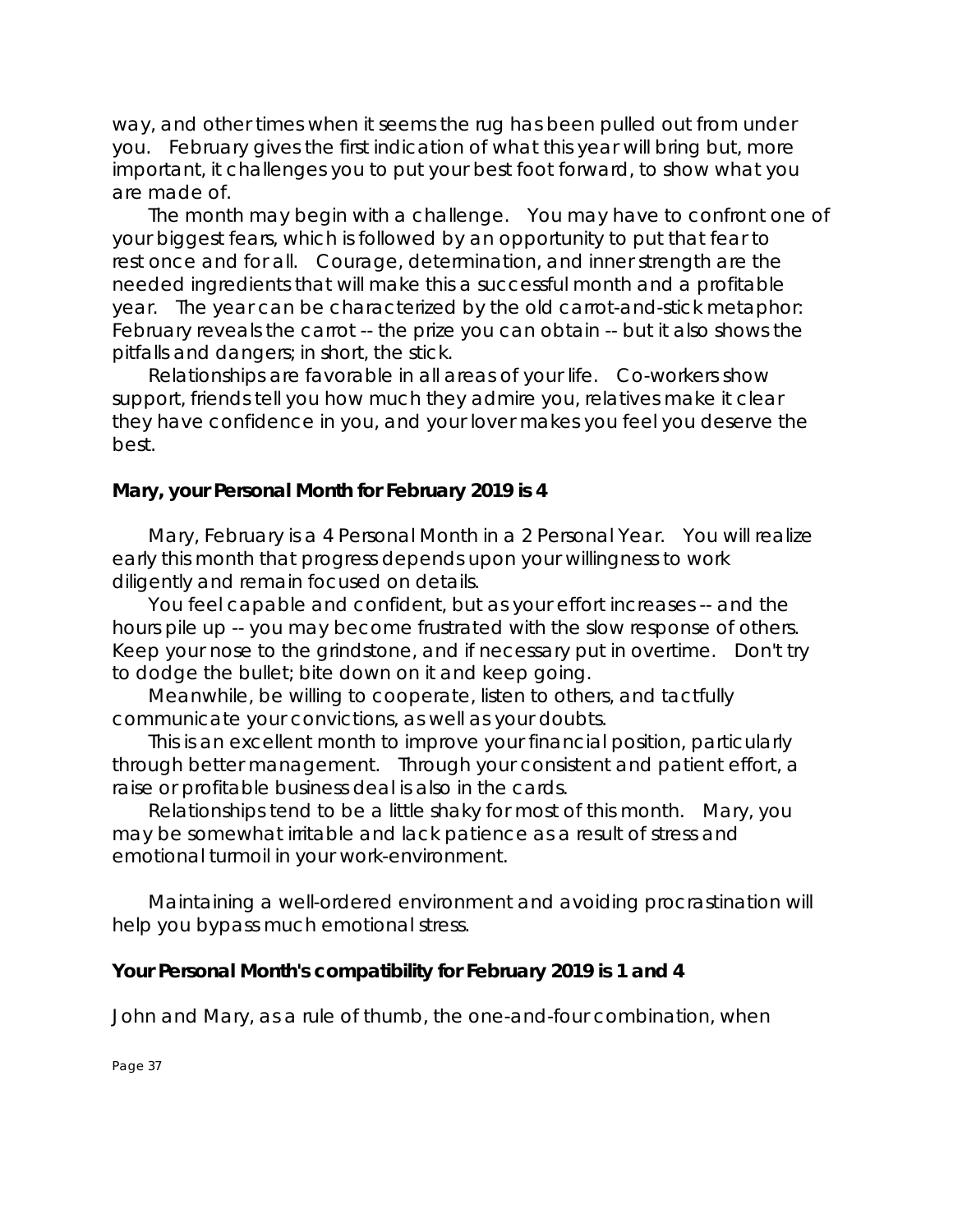found in this part of the progressive chart, is not compatible. Although both cycles represent strong drive and motivation, as well as a need to apply and put forth effort, they express it very differently. John, you are motivated in large part by enthusiasm, dreams, hope and a can-do attitude. Mary, your drive is born from frustration and the feeling that you need to break out of a shell that has for too long limited and restricted you. Your frustration may become worse before it gets better, Mary, and your challenge is not to let it vent itself towards the people you love and care for. The four cycle is never an easy one, but, in the end, it invariably brings progress and a breakthrough of some kind. So, Mary, have faith in that and just keep going. John, don't get impatient with Mary's doubts and frustration. Remember that this is a time of opportunity for you, and that is what you should go for. Just focus on your goals.

#### *John, your Personal Month for March 2019 is 2*

 John, March is a 2 Personal Month in an 8 Personal Year. The month demonstrates how you can sometimes make more progress and be more successful by staying in the background than by forcing the issue. March gives you ample opportunity to influence others, to make them listen to your ideas, even to inspire them to do things your way. You are tactful and sensitive, yet also driven and motivated. You find better ways to handle challenging situations.

 Later this month, you gain respect and recognition and will find yourself taking on a leadership role. Your authority is impressive because you balance force and strength with diplomacy and tact.

 Romance is favorable and, if you are single, you may meet someone through work or a business meeting who will touch your heart.

#### *Mary, your Personal Month for March 2019 is 5*

 Mary, March is a 5 Personal Month in a 2 Personal Year. It brings some relief from last months' frustrating efforts to persuade others and to keep track of the details.

 This month will be hectic with some unexpected changes. Don't try to plan everything down to its final detail. Instead, be flexible and adapt to whatever comes your way.

 The expression "being in the flow", is instructive for most of this month and you will be astonished by coincidences in which timing is crucial. Don't make financially risky decisions, especially involving business. Checking and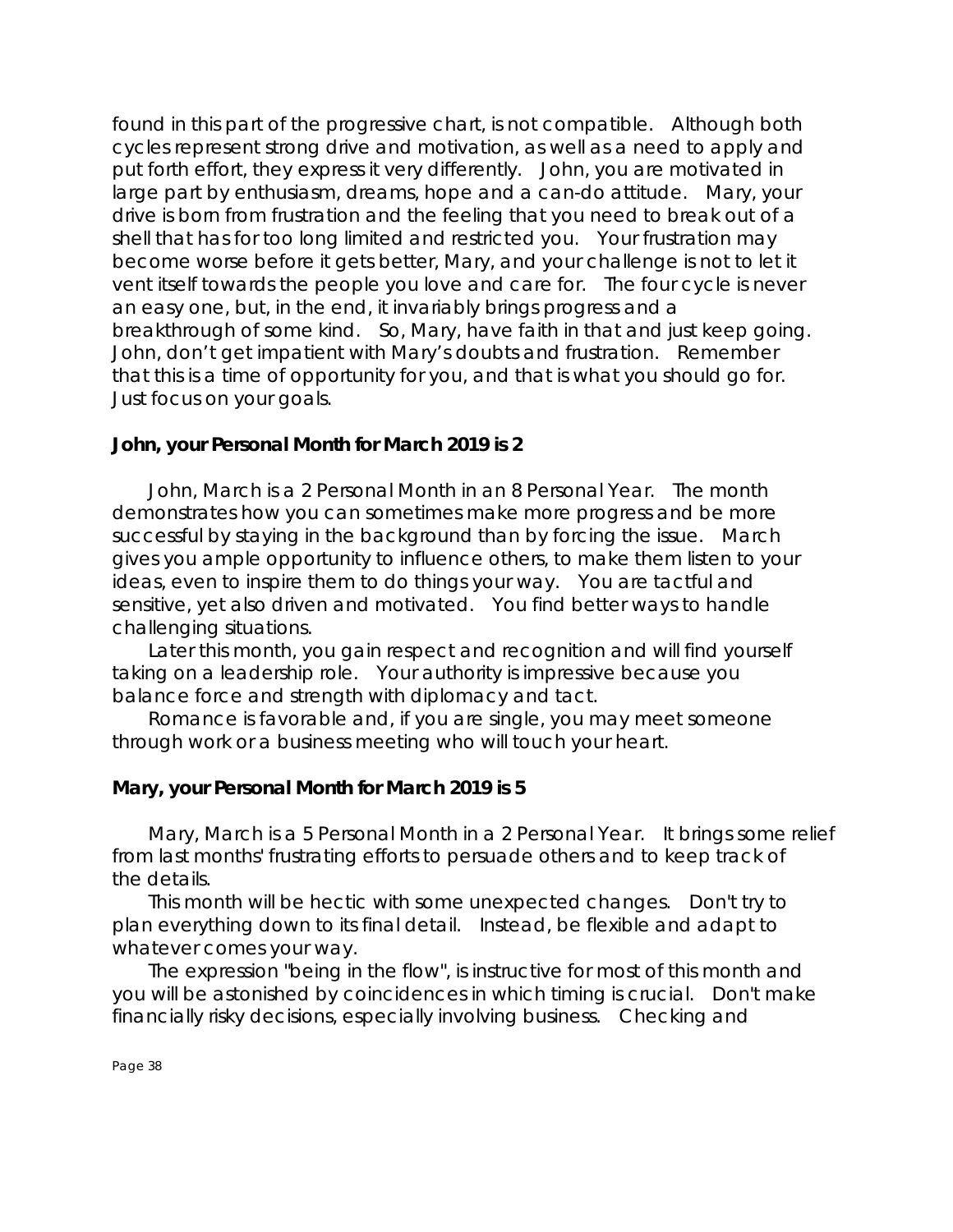double-check all your facts before going forward with your plans. Be skeptical! However, your ability to promote yourself, your plans, or a product is enhanced.

 There will be many social events and opportunities. Take advantage of them. The chances of meeting new people who can support you in your endeavors are especially good.

 A letter or phone call from someone you haven't heard from in a long time may surprise you.

 It's high noon for romance, but be warned. You may not be as discriminating and cautious as you should be. Allow your rational mind to take a critical look at flattering admirer(s).

# *Your Personal Month's compatibility for March 2019 is 2 and 5*

John and Mary, the 2 and the 5 get along fine in many ways; they happily play together, love together, and enjoy each others company. At least as long as everything is in harmony. However, the moment they hit a bump in the road, the results can be disastrous.

Therefore, the trick is to avoid bumps in the road as much as possible. Strange as it sounds, this is a good time to stay on the surface, not dig too deep.

For John, the enhanced emotional vulnerability typical of a 2 cycle opens the door to possible negative feelings that are out of proportion with what is really going on. A minor criticism can become a major source of discontent for John. At the same time, Mary is not as aware as usual; more impulsive, and quicker to say something without much consideration for the feelings of others. Mary's mind is more active and less restrained. It is important for both of you to take each others remarks, especially those spoken in the heat of the moment, with a big dose of salt. Neither one of you is particularly good at expressing yourself accurately, or true to your real nature, during this time. Mary is too quick and impulsive, John is too sensitive and emotional. It will help you to keep this in mind and allow each other some leeway during this time.

#### *John, your Personal Month for April 2019 is 3*

 John, April is a 3 Personal Month in an 8 Personal Year. The events inspire creativity and optimism, as well as a need for flexibility and adaptability. Sometimes, the early part of an 8 Personal Year brings financial challenges and problems. If this is the case, April is the most challenging time of the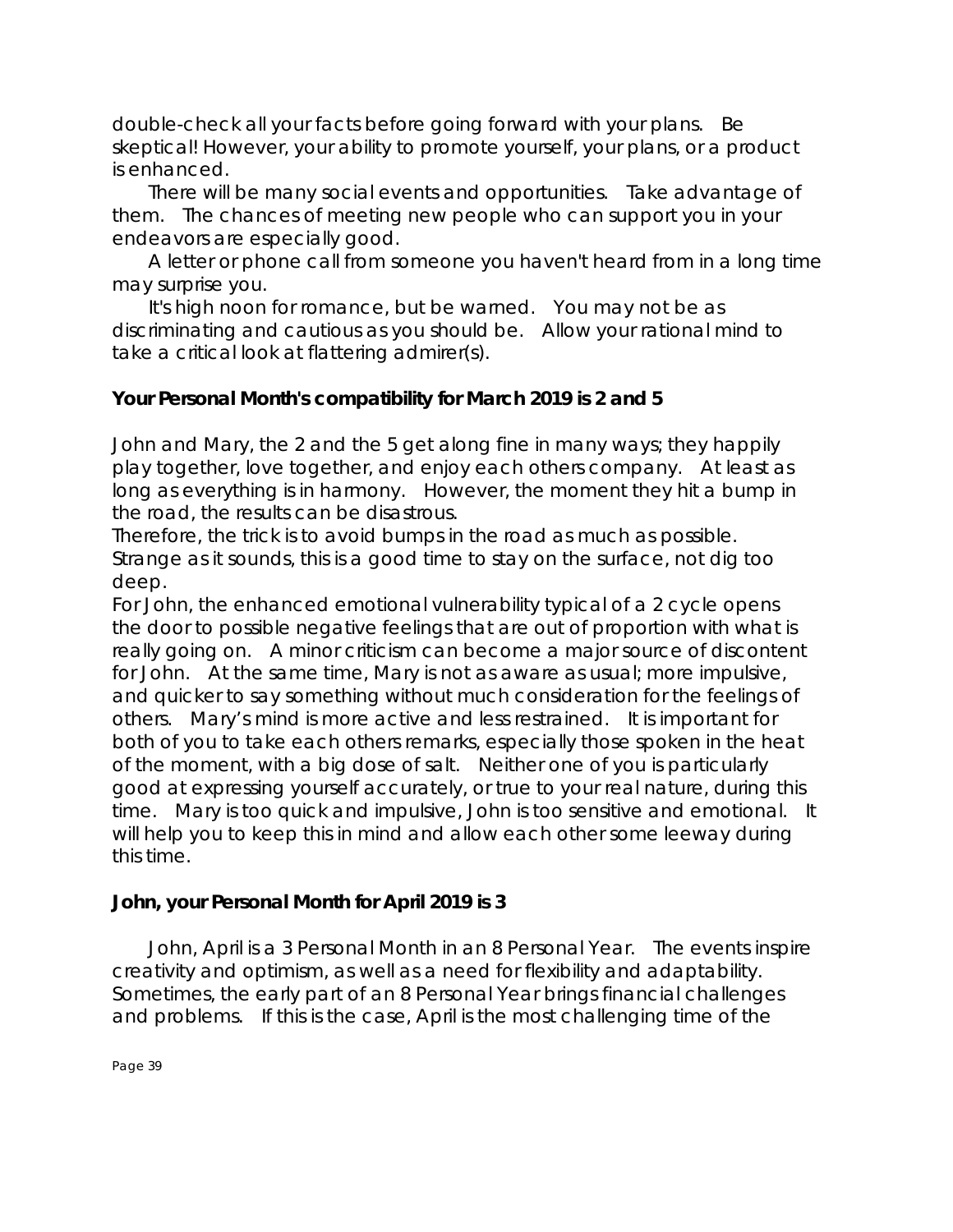year.

 It is a testing time that forces you to confront your lifestyle and your priorities. With the right adjustments, you can put yourself on sounder financial ground.

 The month also encourages a certain detachment from trying to control financial matters too much. Once you stop controlling matters too much, your spiritual understanding of life really pays off in a practical and applicable way.

 Last year's opportunities to contemplate and search for insight -- which may have seemed unproductive at times -- now prove to be your best defense on the battle ground of material progress. You are being forced to achieve a balance between the spiritual and the material, especially this month.

 In any case, April will reveal to you how capable you are of doing that. Be generous but don't waste money. Focus on getting things done, but don't let financial reward be your only motivation. Introduce creativity and a playful attitude to the job at hand. And most important; don't let temporary setbacks ruin your ambition. This is a time to reach out, not to suppress.

 Romance and relationships continue to be favorable. Social events bring new people. John, your self-expression and sense of humor improve, and it is easy to make new friends during this time.

# *Mary, your Personal Month for April 2019 is 6*

 Mary, April is a 6 Personal Month in a 2 Personal Year. Matters of the heart come to the foreground.

Romance is now at the top of your list of opportunities.

 On the other hand, the month brings instability to outdated relationships, and some may end. You become aware of the need to let go of certain people, although final good-byes may not occur until July or early August of this year.

 Mary, your family and friends need more attention and you will likely find yourself playing the roles of mediator, comforter, and counselor. You'll be the one to offer the proverbial shoulder to cry on this month. A younger person, particularly, needs your love and attention.

 Your career is guided favorably by the Force. There is an increase in your workload and responsibilities due to a promotion -- or one that may be in the offing. The change may well bring financial rewards.

This is a good time for finances, particularly those related to real-estate.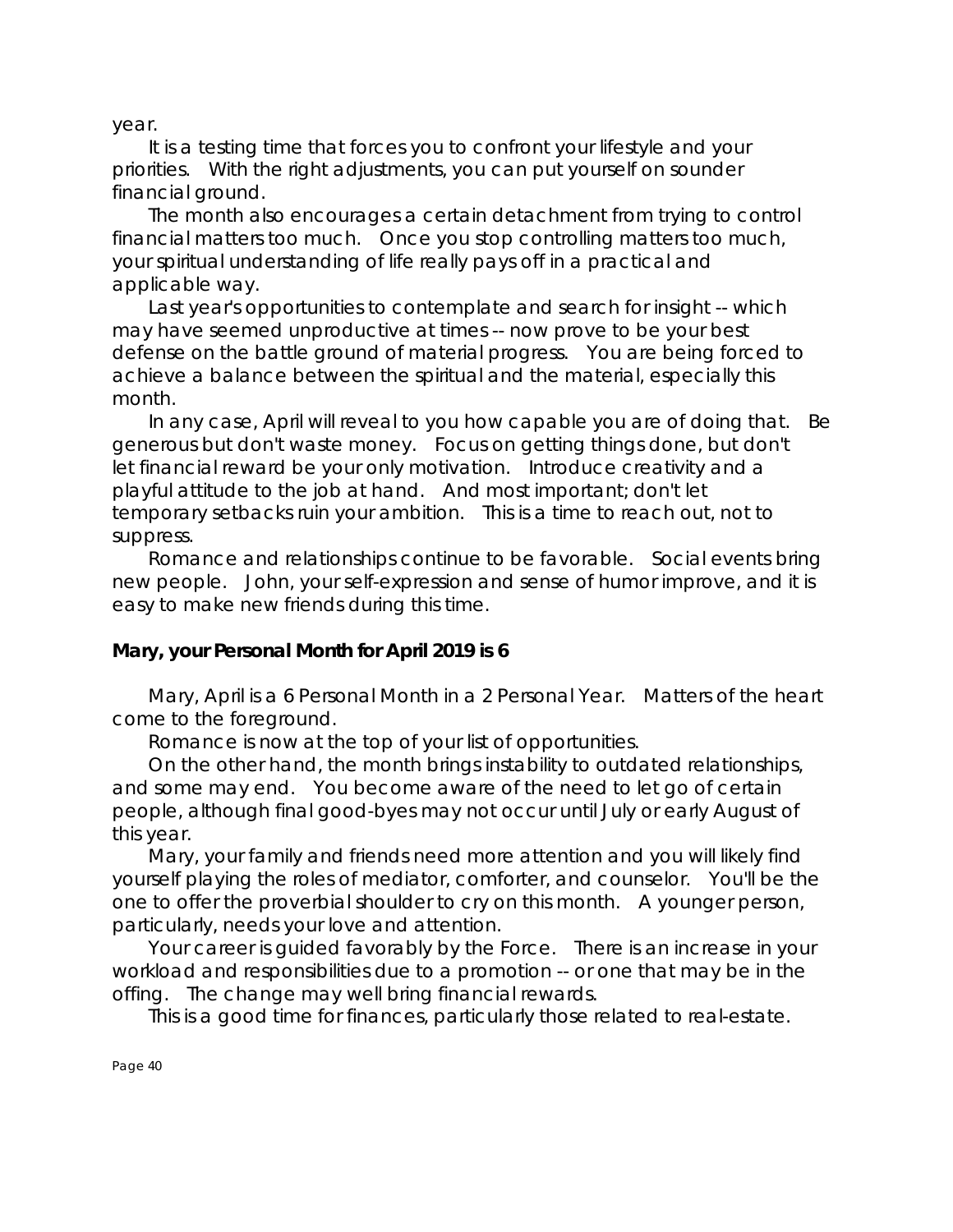# *Your Personal Month's compatibility for April 2019 is 3 and 6*

John and Mary, this is a time of strong feelings for both of you. Although inspired by different motives, you are drawn to each other and feel closer than usual. For John, this is in part the result of seeing more clearly the importance of everything not related to career or finances: family, friends, social activities, and so forth. For Mary, the driving force right now is simply the heart. For both of you, the priorities shift somewhat towards the joy of living, towards things away from the daily grind.

A possible danger lies in the fact that Mary needs more attention than usual during this time, while John requires less attention and would rather devote more time to people and activities outside the relationship.

# *John, your Personal Month for May 2019 is 4*

 John, May is a 4 Personal Month in an 8 Personal Year. It is a time of hard work, progress, and opportunity. As with most of this year, the focus in May is on career and finances. There may well be a great opportunity that comes your way. This opportunity offers all kinds of changes, such as a move of residence (either in June, or in or around November), a change of employer, or a promotion.

 The early part of May can be frustrating due to the need to involve yourself with routine affairs and details. You have some catching up to do. You may feel restless and bored. However, later this month brings the opportunity you have been waiting for. You are more organized and manage your time well.

 You are dependable and anxious to take care of some long-postponed chores. You may decide to start a remodeling project on your house. Your relationships are more harmonious.

 If you are involved in a long-term love relationship, you will find that comfort and security replace some old doubts.

# *Mary, your Personal Month for May 2019 is 7*

 Mary, May is a 7 Personal Month in a 2 Personal Year. The combination leads to powerful self-discoveries and intuitive perceptions. It is a highly spiritual time, causing you to withdraw from the hustle and bustle of daily life. Your focus is inward. You find yourself contemplating the mystery of your own existence, your purpose in life, and your direction.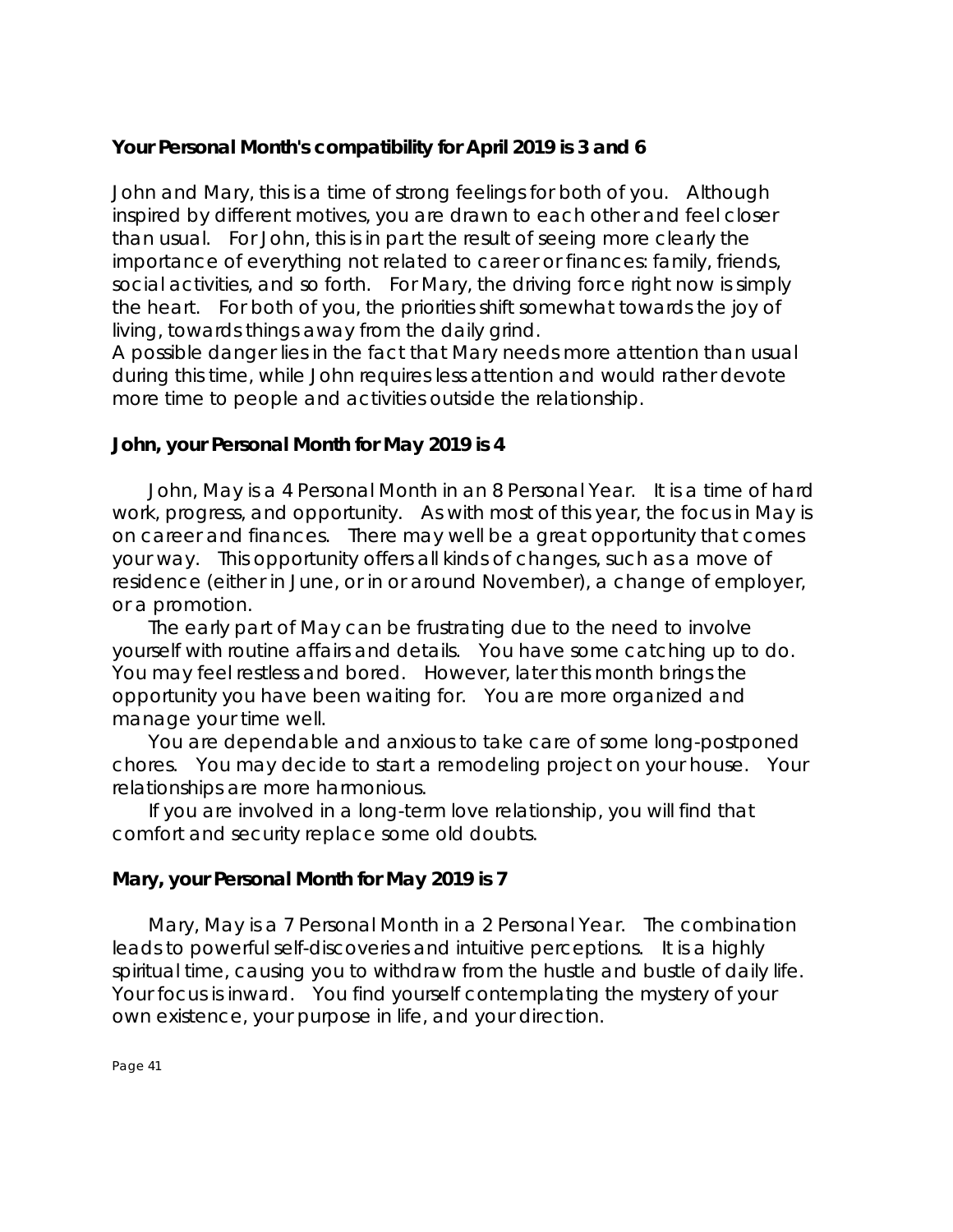You find yourself taking time off to read, meditate. Your interests are spiritual, not worldly. It's an excellent time to take a vacation, as long as you avoid group-activities.

 Social demands will make you irritable and out of sorts. Be with yourself or enjoy meaningful discussions with someone close to you. In this way, you may deepen your marriage or romantic relationship.

 It is a time for wisdom and insights, even premonitions and revelations that have little to do with intellectual effort, but are the result of heightened awareness and a free-flowing channel between your sub-conscious and your conscious.

 Be particularly alert to your dreams and the direction and insight they offer.

#### *Your Personal Month's compatibility for May 2019 is 4 and 7*

John and Mary, partners often find themselves distancing from each other during the combination of cycles you are presently going through. You may find that this also applies to you. However, this is not a result of lessened interest in each other, but of the fact that your cycles are focused in different directions. For John, this is a time of grounding and dealing with mundane and practical matters, often experienced as frustrating and boring. For Mary, this is a time of inner search, daydreaming, and quiet contemplation, a time of doubts and questions, and a time of learning about the self. So, it is not difficult to see how the influence of your cycles can create some distance and a lack of communication. Keep in mind that this is not per se a negative development, as long as you don't try too hard to force yourself into your partner's world.

#### *John, your Personal Month for June 2019 is 5*

 John, June is a 5 Personal Month in an 8 Personal Years. It brings changes and unexpected events. There isn't much use in planning too much this month, because much will happen unexpectedly. This is a hectic and dynamic month. Go with the flow; be flexible; and trust your instinct.

 If you are able to adapt to the unpredictable events of this month, your experience will be exciting and adventurous, and quite possibly profitable. However, if you insist stubbornly to stick to your plans and expectations, you will be disappointed.

 You are in a position to show your special talents and abilities to people who can be influential in your career.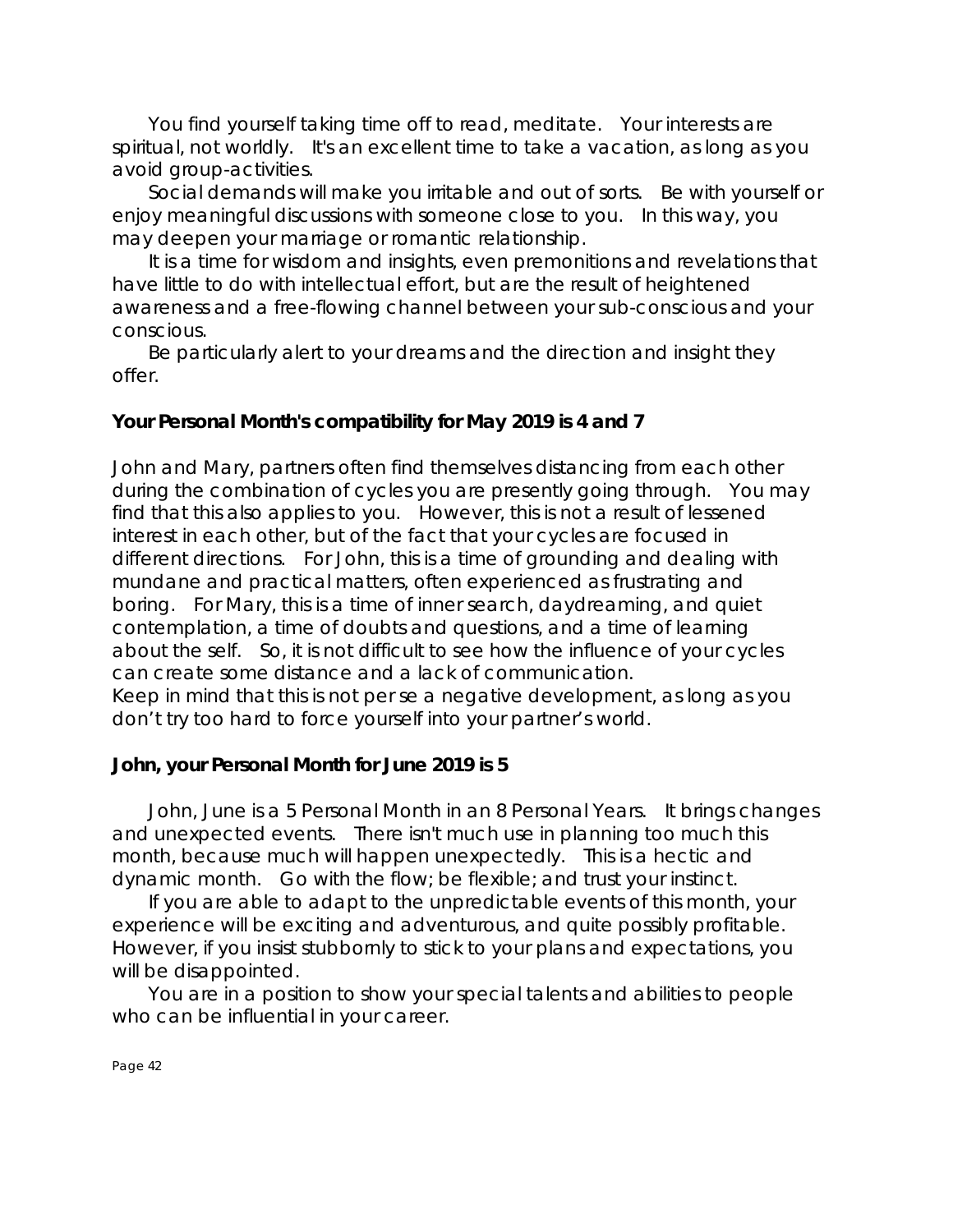You are able to think on your feet and your reflexes are sharp. This time is particularly good for those who are in retail, real estate, or some other business that's based on sales and closing deals. Financial gains are often considerable.

 Travel is possible and favorable. This is also a good time to move, or change your environment in some way.

 Romance is very exciting and, if you are single, you will have to hide out to keep from meeting someone. People gravitate to you and the opposite sex is more than usually attracted to you.

#### *Mary, your Personal Month for June 2019 is 8*

 Mary, June is an 8 Personal Month in a 2 Personal Year. Now the time is ripe to reach out and receive some of the fruits of your labors. It is a harvesting time, but the rewards are still dependent upon good relations with co-workers. Ask for a promotion, or a raise. Let those in the right positions know that you value the recognition and respect they bestow upon you.

 You are in the right state of mind to deal with some tricky personality-clashes; solve communication problems; turn enemies into friends; and in many ways manipulate events through gentle persuasion. The numbers 2 and 8 allow you to handle sensitive issues with tact and diplomacy, as well as with authority and decisiveness. It is a good time for negotiations in every area of your life, personal as well as professional.

 Romance is very favorable, but can be spoiled by money issues. On the other hand, domestic affairs can be troublesome and can leave you feeling powerless unless you are willing to cooperate.

 Leave such issues alone for now. The domestic scene is better handled next month, when all dealings with relatives are easier and smoother.

#### *Your Personal Month's compatibility for June 2019 is 5 and 8*

When it rains, it pours, John and Mary. This is a time when neither one of you will find it easy to keep up with your partner. John has a lot going on, juggling more balls than usual. Mary is experiencing strong ambitions and visions of what can be accomplished and how many opportunities there really are. With very different energies currently influencing you, John and Mary, there is not much room to sit down and simply enjoy each other's company. That's okay, though, because you will get plenty of that in the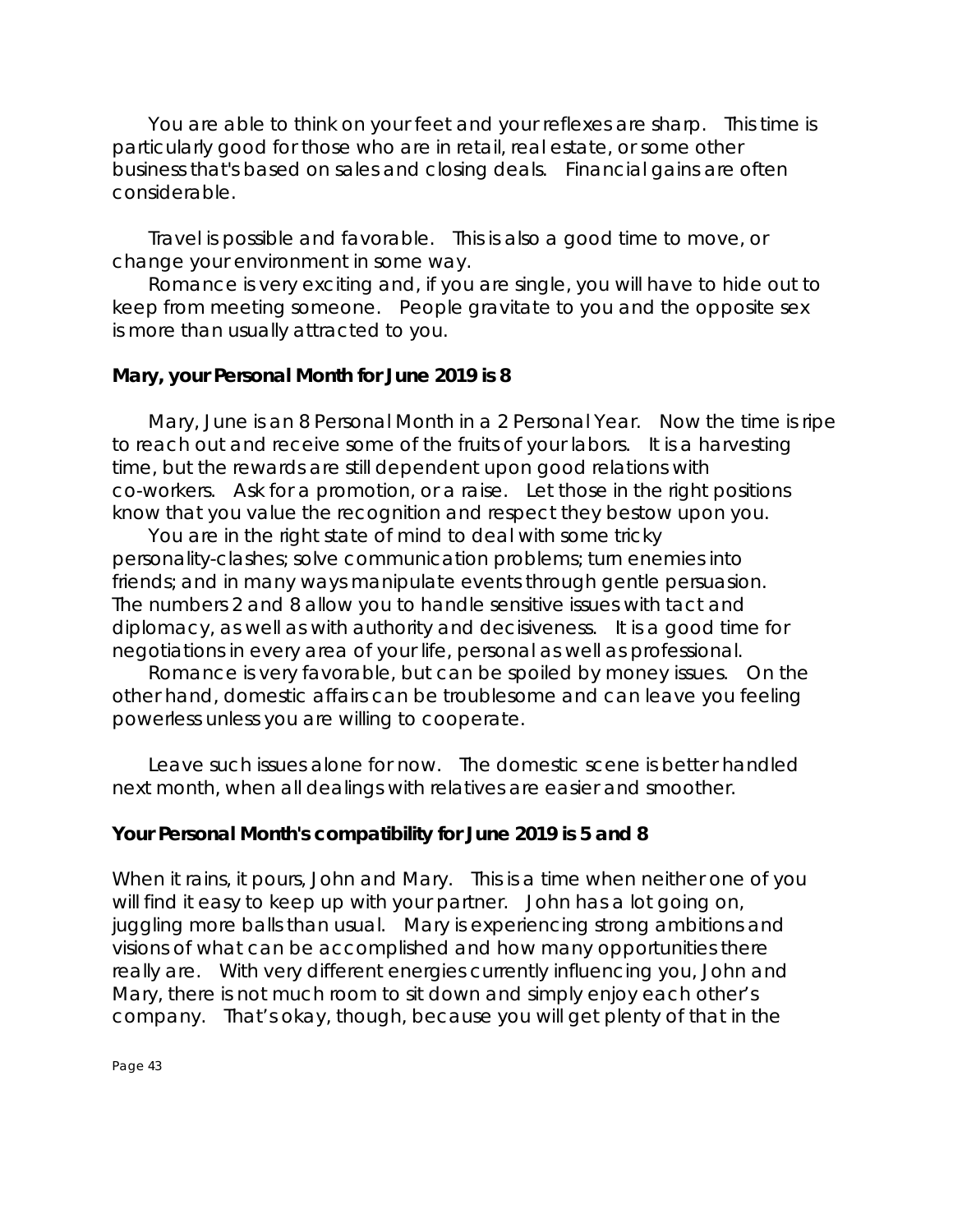next cycle, when you both shift your focus towards family, friends, and each other.

John, your cycle brings a lot of change, but it will take time to sort it all out, and several other cycles will go by before you will be able to see clearly the lasting effect of these changes. Mary, your cycle may, in the end, put your next goal or goals sharply in focus. It could be said that John's energy is like molecules bouncing all over the place, establishing boundaries and discovering space, while Mary's is more sharply focused on a particular point. The most common mistake couples in this combination of cycles make, is to try to make each other see the world through each other's eyes. The only result will be frustration and mutual limiting of potential if you go that route. This is a time when you have to allow each other to do exactly what each of you wants to do, without having to explain too much or to account for your actions.

#### *John, your Personal Month for July 2019 is 6*

 John, July is a 6 Personal Month in an 8 Personal Year. It is an excellent time for business and financial affairs. Respect and recognition for past efforts is followed by financial gain or promotion. You are in a position to ask and receive what you believe to be your due. However, you may find that you are not as diplomatic as you might be. This is your most challenging weakness during this month. Guard against arrogance. Your responsibilities increase possibly as a result of a promotion.

 Family affairs, friendships, and romance also move to the foreground and are rewarding and healing. You will be asked to sacrifice some of your time and energy to a younger person or someone who is old or sick. You feel closer to the people around you and you want to be there for them.

 Somewhat contradicting to this show of warmth and affection is the lack of tact and sensitivity you may display a number of times during this month. John, you may be too intent on forcing people to see life as you do, rather than allowing them their own perspectives and their own rates of growth.

 The later part of this month brings changes that arise from a chance meeting at a social event. This change may be based on a romantic encounter, and may affect your living situation.

An unexpected travel is also a possibility.

#### *Mary, your Personal Month for July 2019 is 9*

Mary, July is a 9 Personal Month in a 2 Personal Year and is both emotional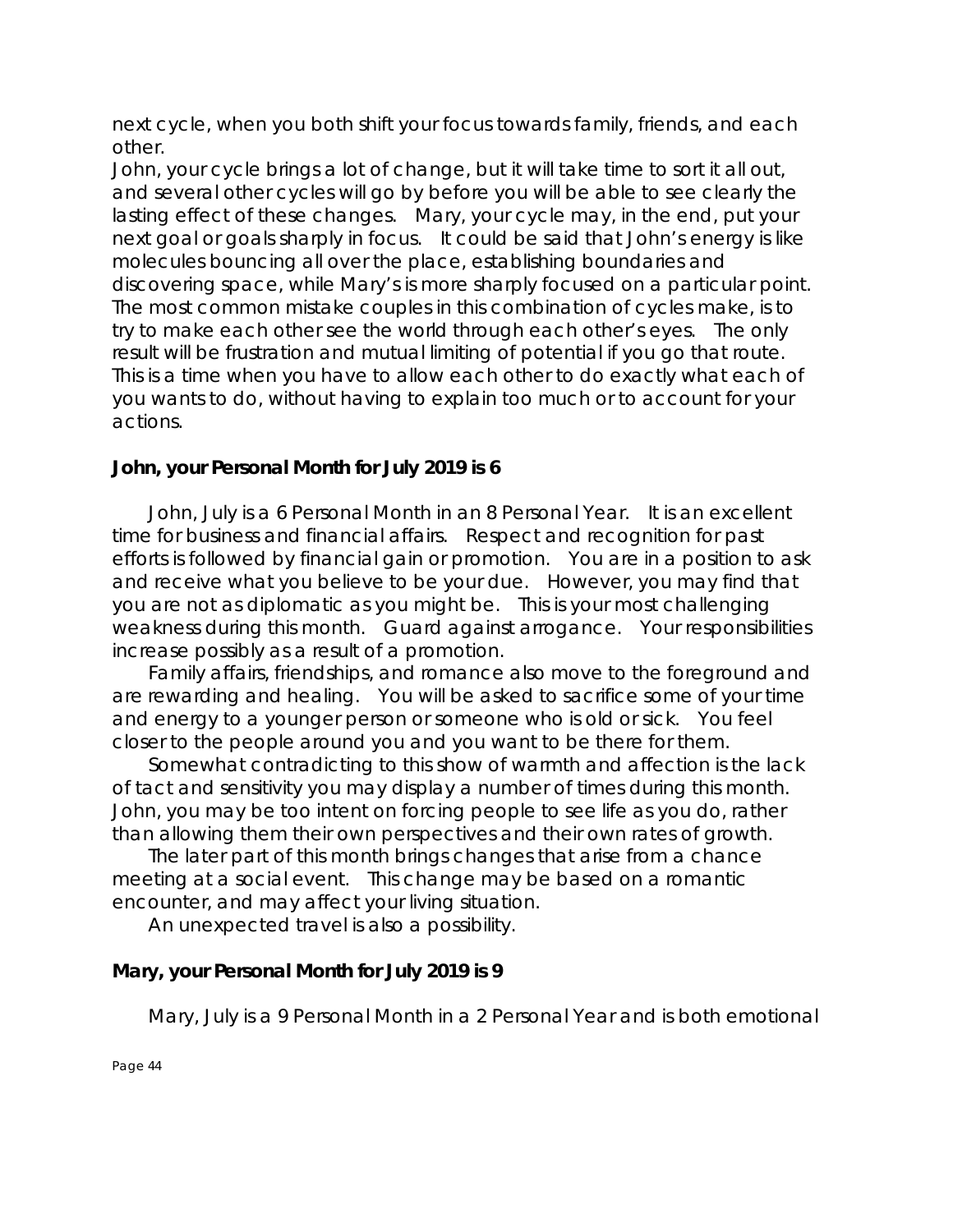and demanding. This is a month to take care of loose ends. Relationships that have been rocky of late will reach critical mass, to be worked out and deepened, or separated entirely. Actually, this is a testing period for relationships in all areas of your life. The 9 and the 2 combination -- both diplomatic, sensitive, and service oriented -- advises that you avoid confrontations. Work with issues quietly and patiently.

 At the same time, it is an excellent period to look inward and acknowledge your own needs and desires. Let go of all that you have outgrown, including people, situations, material objects -- anything that you have out-grown. This month is your opportunity to avoid becoming an emotional and/or material packrat. This is the time to empty your cup in order to make room for new gifts coming your way.

 This is a transition period. Mary, you will likely experience deep emotions, even nostalgia and melancholy. At times, you may feel exhausted. Yet, such feelings are not altogether unpleasant. There is a cleansing and healing taking place at a very deep and personal level.

 You are not entirely conscious of all that is happening, and consequently you may not be able to express your feelings to others. You may sense that you do not fully understand yourself. Give it time and much will be revealed to you.

 An opportunity to be involved in a good cause may present itself and your sacrifice will actually help you achieve stability and inner strength.

 This is a good time financially. Some payment may be received for something you'd forgotten, or for reasons you do not expect.

 This is a month that requires balance: you are feeling emotional yourself, but at the same time you must also focus on the needs of others. If you indulge too much in your own feelings, especially self-pity, you will suffer more self-doubt than if you remain balanced between your own needs and service to others.

#### *Your Personal Month's compatibility for July 2019 is 6 and 9*

Strange as it seems, this is considered a very compatible combination of cycles precisely because this is a difficult and emotional time for Mary. John is more devoted and committed to the relationship during this period and that is exactly what Mary needs; tender loving care and strong commitment.

Mary may well feel that the world is crumbling, or that expectations have not been met. Mood swings and doubts can play havoc with a person's life during a nine period. John, on the other hand, is more stable and will be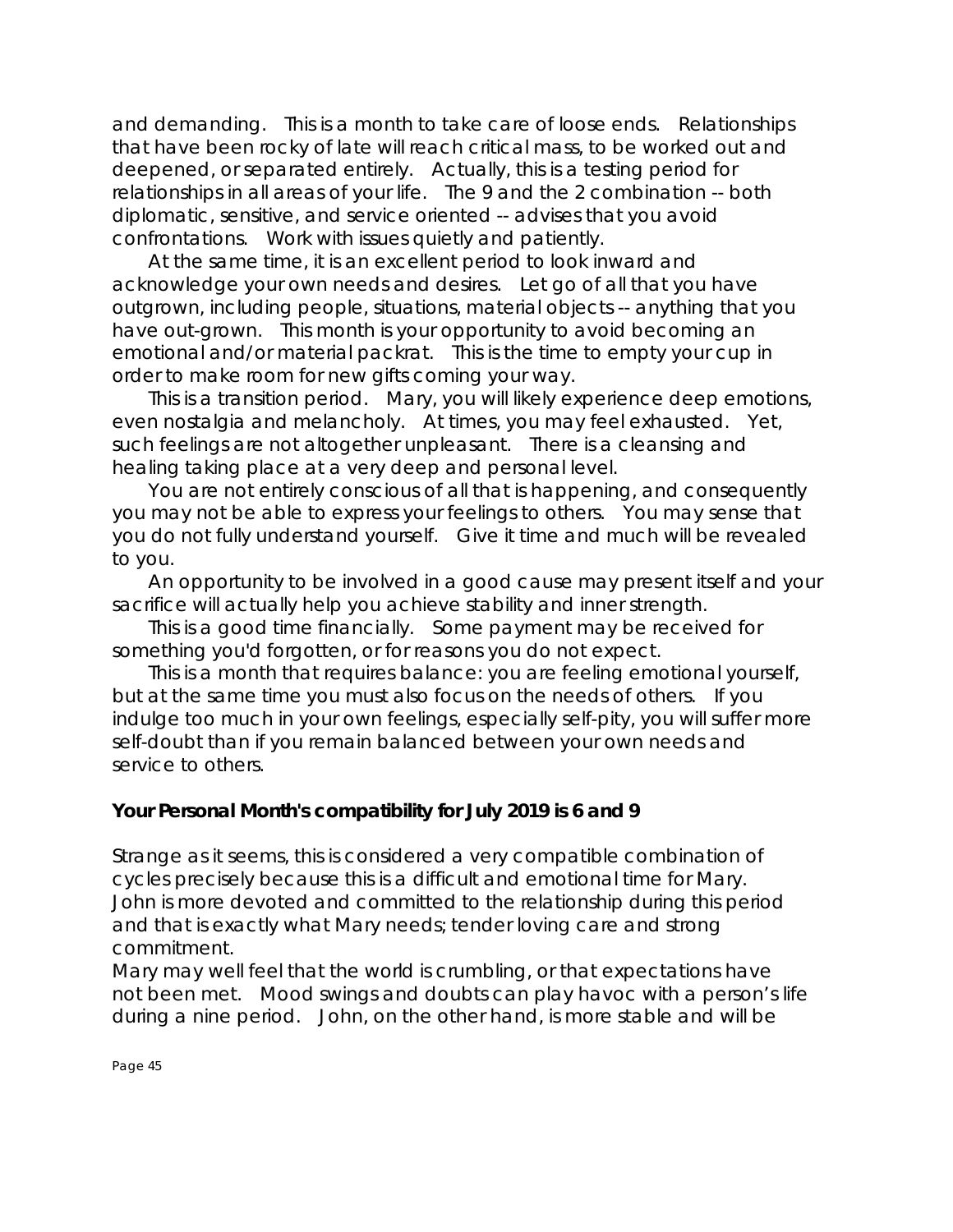happy to be in a position to offer comfort and strength. Mary, you may find yourself relying heavily on John, in particular on an emotional and spiritual level.

Much will depend on John's ability to offer support and comfort, but an important and positive ingredient Mary brings in, is moments of clarity and enhanced perspective, born from an urgency to understand what is going on and where to go next. When it comes to examining the future, the goals and expectations you share, and what is needed to reach these goals, Mary can be a source of inspiration. After all, it is when we feel as if the rug is being pulled from under our feet that we realize what we need to do to survive. Like adrenaline for the soul, the moments of fear and anxiety Mary may experience, are also the moments we can see clearly what we need to do and how we need to do it.

#### *John, your Personal Month for August 2019 is 7*

 John, August is a 7 Personal Month in an 8 Personal Year. The emphasis changes from outgoing to inward seeking. You are more serious now and self-reflective. You question the wisdom of some of your decisions and choices made during the past ten to twelve months. You keep to yourself, and are generally less social.

 You are engrossed in your work and feel a need to do a better job. Your desire for perfectionism is strongly enhanced, which results in self-criticism and impatience with others. At the root of this change in attitude is a spiritual need for clarity and understanding. You want more security, both internally, as well as in your more worldly roles. John, you would do well spending some time alone for contemplation and meditation. In this respect, August stands out during this otherwise "material" year.

 Family and friends take a backseat during this period. There are strong feelings connected to your relationships with your loved ones, but these are experienced and expressed more subtly.

 Romance becomes more serious. You share mental, spiritual, and emotional experiences on the deepest level. There is no room for superficial exchanges. Your relationship with the person you are attracted to intensifies and becomes stronger as a result.

#### *Mary, your Personal Month for August 2019 is 1*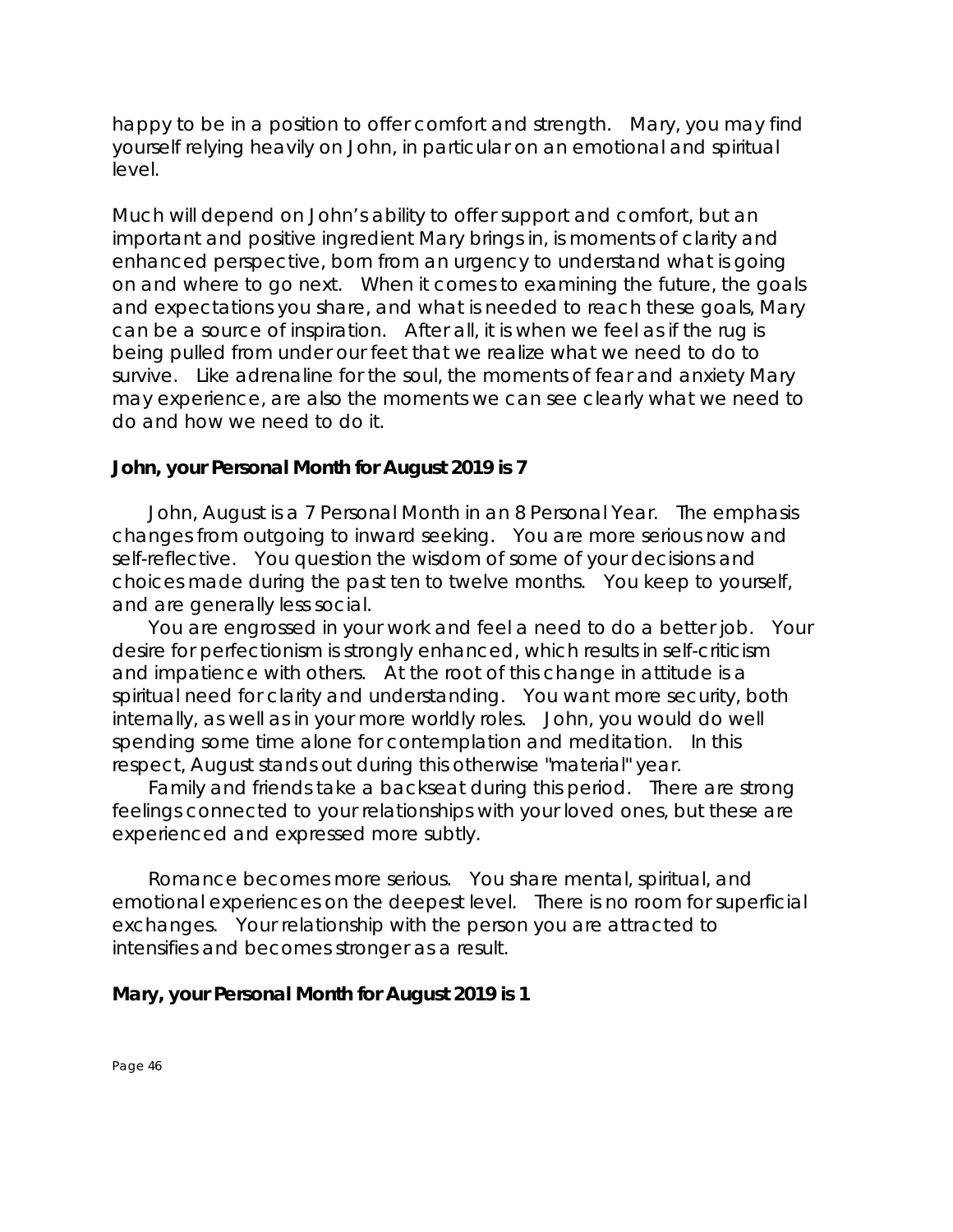Mary, August is a 1 Personal Month in a 2 Personal Year. It brings new energy and a kind of restoration of life. There is a feeling of rebirth, excitement, a brightness in the air that wipes away the last residues of last month's bouts of gloominess and self-doubt. You want a change, a challenge, some goal toward which you can direct your enthusiasm.

Well, that's what this month will bring. A new project, career change, something new. Keep in mind, however, that you are planting seeds now that must be nurtured and cultivated over the next year or so. In other words, you must remain focused on this dream to nurture it properly over time.

 Don't take chances financially. Your optimism may make you impulsive and vulnerable. Remain cautious and research all propositions brought to you.

 Mary, you likely will be introduced to new people and, if you are not already involved, one of them may evolve into a passionate romance. Here, also, the careful approach can save some future heartache. The child in you is very much alive, trusting and believing that everything is what it seems.

 While this is a very promising time for romance, keep in mind that a certain amount of rational examination is necessary to protect yourself. Wait until the end of next month before you surrender your heart to the person you are attracted to.

# *Your Personal Month's compatibility for August 2019 is 7 and 1*

The challenge in the relationship between these two cycles is to maintain the feeling of belonging. There are big differences between the way the one cycle and the seven cycles affect you, Mary and John, but one thing they have in common is that both cycles increase the awareness of independence and individuality. In other words, Mary and John, both of you will kind of feel your selves distancing from the relationship, which is not per se bad. In fact, it may add to the longevity of your relationship. However, if your expectations are that you will spend a lot of time together, share everything, and that nothing will change, your expectations will not be met. The wise thing to do is to accept the fact that you will move apart somewhat during this period. It is temporary and necessary for your personal growth.

Mary, you should focus on your career and goals. For John, the focus is more inward, towards spiritual and mental growth. John is going through a period of self-discovery and needs time alone. Mary has opportunities for progress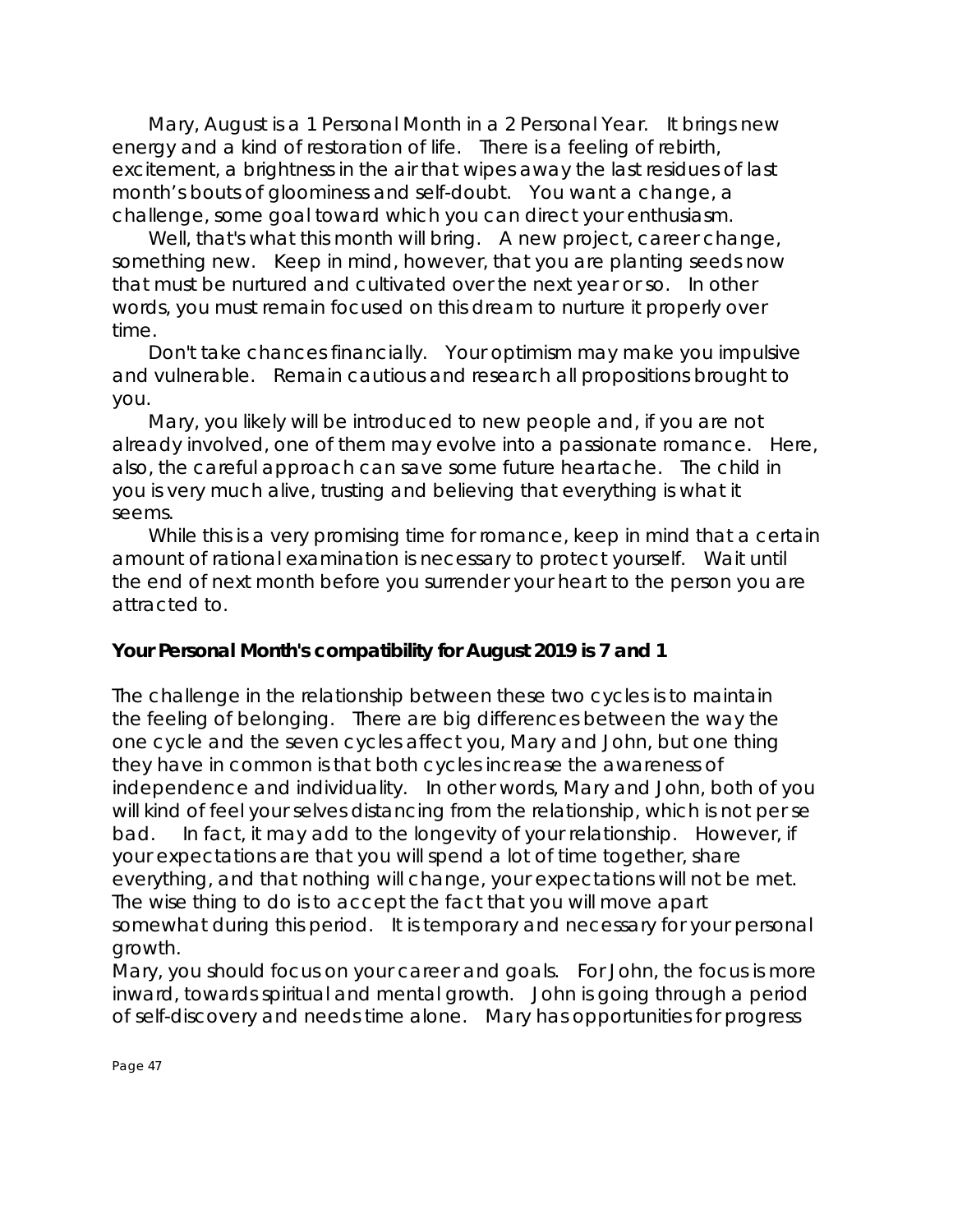and needs to take advantage of that. As you can see, your individual needs demand that you pay less attention to your partner and more to your selves. This may make you feel as if the relationship were weakening. That is not the case, unless you turn it into an issue. If you simply accept the fact that your partner's attention is focused elsewhere, you will find that this period offers growth to both of you as individuals, and does not do that at the cost of the relationship.

# *John, your Personal Month for September 2019 is 8*

 John, September is an 8 Personal Month in an 8 Personal Year for you. This is a month with great potential for your career and finances, especially to increase your finances for the long-term.

 It is a time to be aggressive and outspoken. Your authority is needed and you will have to apply yourself one hundred percent. However, there is another side to this month. You may feel that you have reached the pinnacle of your career, or that work and other areas of your life have become dull and monotonous. You may feel you need a break.

 You are approaching a time of deep inner change. Several times during your life you have reached a point at which you need to break out of a cocoon. All evolution is gradual, but periodically interrupted by sudden bursts of growth, or change.

 John, you are at a stage in your life when you feel ready for such a change. However, you are not clear about the true nature of this change and, while you may feel inspired to force some practical changes now, you should approach this with care. Avoid impulsive decisions as well as any contractual arrangement that would tie you down for a long time.

 You need to rely on your own strength and feel confident that you have a certain amount of control over your own future. You should relax and let things develop at their own pace.

 Social events are highly favorable and there will be ample opportunity for that.

# *Mary, your Personal Month for September 2019 is 2*

 Mary, September is a 2 Personal Month in a 2 Personal Year. The number 11 -- referred to in numerology as a Master number, and therefore highly charged, sensitive and intuitive -- is also prominent in your life now. You are extremely perceptive.